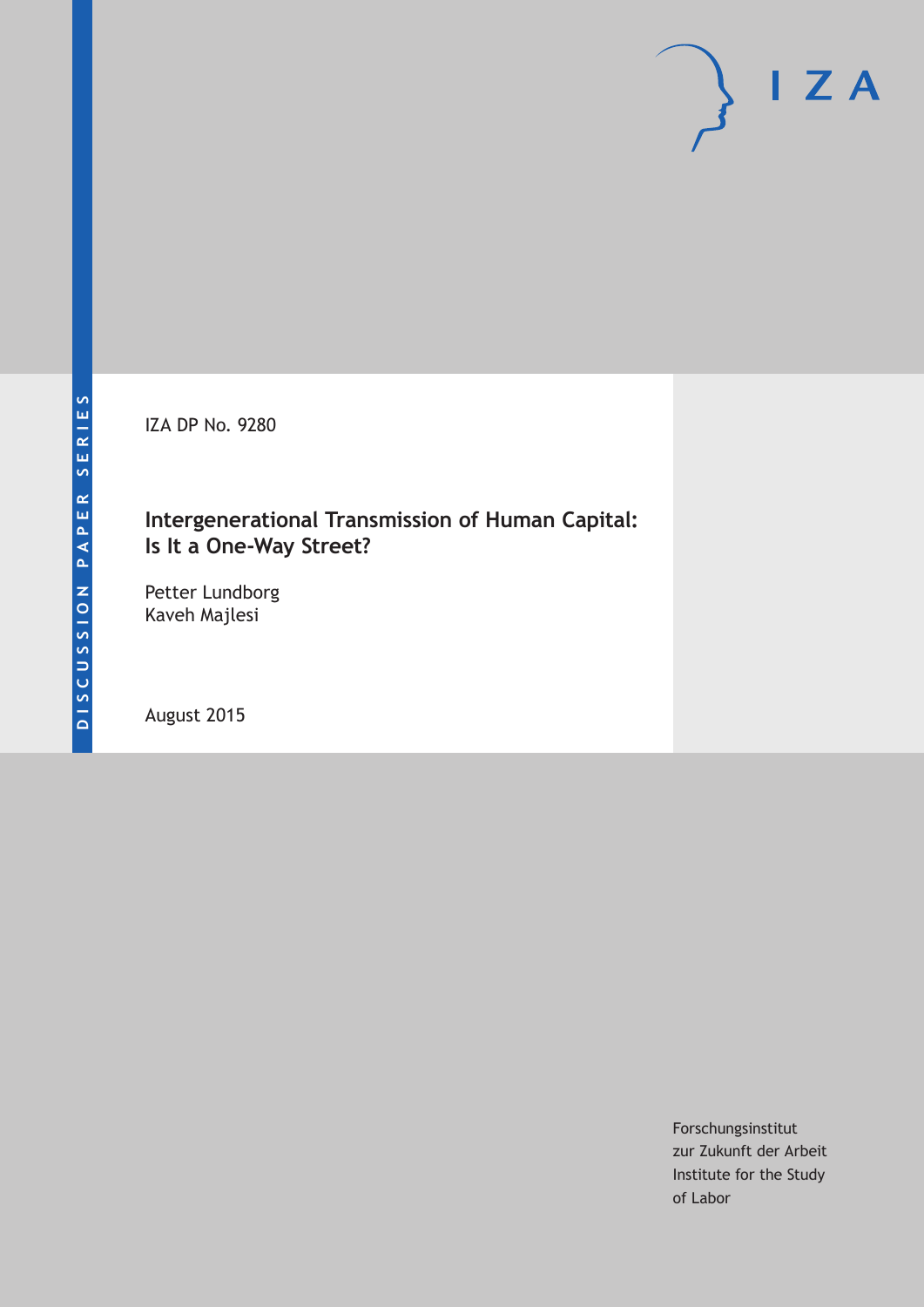# **Intergenerational Transmission of Human Capital: Is It a One-Way Street?**

## **Petter Lundborg**

*Lund University, IZA and CED Lund* 

## **Kaveh Majlesi**

*Lund University* 

## Discussion Paper No. 9280 August 2015

IZA

P.O. Box 7240 53072 Bonn Germany

Phone: +49-228-3894-0 Fax: +49-228-3894-180 E-mail: iza@iza.org

Any opinions expressed here are those of the author(s) and not those of IZA. Research published in this series may include views on policy, but the institute itself takes no institutional policy positions. The IZA research network is committed to the IZA Guiding Principles of Research Integrity.

The Institute for the Study of Labor (IZA) in Bonn is a local and virtual international research center and a place of communication between science, politics and business. IZA is an independent nonprofit organization supported by Deutsche Post Foundation. The center is associated with the University of Bonn and offers a stimulating research environment through its international network, workshops and conferences, data service, project support, research visits and doctoral program. IZA engages in (i) original and internationally competitive research in all fields of labor economics, (ii) development of policy concepts, and (iii) dissemination of research results and concepts to the interested public.

IZA Discussion Papers often represent preliminary work and are circulated to encourage discussion. Citation of such a paper should account for its provisional character. A revised version may be available directly from the author.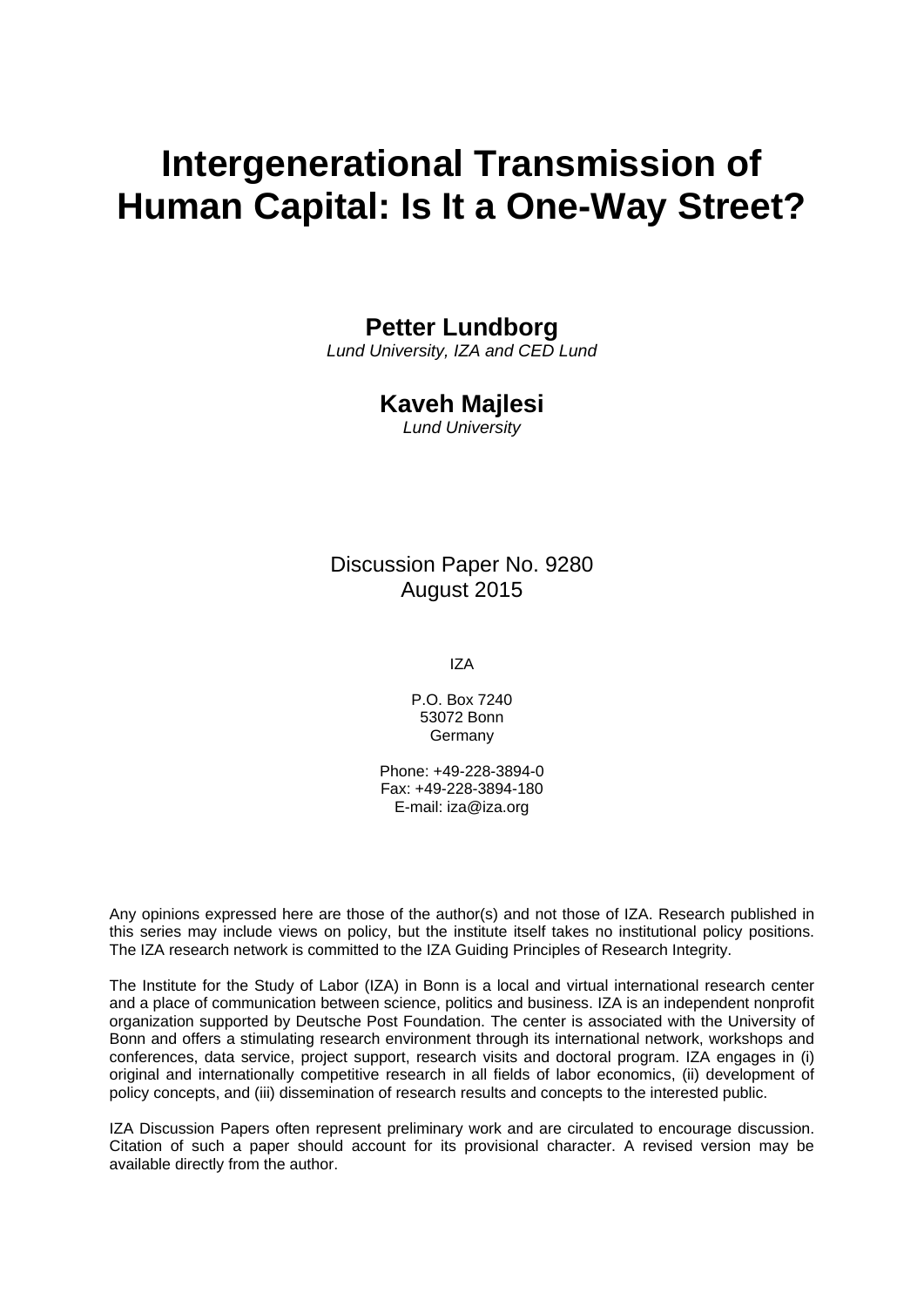IZA Discussion Paper No. 9280 August 2015

## **ABSTRACT**

## **Intergenerational Transmission of Human Capital: Is It a One-Way Street?\***

Studies on the intergenerational transmission of human capital usually assume a one-way spillover from parents to children. But what if children also affect their parents' human capital? Using exogenous variation in education, arising from a Swedish compulsory schooling reform in the 1950s and 1960s, we address this question by studying the causal effect of children's schooling on their parents' longevity. We first replicate previous findings of a positive and significant cross-sectional relationship between children's education and their parents' longevity. Our causal estimates tell a different story; children's schooling has no significant effect on parents' survival. These results hold when we examine separate causes of death and when we restrict the sample to low-income and low-educated parents.

JEL Classification: I10, 126

Keywords: human capital, mortality, education

Corresponding author:

 $\overline{a}$ 

Petter Lundborg Department of Economics Lund University P.O. Box 705 220 07 Lund Sweden E-mail: petter.lundborg@nek.lu.se

<sup>\*</sup> The data used in this paper comes from the Swedish Interdisciplinary Panel (SIP) administered at the Centre for Economic Demography, Lund University, Sweden. We thank Helena Holmlund for generously sharing the reform coding with us. We also thank Silke Anger, Bhashkar Mazumder, and Kjell Salvanes for useful comments and suggestions and seminar participants at Lund University, SFI Copenhagen, and Essen for the discussion.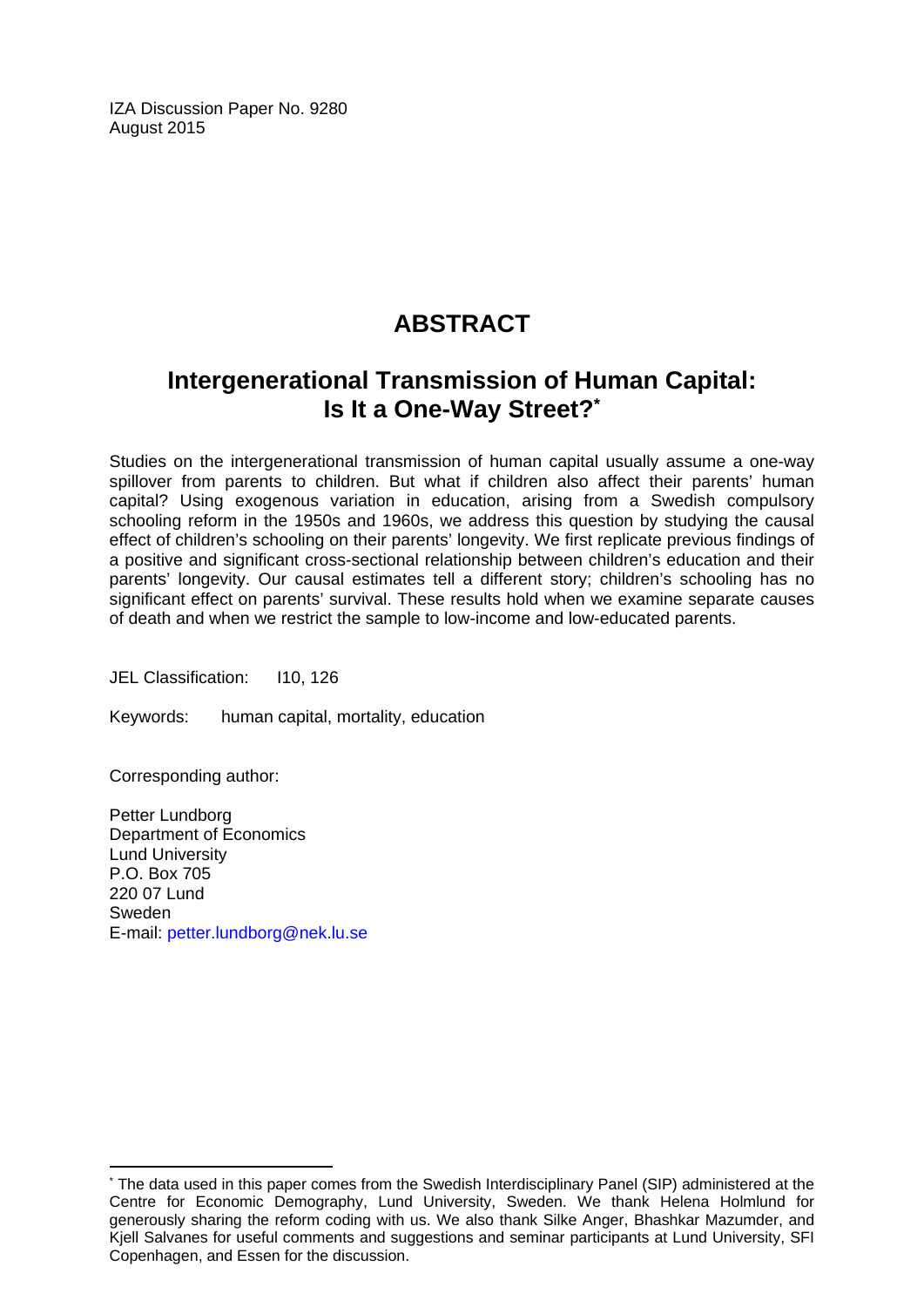### **I Introduction**

The intergenerational transmission of human capital has received a lot of attention recently in the economics literature and policy circles alike. If the level of human capital in one generation has causal effects on that of another, educational and health policies have outcomes beyond the generation they target. In that case, the spillovers from one generation to the other should be taken into consideration when designing policies (Björklund and Salvanes 2010; Black and Devereux 2011).<sup>1</sup>

Despite the widespread interest in this topic, previous studies have usually assumed a one-direction spillover and looked into the effect of parents' human capital on their offspring.<sup>2</sup> But what if children's human capital affects parents' human capital? While certain types of human capital, such as schooling, is more or less fixed in adulthood, other types, like health, are not. If children's education affects their parents' health, policy makers should account for any spillover effects of education on both former and later generations. In line with this, a number of recent studies provide evidence of a positive relationship between children's education and their parent's longevity (Torssander 2013; Friedman and Mare 2014).

In this paper, we provide the first set of evidence on the *causal* effect of children's schooling on their parents' health. We do so by exploiting the Swedish compulsory schooling reform, that was rolled out over the country during the 1950s and 1960s. An important feature of the reform is that the timing of the roll-out varied across municipalities, which gives us variation in reform exposure both within and between

<sup>&</sup>lt;sup>1</sup>The range of topics that has been explored includes, but is not limited to, the effect of parental education on children's educational outcomes (Black et al. 2005; Magnuson 2007; Page 2009) cognitive and non-cognitive abilities (Lundborg et al. 2014) and health (Currie and Moretti 2003; McCrary and Royer 2006; Lundborg et al. 2014), the effect of parental health on children's outcomes (Black et al. 2014; Persson and Rossin-Slater 2014), and transmission of IQ and cognitive and non-cognitive skills (Black et al. 2009; Anger and Heineck 2009; Gronqvist et al. 2009; Björklund et al. 2010). In most cases, studies that have looked into the causal effects of parental education have found positive and significant effects of increases in both or one of the parents' educational attainments on children's outcomes.

 $2\text{An exception is Kuziemko (2014) that models how children's acquisition of a specific type of }$ human capital generates incentives for adults in the household to either learn from them or lean on them. She tests the model using variation in compliance with an English-immersion mandate in California schools.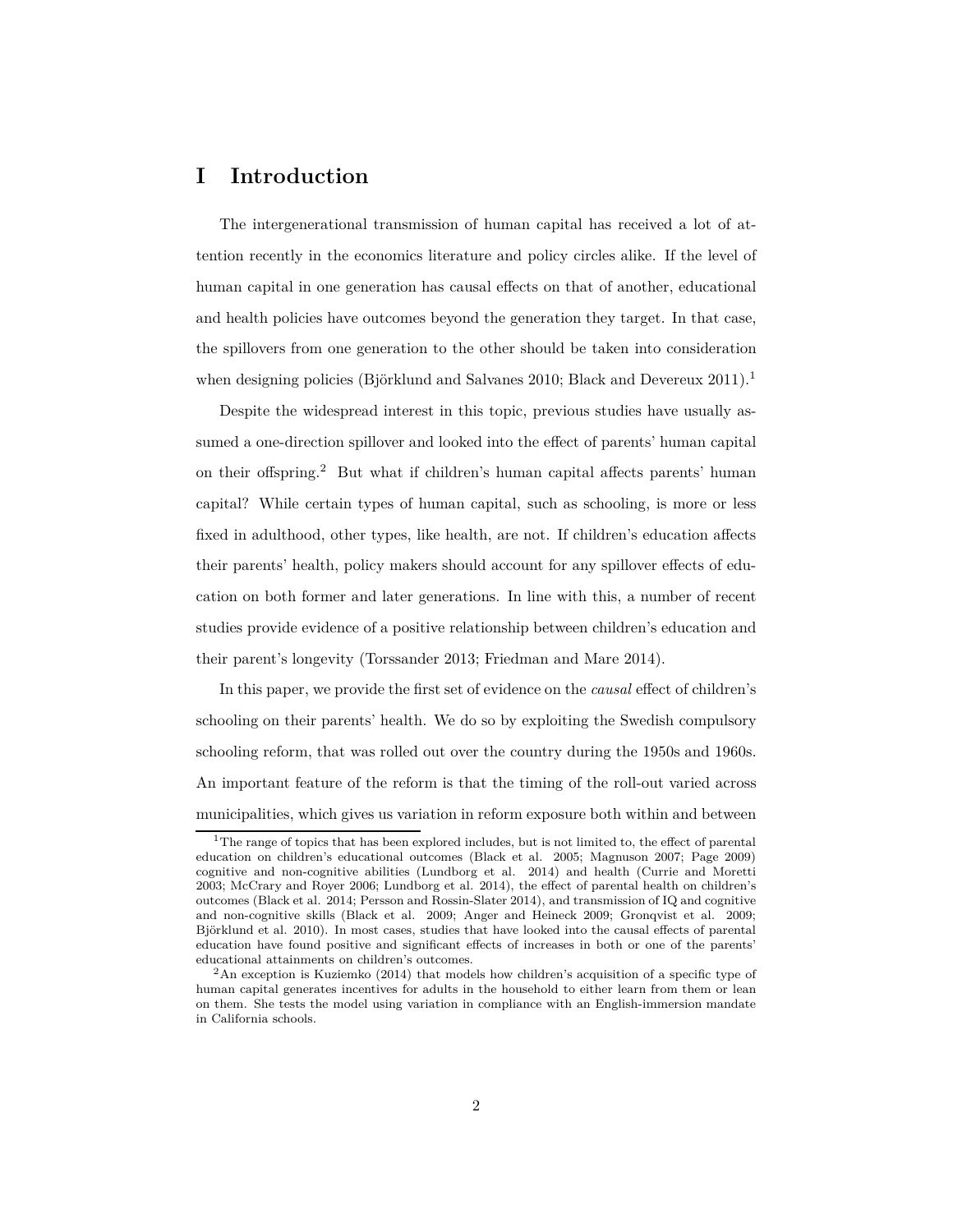cohorts. This provides us with plausibly exogenous variation in schooling.<sup>3</sup> We use data from the Swedish Cause of Death Register and proxy parents' health by their age at death.

There are several mechanisms through which children's education could affect parents' longevity. Well-educated children might have more resources to invest in their elderly parents' health. Parents' morale may also increase if their children are more successful and have a better life as a result of getting more education. In addition, well-educated children have better knowledge of health and technology to share with their parents and can help them with informal care, medication adherence and act as their agents in the health and long-term care system (Friedman and Mare  $2014$ ).<sup>4</sup>

In a recent paper by Friedman and Mare (2014), the authors claim that sending children to college extends parents' lifespan. Controlling for financial resources and level of education, the authors compare the longevity of parents whose children have different levels of education and find that parents with college-educated children live longer.<sup>5</sup> Zimmer et al.  $(2007)$  use data from Taiwan and show that offspring's schooling is associated with older parents' mortality and the severity of parents' health in old age. Torssander (2013) links parents born between 1932 and 1941 to their children in the Swedish Multi-generation Register and shows a similar relationship for parental mortality and children's education. Controlling for par-

<sup>&</sup>lt;sup>3</sup>The crucial assumption of our identification strategy is that conditional on birth cohort fixed effects, municipality fixed effects, and municipality-specific linear trends, exposure to the reform is as good as random. We provide evidence for this later in the paper.

<sup>&</sup>lt;sup>4</sup>It is straightforward to extend the standard Demand-for-Health framework to the case where children can invest time and material resources in the production of their parents' health. Children face several incentives to invest; healthy parents can provide otherwise expensive services, such as child-care and home services, and may be wealthier due to having less health issues. There are also disincentives; well-educated children face a greater opportunity cost of providing time investments, such as informal care.

<sup>5</sup>The authors employ a Cox proportional hazard for their analyses on parents' age at death. For the analyses on specific causes of death, the authors use competing risk models. Only individuals who survived to the age of 50 are included in their analyses. The paper was criticized in a New York Times column by Susan Dynarski (August 6, 2014), who argued that the causal claims made by the authors were unwarranted. The causal claims made by Friedman and Mare (2014) can be illustrated by the following quote from their abstract: "We show that adult offspring's educational attainments have independent effects on their parents' mortality, even after controlling for parents' own socioeconomic resources."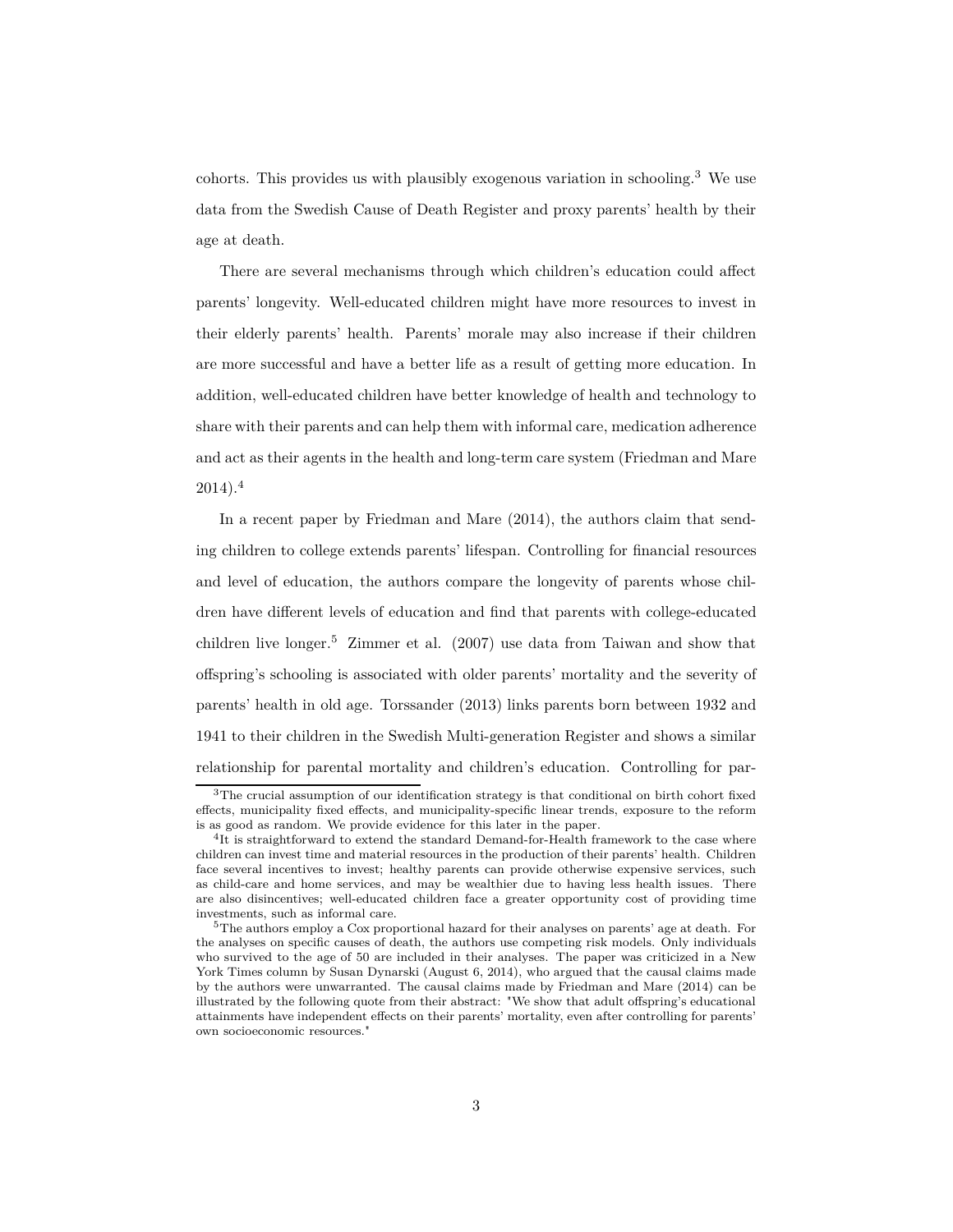ents' education, social class, and income she finds a positive association between children's education and parents' mortality risk. Even after comparing siblings in the parental generation, to control for family background characteristics, the results hold.

Although these papers try to control for a number of variables that could be correlated with both parents' longevity and children's schooling, none of them are able to identify the causal effect of children's schooling. Since schooling is an endogenous variable, one should be worried that it correlates with unobserved factors that are shared between children and parents, such as intrinsic abilities and underlying health. In addition, the relationship could work the other way around, where healthier parents are better able to invest in their children's human capital. These identification threats become all the more important since a positive association between children's education and parents' longevity is not the only conceivable relation. There are also reasons to think that more education for children could negatively affect parents' during the old age, the most important of which being that individuals with more education are more likely to move to other municipalities or even other countries and are more likely not to live close to their parents, as a result (Machin, Pelkonen, and Salvanes 2012).<sup>6</sup>

In this paper, we first replicate the previous findings of a positive and significant cross-sectional relationship between children's education and their parents' longevity; our OLS estimates suggest that both daughters' and sons' schooling are strongly associated with parents' longevity and that the relationship is equally

<sup>&</sup>lt;sup>6</sup>The medical literature provides suggestive evidence on the importance of having children living in close proximity for elderly parents' health. Silverstein and Bengtson (1991) hypothesize that close intergenerational relations could reduce pathogenic stress among elderly parents and, through that, enhance their ability to survive. Using data from the U.S.C. Longitudinal Study of Generations collected between 1971 and 1985, they find that greater intergenerational affect increases survival time among parents who experienced a loss in their social network, particularly among those who were widowed less than five years. They conclude that the mortal health risks associated with the stress of being widowed can be partially offset by affectionate relations with adult children. In another study, using the same dataset, Silverstein and Bengtson (1994) find that instrumental and expressive forms of social support moderate declines in well-being of elderly parents associated with poor health and widowhood. Also, using face-to-face interviews with elderly people in Spain, Zunzunegui et al. (2001) show that controlling for age, gender, education, and functional status, low emotional support and reception of aid in daily activities from children were significantly associated with poor self-rated-health of elderly parents.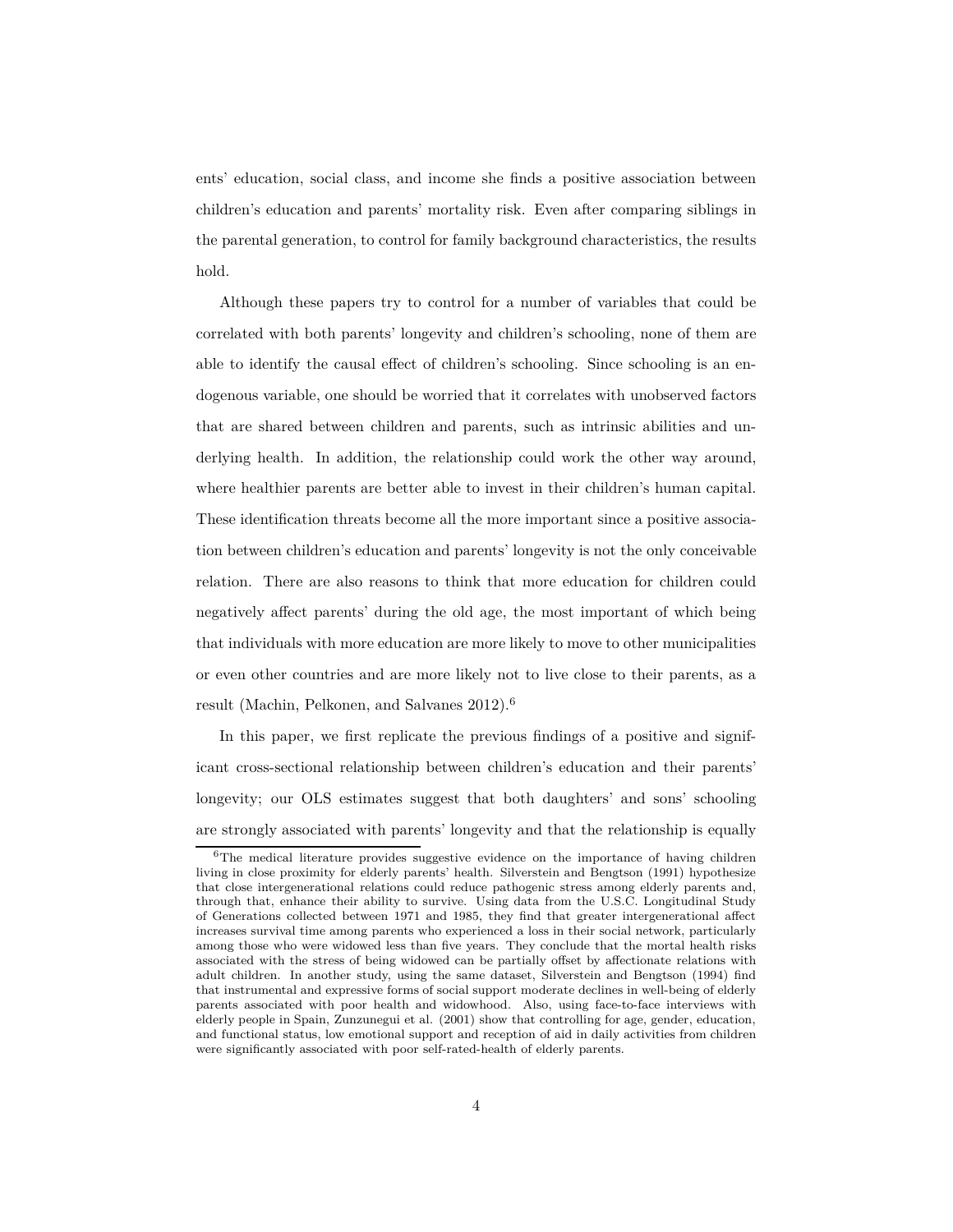strong for mothers and fathers. Our instrumental variables estimates tell a very different story. We obtain small and insignificant IV estimates both when we pool all children and parents and when we consider separate effects by the gender of the parent and the child. In addition, we find no significant effects when we consider separate causes of death or when we focus on low-income or low-educated parents. Acknowledging that our instrumental variables estimates only reflect variation at the lower part of the education distribution, we provide OLS estimates showing that the positive relationship between children's schooling and parental longevity is obtained both at the lower and upper part of the education distribution. Moreover, our zero-results do not reflect the absence of a significant income return to schooling among the children; the returns are significant and positive among sons.

Our findings suggest that the positive cross-sectional relationship between children's education and elderly parents' health that we find most probably reflects the influence of unobserved factors that affect both children and parents. This questions whether the findings in previous studies reflect causal pathways. Although we are aware that the institutional context for elderly could be different in Sweden compared to some other Western countries, it is important to note that the parents we study in this paper were born in the first part of the 20th century and belong to cohorts where a high fraction live with the minimum level of pension income.<sup>7</sup> Many of them were financially vulnerable and it is reasonable to believe that they could potentially have benefited from having better-educated children.

The paper unfolds as follows. Section 2 discusses the compulsory schooling reform, while Section 3 describes the relevant institutional context. Section 4 describes our data. Section 5 outlines our empirical strategy and Section 6 presents our results. Section 7 then concludes.

## **II The Compulsory Schooling Reform**

In 1948, a parliamentary committee proposed a comprehensive primary school-

<sup>7</sup>We provide more details about the lives of this generation of parents in Section III.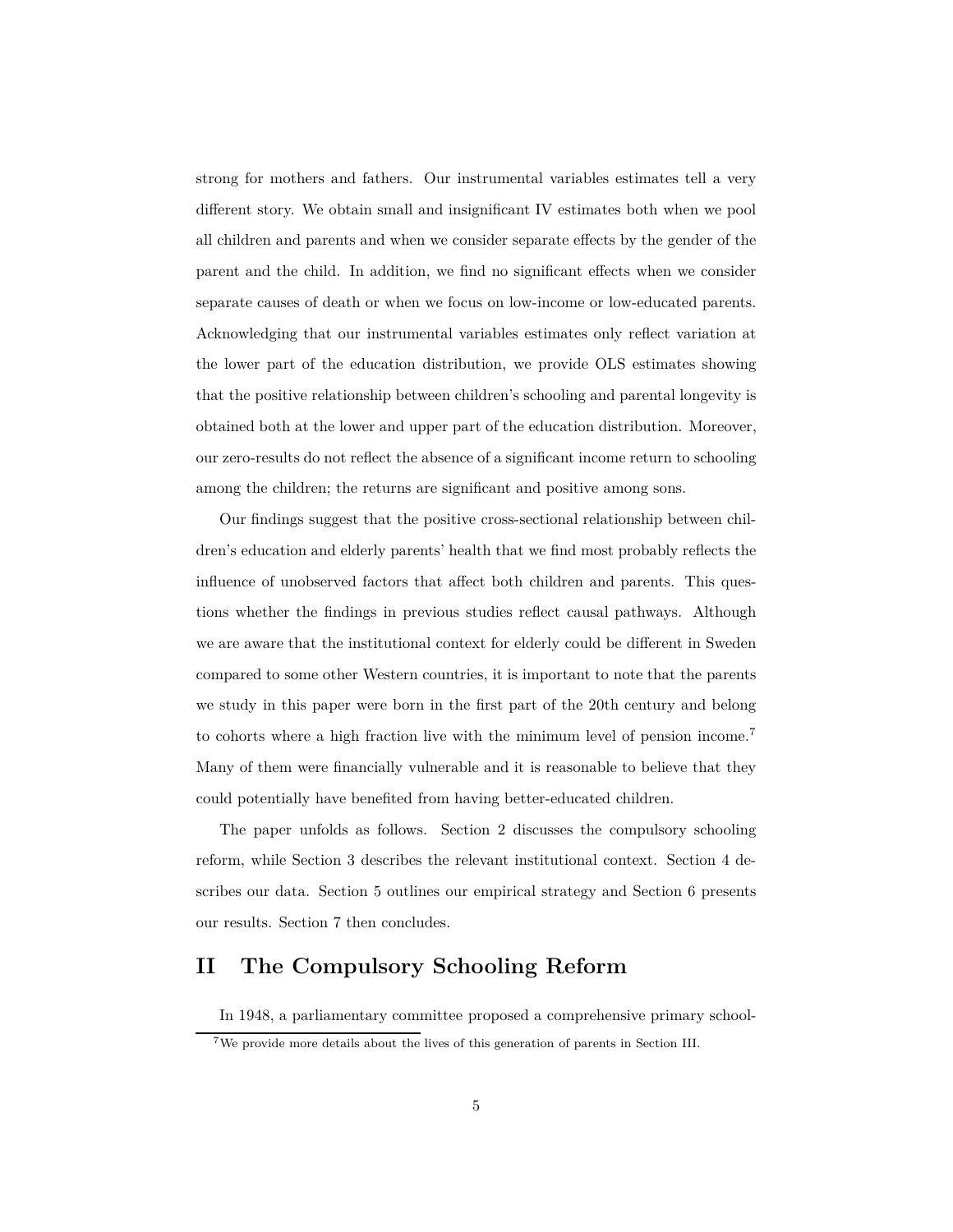ing reform in Sweden. The key feature of the proposal was to extend the number of mandatory years of schooling from seven to nine years.<sup>8</sup> In order to facilitate an evaluation of the reform, it was decided that the schooling reform was to be rolled out gradually across municipalities during the 1950s and 1960s before implementing it nation-wide. Starting in 1949, 14 municipalities, selected to be representative of the country's population in demographic and geographic terms, introduced the reform (Marklund 1981). More municipalities were then added year by year and in 1962, the parliament decided that all municipalities had to implement the reform by 1969 at the latest. The reform was usually implemented in all school districts within a municipality, with the exceptions of the three largest cities-Stockholm, Gothenburg, and Malmö, where the reform was implemented in different school districts in different years.

In addition to extending the number of mandatory school years, another feature of the reform was to change the way students were tracked in school. Before the reform, students were tracked in grade 6. The reform delayed tracking until the 9th grade, meaning that students with different capabilities were kept together for a longer period. However, the change in tracking was clearly less dramatic than it sounds, since students in the new school system were allowed to choose between different types of courses and between harder and easier courses in key subjects such as Math and foreign languages. In fact, in a thorough description of the schooling reform, Marklund (1987, p. 180) notes that "the reform school between 1955 and 1960 conformed to a streaming system that in terms of routes was not too much different from the old parallel school with one common school route and one junior secondary school route".

A third feature of the reform was a change to the national curriculum. The most important change was that English became a compulsory subject in reform schools and was taught from the fifth grade. The same requirement was also introduced in non-reform schools in 1955. Except for adding English as a compulsory subject, the

<sup>8</sup> In a few larger cities, mandatory schooling was eight years before the reform.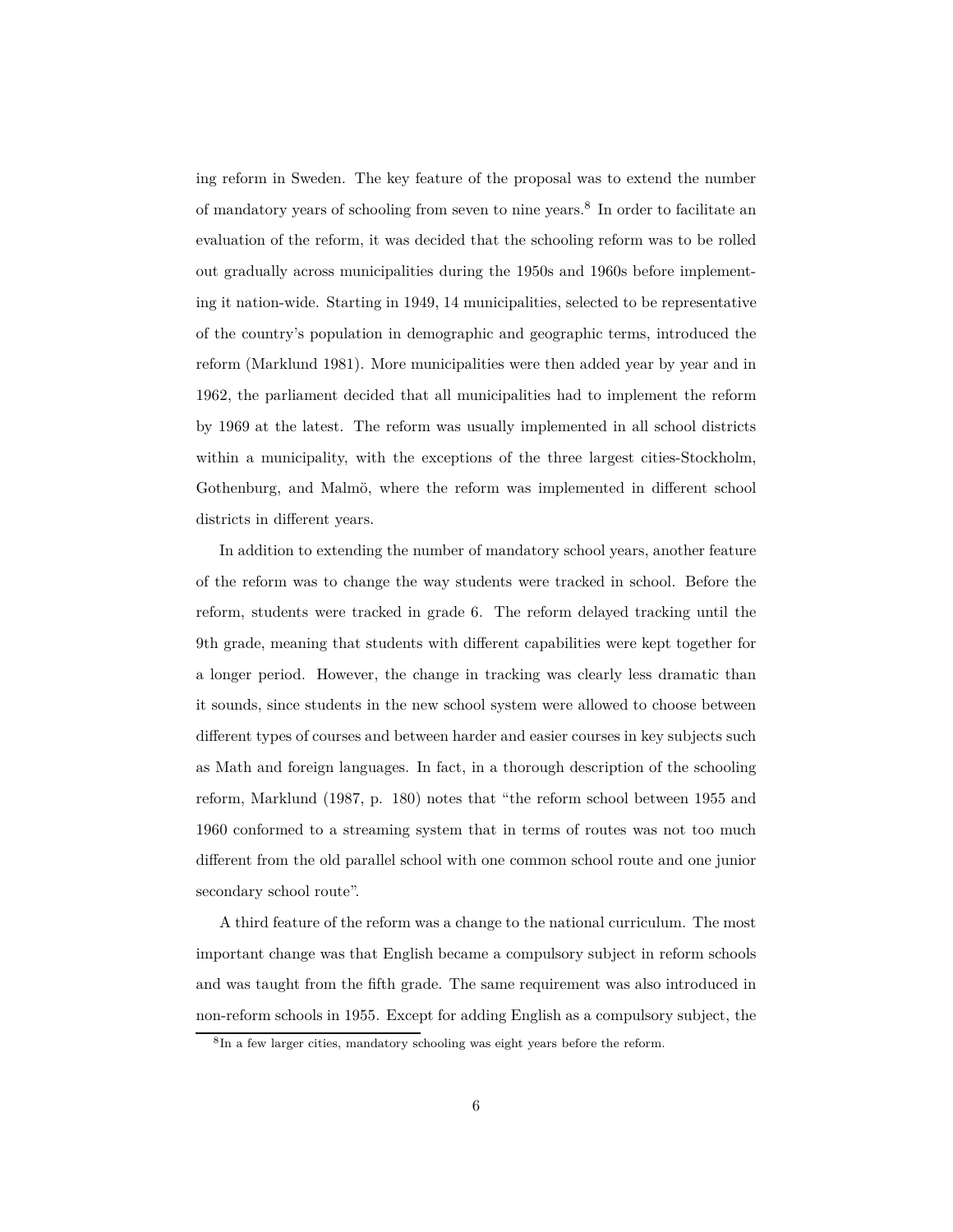reform did not lead to any other changes in the total number of hours taught or to the distribution of hours designated to different subjects. A potentially important consequence of the reform was that the demand for teachers increased. The supply of teachers did not keep pace with the demand in the early years of the reform, which meant that some schools had to hire teachers that were not formally qualified. In the later years of the reform period, several teacher colleges were opened and the shortage began to ease in the mid-60s (Marklund 1981). In order to compensate municipalities for the additional financial burden of hiring teachers and expanding school facilities, the government earmarked resources to the municipalities.<sup>9</sup>

### **III Institutional Context**

The extent to which children affect their parents' health when old is likely to depend on the institutional context. In poor countries, with a small or no welfare system, parents rely to a large extent on their children. In Western countries, parents are less reliant on their children for material resources but may benefit from having educated children for the reasons discussed before. In order to help interpret our estimates, we next provide a brief description of the institutional context of our study.

Sweden can be characterized as a relatively generous welfare state, where elderly people are guaranteed a pension income and are guaranteed health care and longterm care by the state. Despite this, and despite the fact that children since 1979 have no legal obligation to support and take care of their elderly parents, Swedish children provide quite extensive care to their parents.<sup>10</sup> For parents above 75 living

<sup>9</sup>There is a substantial literature that uses changes in the compulsory schooling reform in Sweden. Meghir and Palme (2005) show that the reform increased educational attainment and led to higher labor incomes. Holmlund et al. (2011) use the reform as an instrument for parental schooling to study the causal effect of parent's educational attainment on child's educational attainment, and Lundborg et al. (2014) use a similar strategy to examine the effect of maternal education on the health and skills of sons. Meghir, Palme, and Schnabel (2012) use the Swedish reform to examine the effect of education on both the individuals affected and for their children. Finally, Black et al. (2015) use the exogenous variation in education due to compulsory schooling laws to show that there is a positive effect of educational attainment on risk-taking in financial market for men.

 $10By$  Swedish law, every elderly person has the right to get support and care from the welfare system. In order to receive care from the public sector, a person applies to his or her municipality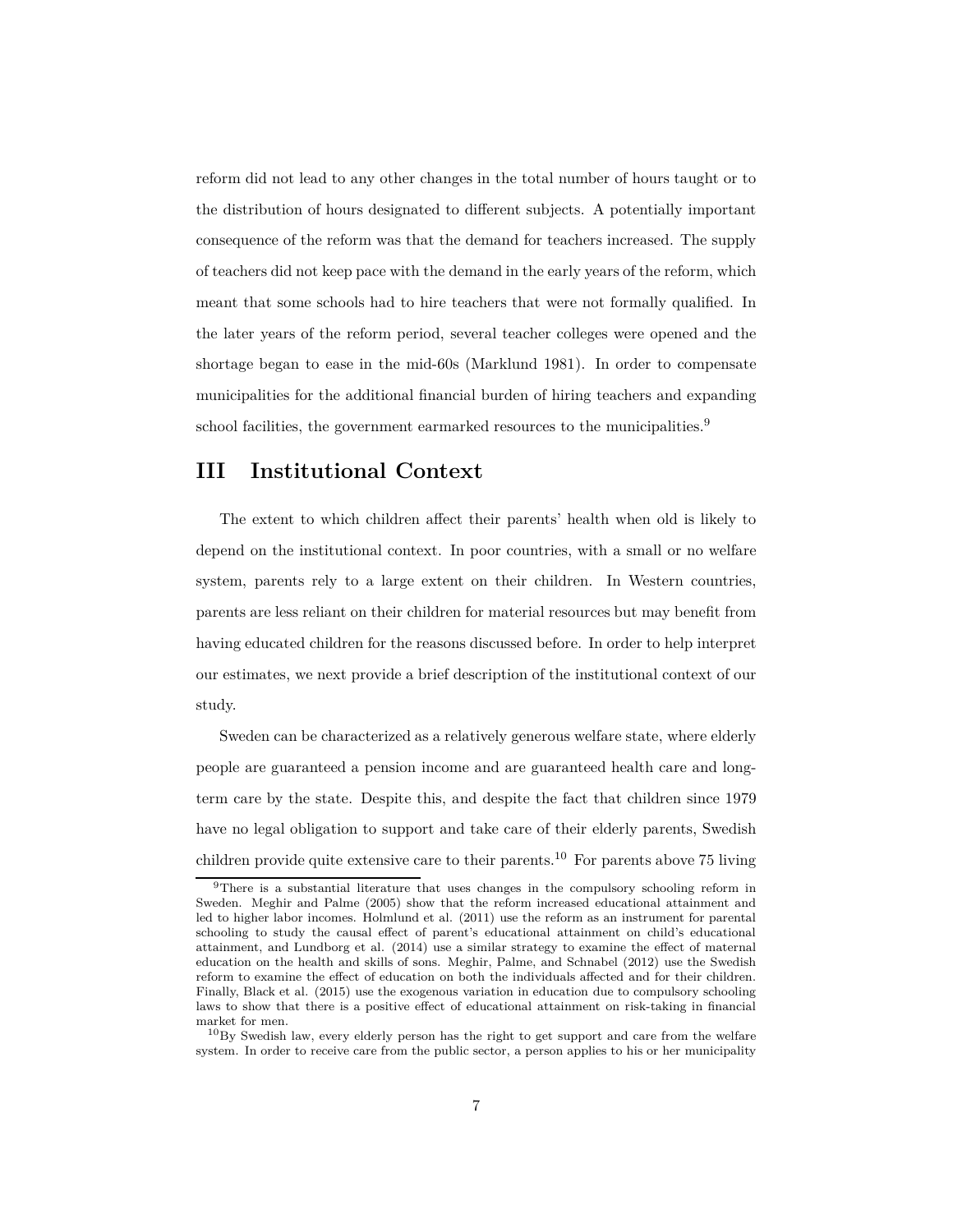in their own home in 1994, children were found to provide 60 percent of the hours of care they receive annually (Johansson 2007). This fraction increased to 70 percent by the year 2000. More than 50 percent of children aged 50 and above provide informal care to their parents and among those, females on average provide 4.3 weekly hours and males 1.6 hours (Bolin, Lindgren, and Lundborg 2008).

The large involvement of children reflects changes across time in the extent to which the public sector provides long-term care to elderly in Sweden. The strong public sector expansion in the long-term care system during the 60s and 70s was followed by a sharp contraction from the 80s and onwards. Whereas the fraction of individuals aged 80 or above that received elderly care was 62 percent in 1980, this share declined to 37 percent in 2006 (Szebehely and Ulmanen 2008). The decline cannot be solely explained by younger cohorts being more healthy. The probability of getting an application for public elderly care approved has declined substantially over time. It has also become more common that the social services look at the availability of informal care-givers when deciding on the extent of public elderly care provided (Szebehely 2005).

When it comes to old-age financial support, all Swedes are covered by the public pension system and the retirement age is flexible, where individuals can start claiming retirement benefits as early as age 61. Sweden has a mix of public and private pension schemes, and individuals are allocated to different pension systems depending on the public or private sector affiliation and year of birth of the individual. In general, the longer one works, the higher the pension one receives. Until, 1999, the public pension system almost entirely consisted of a national pension plan financed on a pay-as-you-go basis. According to the Swedish Pensions Agency, about 90% of employees receive some pension benefits from their employer as a condition of employment. On average, around 4.5% of the employee's salary is put into employer

of residence, after which the needs of the person will be examined by a social worker. The help provided ranges from services provided at home, such as meals-on-wheels and cleaning, to housing at long-term care institutions. The cost of long-term care is means-tested and elderly with little or no income receive care free of charge.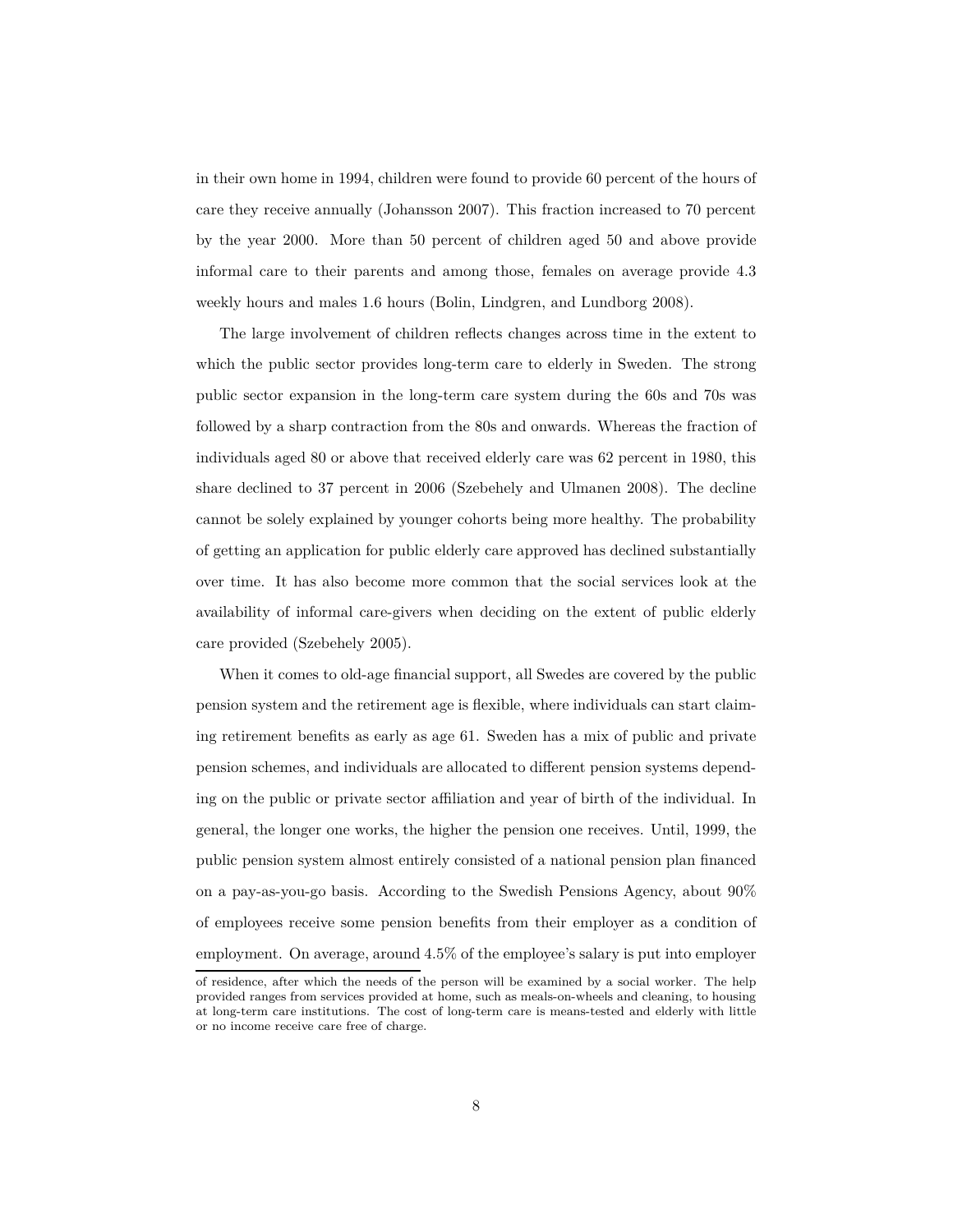provided schemes (Thörnqvist and Vardardottir,  $2014$ ).<sup>11</sup> For those who have had little or no income from work there is also a guaranteed pension, where the size of it is based on how long the person has lived in Sweden. In 2000, the maximum guaranteed pension, which applies to those who have lived in Sweden for at least 40 years, was 2394 SEK per month (\$254) before taxes for those who were married, and 2928 SEK per month (\$311) for a single person. A tax rate of 30 percent was applied. Since the after-tax guarantee pension may result in a very low income, there are various benefits, such as housing subsidies, that a person can apply for only if he/she receives the guaranteed pension.

The cohorts of parents we study in this paper are among the ones with the lowest pension incomes. In 2008, nearly half of the women aged 65-70 received guaranteed pension *only* (Olsson, 2011). This share is even higher in the age groups 80-85 and 90 and above, where the shares are 80 and 90 percent, respectively. Among males in the same age groups, the share receiving only guaranteed pension are much lower, reflecting the stronger labor market attachment of males in these cohorts. Only 10 percent of males aged 65-70 received guaranteed pension but 25 and and 50 percent, respectively, in the age groups 80-85 and 90 and above (Olsson, 2011). Since our parent generation is mostly found in the age groups above 80, it means that a substantial fraction of the parents studied can be said to have quite low income. In the next section, we illustrate the income for the generation of parents in our data.

### **IV Data**

Our empirical analyses are based on a comprehensive dataset on all Swedish citizens born during the reform period. This dataset was created by merging a number of registers, including information on educational attainment, municipality

 $11$  In 1999, an individual account system known as the Premium Pension System (PPS) was introduced, where 2.5 percent of labor earnings are invested in public or private funds.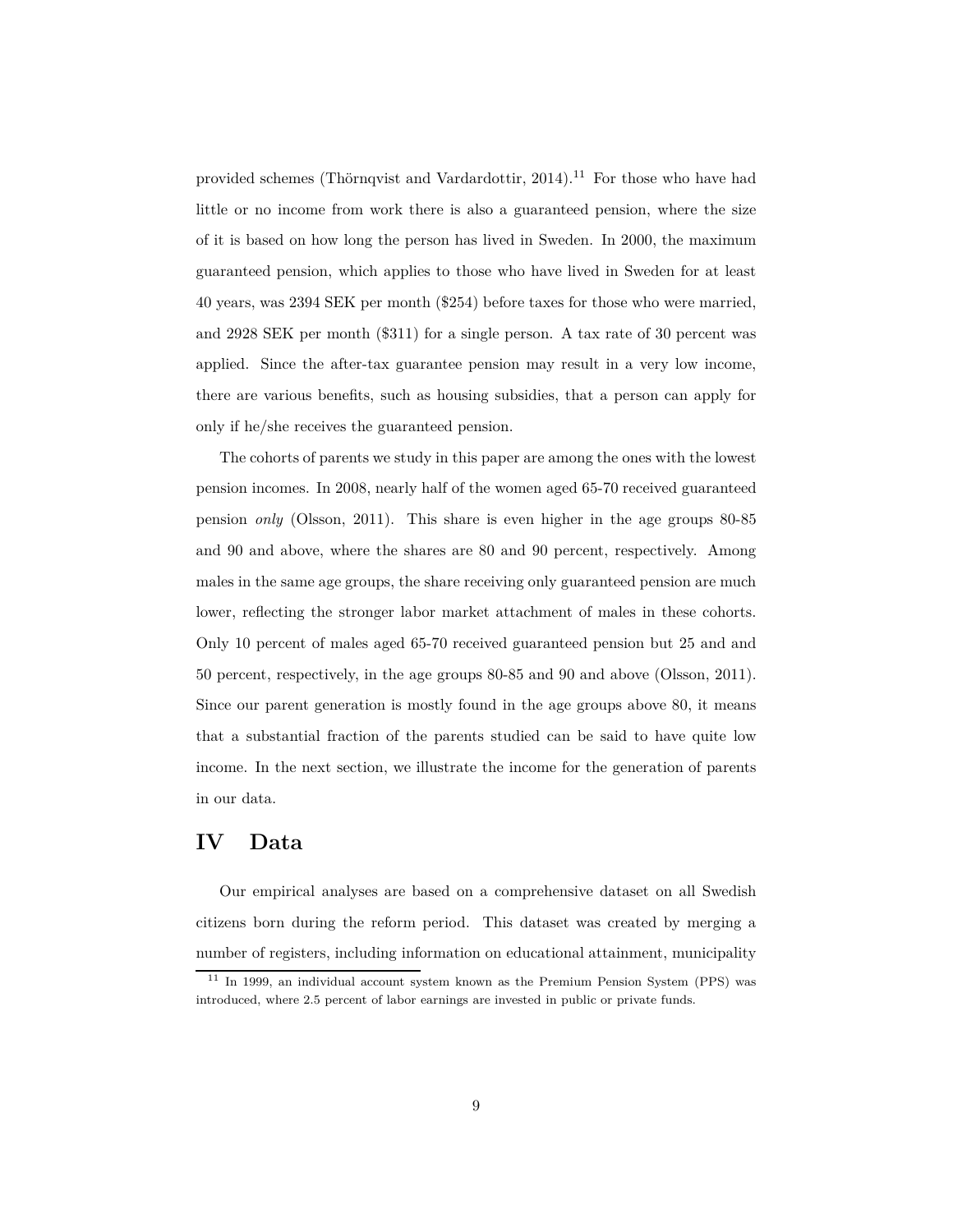of residence, basic demographic information, and causes of death. To create our reform sample, we started with the register of the total population (RTB), including all Swedes born between 1930 and 1980. Using the Multigenerational Register, that links individuals born 1932 and onwards to their parents, we link the parents and children in our dataset.

In order to assign reform exposure to individuals, we use data on which municipalities and parishes individuals grew up in, taken from the 1960 and 1965 censuses. For cohorts born between 1943-1949, we use information from the 1960 census and for those born between 1950-1955 we use information from the 1965 census.<sup>12</sup> In order to determine which individuals were exposed to the reform, we make use of a reform algorithm, constructed by Helena Holmlund. Together with birth year and municipality of residence when growing up, the algorithm assigns a binary reform exposure variable to each individual in these cohorts. The algorithm is able to assign reform exposure to 90 percent of individuals born 1943-1955 who have nonmissing information on municipality of residence. Most of the missing cases, about 50 percent, are in the three largest cities of Stockholm, Gothenburg, and Malmö, where the reform was introduced at different times in different school districts. For non-missing cases, the reform algorithm is able to assign starting dates of the reform in different school districts using parish information.<sup>13</sup>

For a number of reasons, some measurement errors in the reform exposure variable can be expected. First, the reform exposure algorithm assumes that the students were in the right grade according to their age. This is not always the case and Svensson (2008) shows that 88 percent of all children born in 1949 were in the right grade in 1961, reflecting both that some students repeated a class and that

 $12$ The cohorts born between 1943 and 1955 covers the main part of the cohorts affected by the reform. For cohorts born prior to 1943, we have less precise information on the municipality in which the individual grew up.

 $13$ Our empirical design would be compromised if certain types of parents moved to other municipalities in response to reform implementation. This type of endogenous mobility was investigated by Meghir and Palme (2005) and by Holmlund (2008) who both found little reason for concern. First, only between 3 and 4 percent moved from a municipality that had not yet implemented the reform to a one that had and an equal share moved in the opposite direction. Second, in addition, the mobility was not found to be systematic on important traits such as parent's education. Therefore, we do not think that endogenous mobility is among our biggest concerns.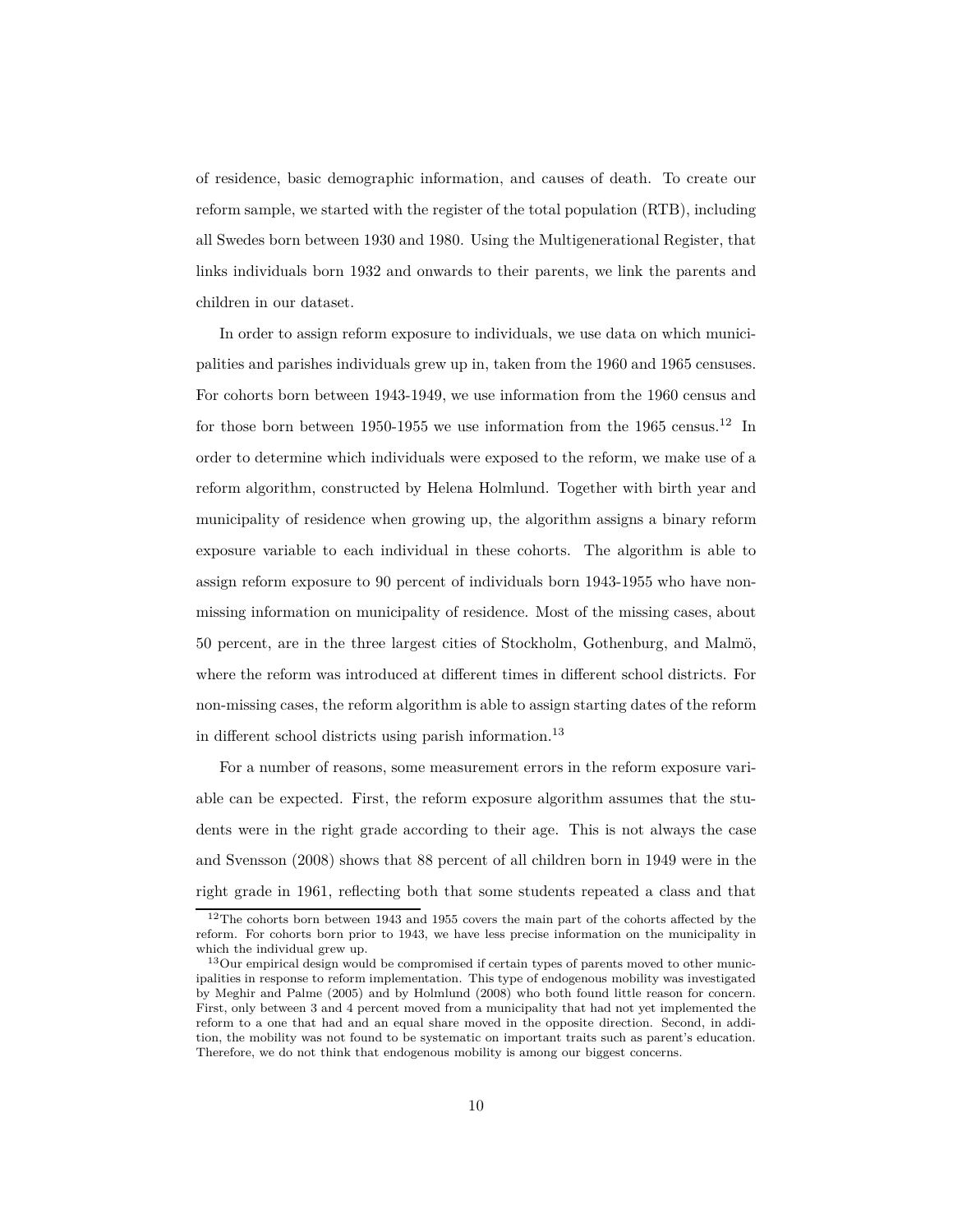some students started school earlier. Second, it is not always possible to assign a sharp starting date of the reform. These measurement problems only concern the cohorts born right around the assumed starting date of the reform and do not affect the consistency of the instrumental variables estimator we use.

Information on schooling for our reform sample comes from the education register in 1990 and we impute years of schooling from the highest educational attainment.<sup>14</sup> For parents, we use information on schooling from the 1960 census. For data on parents' income, we use the income and taxation register (IoT). In order to measure parental longevity, we use data from the Causes of Death Register. The register started in 1961 and covers all deaths among individuals who were permanently residing in Sweden, irrespective of whether the death took place in or outside Sweden.<sup>15</sup> The register includes information on the date and cause of death, as well as information on where the death took place, until the year 2013.

Our final sample contains about 2.5 million observations on schooling, reform exposure, municipality of residence when growing up, and parental mortality for the reform cohorts and their parents. This sample includes cases were both mother and father are observed for an individual. Table 1 provides summary statistics for the children and Table 2 for the parents.

The parent generation in our data includes fathers born between 1866 and 1940 and mothers born between 1889 and 1941. The average birth year for fathers and mothers is 1916 and 1920, respectively. As illustrated in Figure 1, there has been a dramatic increase in life expectancy at birth across these cohorts, from 45 to 67 years. We observe a large fraction of parents dying in our sample; 72 percent of mothers and 86 percent of fathers. Figures 2 and 3 show Kaplan-Meier survival plots for the mortality hazard of parents of high and low-educated children, defined

<sup>14</sup>We follow Holmlund et al. (2011) and impute years of schooling in the following way: 7 for (old) primary school, 9 for (new) compulsory schooling, 9.5 for (old) post-primary school (realskola), 11 for short high school, 12 for long high school, 14 for short university, 15.5 for long university, and 19 for a PhD university education. Since the education register does not distinguish between junior-secondary school (realskola) of different lengths (9 or 10 years), it is coded as 9.5 years. For similar reasons, long university is coded as 15.5 years of schooling.

<sup>15</sup>Since some parents may have not survived until 1961, we lack information on those cases. In the robustness section, we show that this is not a serious concern for our analyses.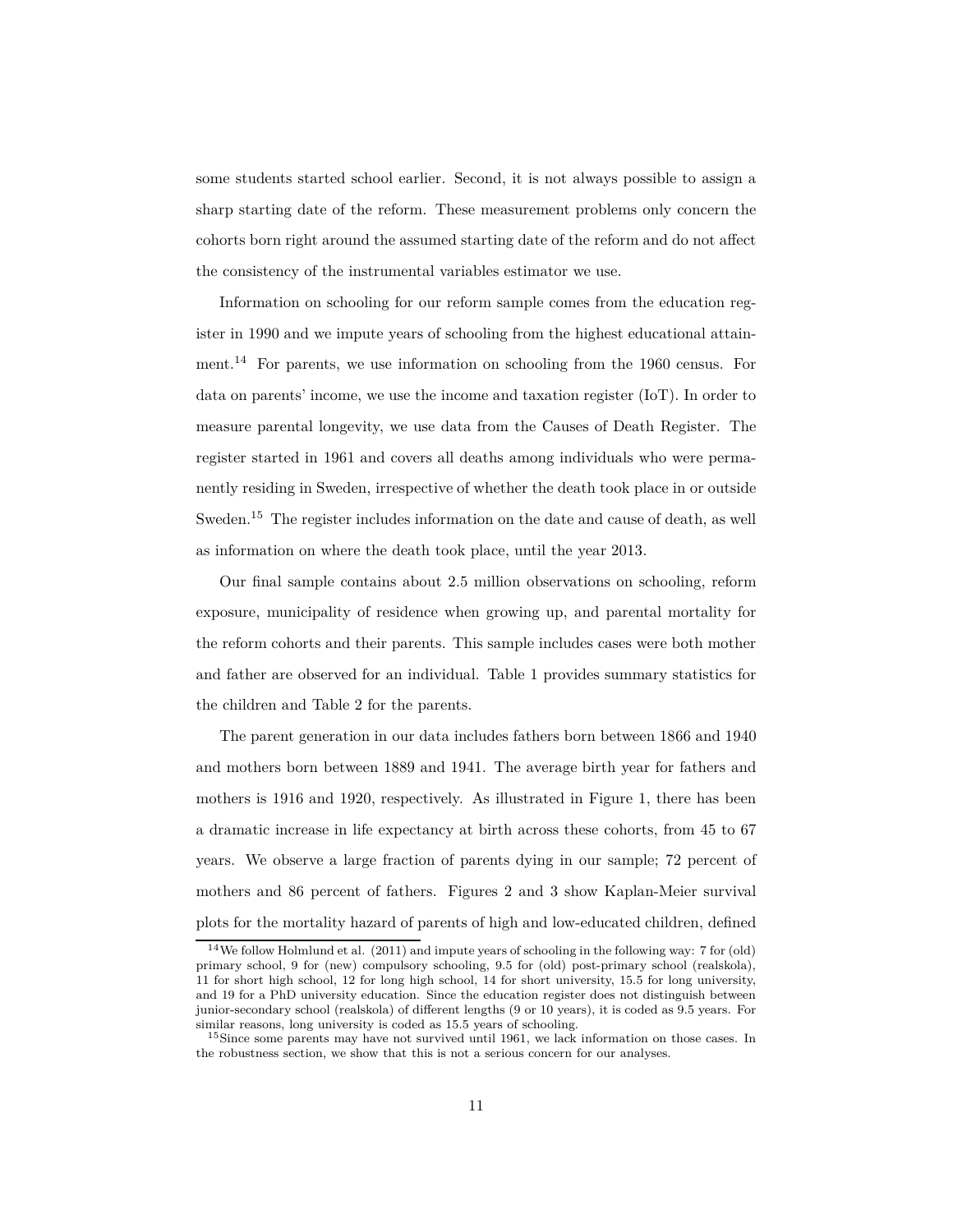here as having more or less than 9 years of schooling. The patterns suggest that those with lower-educated children have lower survival rates and that this pattern is most pronounced for fathers.

Table 2 shows that the parents in our sample had rather low incomes in the year 2000, where a large fraction had reached retirement age. Among mothers, the average before tax (pension) income was about 8,200 SEK monthly, corresponding to USD 1,430 using 2014 prices. The corresponding figure for fathers was around USD 2,323. Incomes of their children, amounted to USD 3,875 and USD 2846 for males and females, respectively. Figure 4 plots the distribution of income in year 2000 for parents and children.

In our data, we observe on average 3.3 children to each parent. Among mothers, we observe 1,309,304 children of 802,093 mothers. The corresponding numbers for fathers are 1,267,135 children distributed across 776,255 fathers. By including multiple children to each parent, our sample includes parents who have children that are both exposed and unexposed to the reform. As it turns out, 83 percent of the parents have children where all or none are exposed to the reform.

## **V IV methodology**

We base our empirical analyses on the following two equations:

- $(1)$   $S_{icm} = \pi_0 + \pi_1 R_{cm} + \theta_m + \delta_c + t_m + \varepsilon_{icm},$
- (2) *Yicm* = *γ*<sup>0</sup> + *γ*1*Scm* + *θ<sup>m</sup>* + *δ<sup>c</sup>* + *t<sup>m</sup>* + *εicm,*

In Equation (1), *Sicm* denotes years of schooling of individual *i*, belonging to cohort *c*, and growing up in municipality *m*. Reform exposure is measured by a dummy variable, *Rcm*, taking the value of one if the individual was exposed to the reform.  $\theta_m$  and  $\delta_c$  are municipality and cohort fixed effects, respectively, and  $t_m$  denotes municipality-specific linear trends.<sup>16</sup> Equation (1) is our first-stage

 $16$ In our empirical analysis, we also check the sensitivity of our results to including countyby-year fixed effects. As recently shown by Stephens and Yang (2014), IV estimates using U.S. compulsory schooling laws often change sign and significance with the addition of region by year controls and are thus not robust across reasonable specifications. Sweden is divided into 20 regional county councils, whose main responsibilities are to provide health care and public transportation.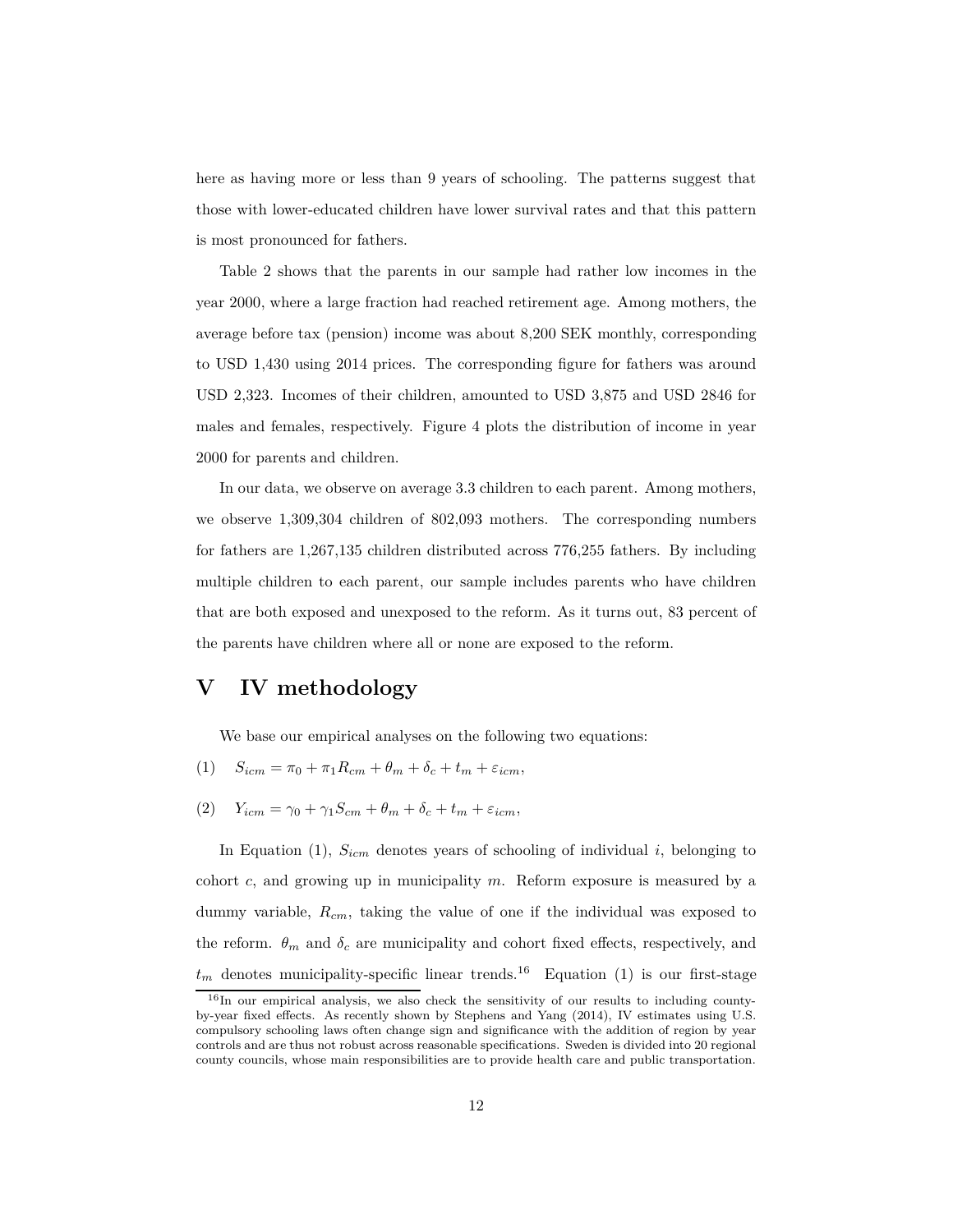regression. In Equation (2) *Yicm* indicates survival of person i's parent to various ages. In our main analyses, we focus on survival in 5-year intervals between ages 65-90. The parameter of prime interest is  $\gamma_1$ , capturing the causal effect of schooling on parents' survival. We cluster our standard errors at the municipality level. In order to interpret  $\gamma_1$  as the casual effect of schooling on parental survival, two assumptions need to be fulfilled. First, reform exposure must act as a sufficiently strong instrument for schooling. Second, reform exposure should affect parental survival only through its effect on years of schooling. In the subsequent sections, we will investigate whether these assumptions are fulfilled.

### **VI Results**

#### **A Is Reform Exposure A Valid Instrument?**

We start our empirical analysis by checking the predictive power of our instrument. Table 3 shows the effect of reform exposure on years of schooling among males and females, using a number of different specifications.

Panel A shows the effects of reform exposure among males. In the first column, we only include birth cohort fixed effects. In this specification, reform exposure has a strong, positive, and significant effect on years of schooling. Those exposed to the reform have 0.70 additional years of schooling compared to unexposed males. Since reform exposure was not random, this specification might overstate the reform effects, as municipalities with higher average levels of schooling were more likely to implement the reform in the early years. In Column 2 we add municipality fixed effects, thus accounting for differences in time-invariant observed and unobserved factors across municipalities. As expected, the effect of reform exposure is now reduced in magnitude and in this specification, reform exposure increases years of schooling by 0.26 years on average. The F-statistic, shown at the bottom of the table, reveals that reform exposure is a sufficiently strong instrument with a F-value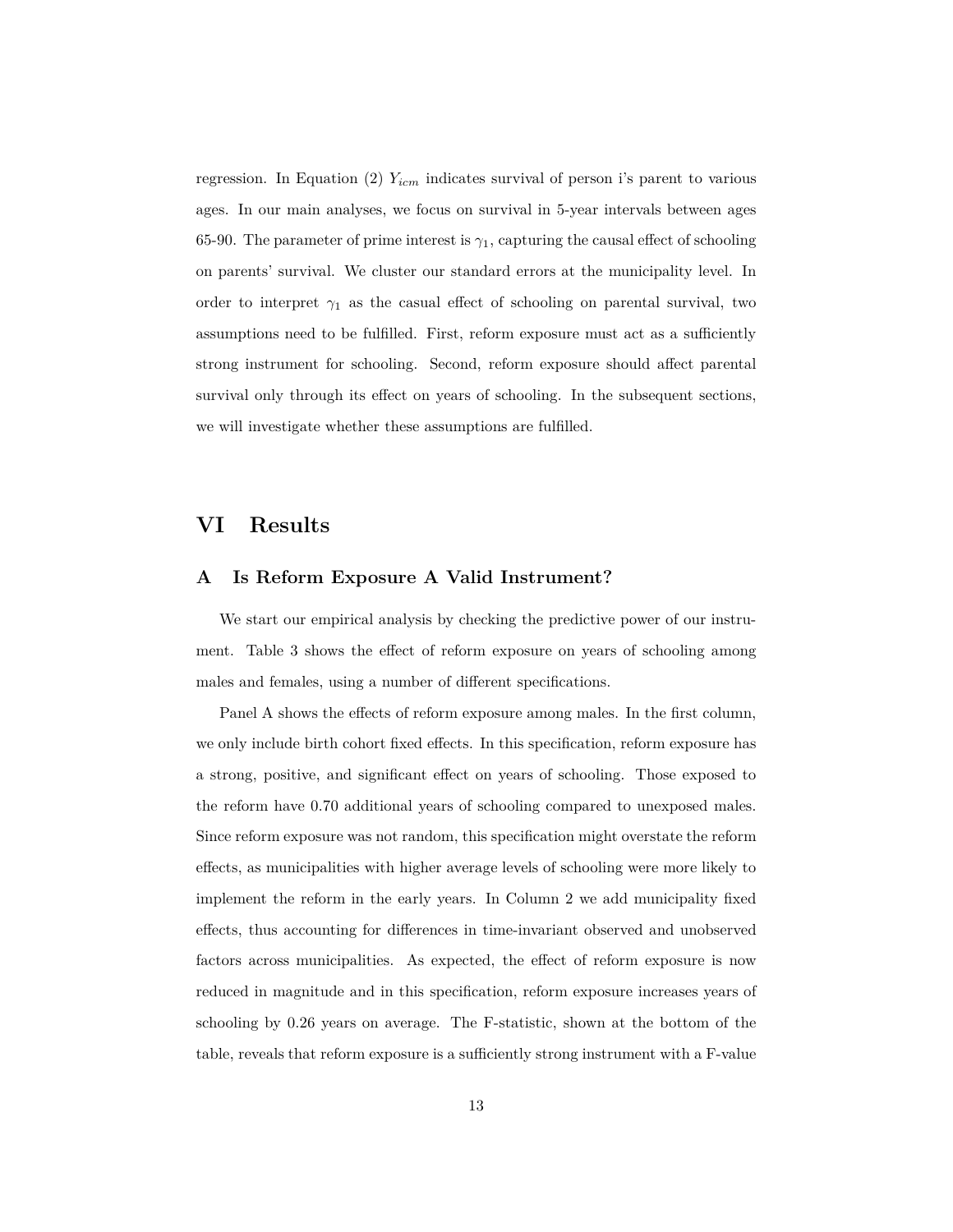well above the common rule of thumb.

While the DiD specification in Column 2 accounts for time-constant heterogeneity across municipalities, it does not address the potential influence of time-varying unobserved heterogeneity. In Column 3, we therefore add linear trends that are allowed to vary across municipalities. This increases the effect of reform exposure to 0.32 and the F-statistic to 186. This is our preferred difference-in-differences specification, where the underlying assumption is that conditional on birth cohort fixed effects, municipality fixed effects, and municipality-specific trends, exposure to the reform is as good as random. We can also check the sensitivity of our firststage results to the addition of county-by-year fixed effects. As shown in Column 4, adding county-by-year fixed effects to the first-stage regression hardly affects the effect of reform exposure on schooling. Finally, an alternative way of addressing possible time-varying changes across cohorts is to add parental schooling to the regression. In Column 5 we show that this is of little consequence; the estimates are virtually unchanged in comparison with the specification in Column 2.

In panel B, we run the corresponding first-stage regressions for females. The impact of the reform is somewhat weaker among females. This is expected, since more females than males were already proceeding beyond 7 years of schooling before the reform was implemented. Again, the estimates are robust to the various specifications we use and F-statistics are suggesting that reform exposure is a strong instrument.

To check the validity of our DiD-estimates, a useful check is to try to predict reform exposure by parental schooling, using our preferred specification. This type of placebo-like test is particularly revealing in the context of this paper, since we must rule out that any relationship between children's schooling and parental mortality reflects an association between children's reform exposure and parental schooling. We first run regressions on the effect of parental schooling on the child's reform exposure without controlling for municipality fixed effects. As shown in Panel A of Table 4, both mothers and fathers' schooling are positively and significantly as-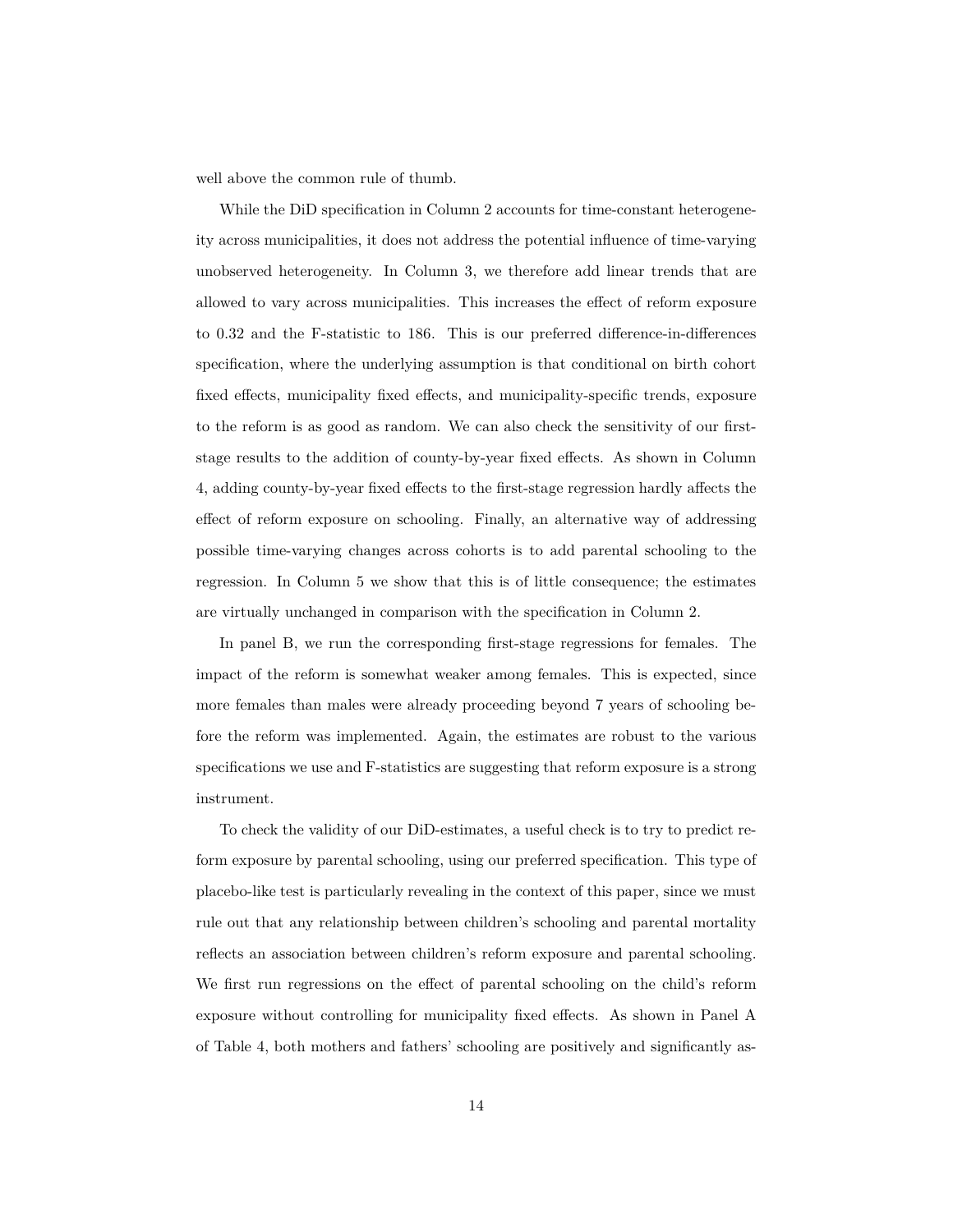sociated with the reform exposure, illustrating that the schooling reform was not randomly implemented across municipalities. These results confirm that, in a given year, the reform was more likely to be implemented in municipalities where the parent generation held a higher level of schooling on average. However, when we add municipality fixed effects and municipality-specific linear trends, as shown in Panel B, the significant correlations between parental schooling and children's reform exposure are wiped out and the point estimates get tiny. This is reassuring since it is in line with our assumption that conditional on municipality and birth year controls, reform exposure is as good as random. It also means that with this empirical design, any significant correlations between children's reform exposure and parental survival do not run through parental schooling.

#### **B Main Results**

Next we show our main results. First, we replicate previous findings of a positive relationship between children's schooling and parental survival. Table 5 shows OLS estimates where we control for parental education and income (measured in 1970), in addition to birth year and municipality of residence at school age for children. In Panel A, we include both sons and daughters and both parents (if both are observed). Different columns show linear probability estimates of the relationship between children's schooling and parents' survival to various ages between 65 and 90. The estimates in Panel A imply that, one additional year of schooling for children is associated with a 1 percentage point increase in the probability of parents surviving until age 75. The point estimates are significant for all the age thresholds considered. In Panels B and C we show estimates separately by sons and daughters. Here, the point estimates are similar in magnitude; positive and significant for all ages considered. These results suggest that children's schooling is positively correlated with parents' longevity, even after controlling for parents' own socioeconomic characteristics. These results are similar to those suggested by the recent papers by Friedman and Mare (2014) and Torssander (2013).<sup>17</sup>

 $17$ Since Friedman and Mare (2014) studied the effect of sending a child to college, we have also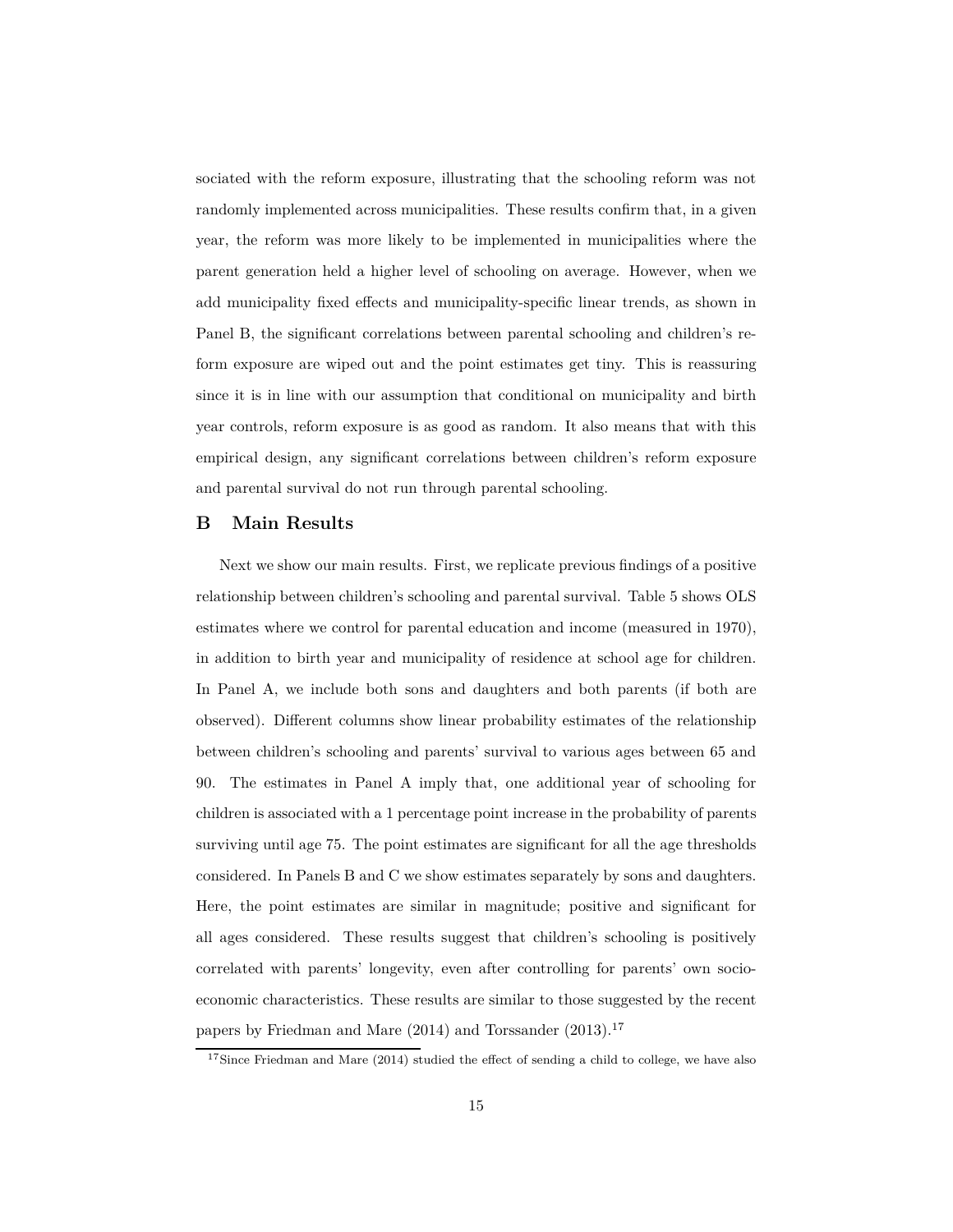In Table 6, we turn to our instrumental variables estimates of the effect of children's schooling on parental longevity. In all subsequent tables, our preferred specification includes birth cohort fixed effects, municipality fixed effects, and municipalityspecific linear trends.

In Panel A of Table 6, we show the effect of children's schooling on parental survival until ages 65-90, without making any distinction about the gender of children or parents. The contrast with the OLS results is large; the effects of schooling on parental survival until ages 65-90 are small and insignificant. Moreover, it is not just a matter of precision; the point estimate at age 85 is only a quarter of the OLS estimate at the same age. These results are robust to including county-by-year fixed effects, as shown in Table 7. These results suggest that the positive relationship between children's schooling and parental longevity obtained in the OLS analyses reflect the influence of unobserved characteristics or reverse causality, rather than a causal impact of children's schooling.

Next, we ask if the estimated zero-effects mask heterogeneity in the effect by the gender of the child. As previously discussed, such differences could be expected if, for instance, the returns to schooling differ across genders. The results for males, shown in Panel B of Tables 5 and 6, mirror those in panel A and the effects are again insignificant and small for the age-range 65 to 90. For daughters, most of the point estimates are insignificant but the at ages 75 and 80, there are some signs of a positive effect. In table 5, girls' schooling is found to increase parental survival until ages 75 and 80 by 1.2 and 1.4 percentage points, respectively. These estimates are close to the corresponding OLS estimates. However, these marginally significant effects disappear in Table 6. The overall impression of the estimates here is that there is almost no effect of children's schooling on parental longevity.

We can check for additional heterogeneity by studying if the effect of children's schooling differs by the gender of the parent. In the parent generation, the labor

replicated this finding. We find large and significant estimates at all survival ages studied. Our estimates suggest that a college degree is associated with a 2.4 percentage points increase in the probability of the parent surviving to age 65. The corresponding number for survival until age 80 is 6.4 percentage points.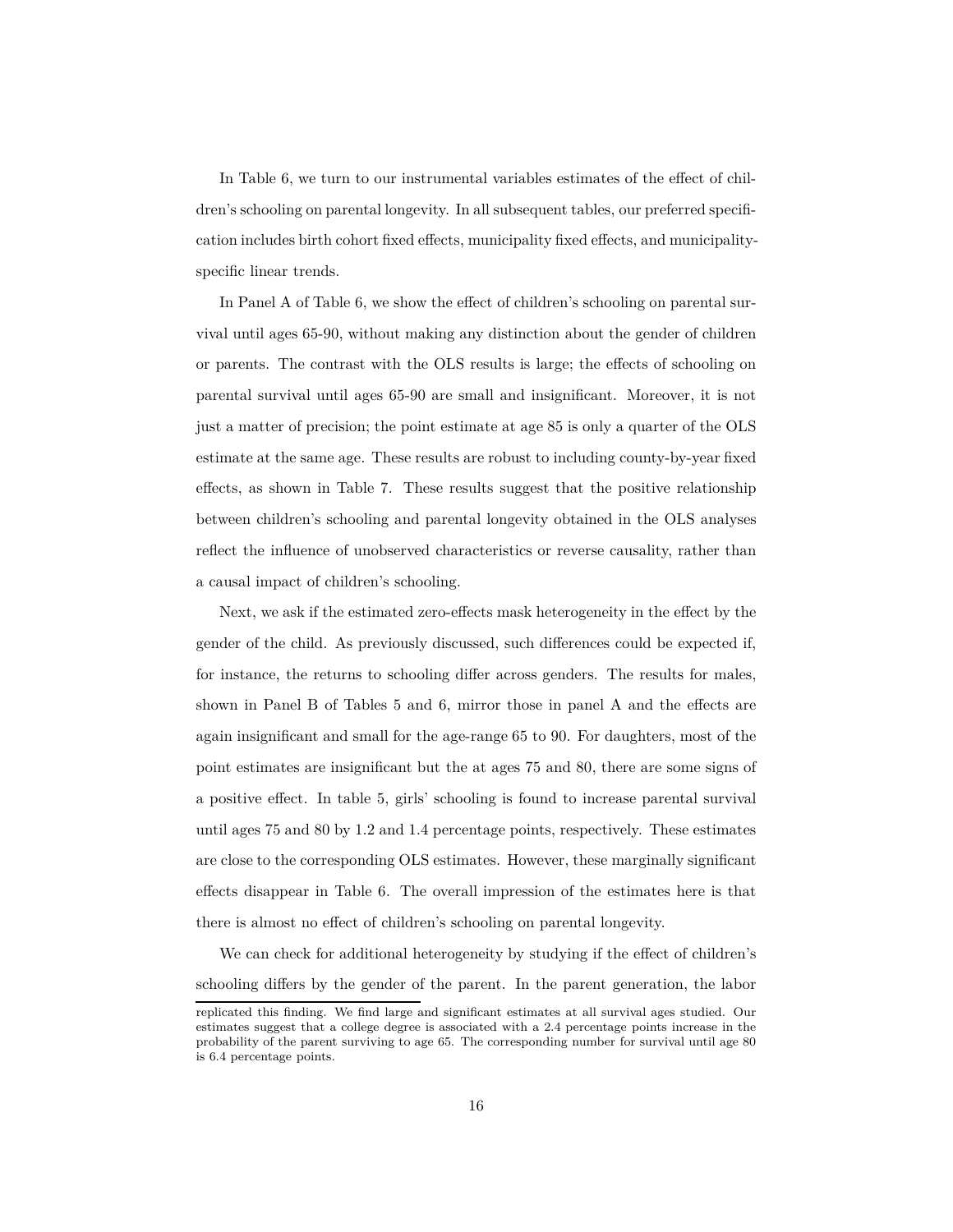market participation rate of women was much lower than that of men. This suggests, that women's pension were on average substantially lower than that of men. The mothers in our sample may, therefore, constitute a more financially vulnerable group than the fathers; meaning that children's resources may matter more to their welfare and survival. We investigate this possibility in Tables 8 and 9, where we consider the effect of the children's education on the survival rates of mothers and fathers separately.

Table 8 shows the effect of children's schooling on fathers' survival. In Panel A, the point estimates are again small and mostly insignificant. The same goes when we run regressions separately by the gender of the child; in none of the specifications we observe any significant effect, as shown in Panels B and C. These results suggest that children's schooling is of little consequence for their father's longevity.

Similarly, Table 9 shows the effect of children's schooling on mothers' survival. Pooling sons and daughters, the estimates in Panel A are small and insignificant at all ages. Panels B and C further suggest that the effects are also insignificant when the effects of male and female children are estimated separately.

In summary, our instrumental variables estimates do not provide any strong evidence that children's schooling positively affects parental life-length. To get a better understanding of these estimates, next we analyze possible mechanisms behind our results.

#### **C Mechanisms**

What could explain that children's schooling does not affect parental longevity? One explanation would be that any positive effects of schooling are offset by other effects working in the opposite direction. We next consider the possibility that higher education increases the distance to parents, due to the greater job opportunities associated with education.

Distance to children has been found to be an important source of parents' welfare. If children who obtain more schooling are more likely to move away and locate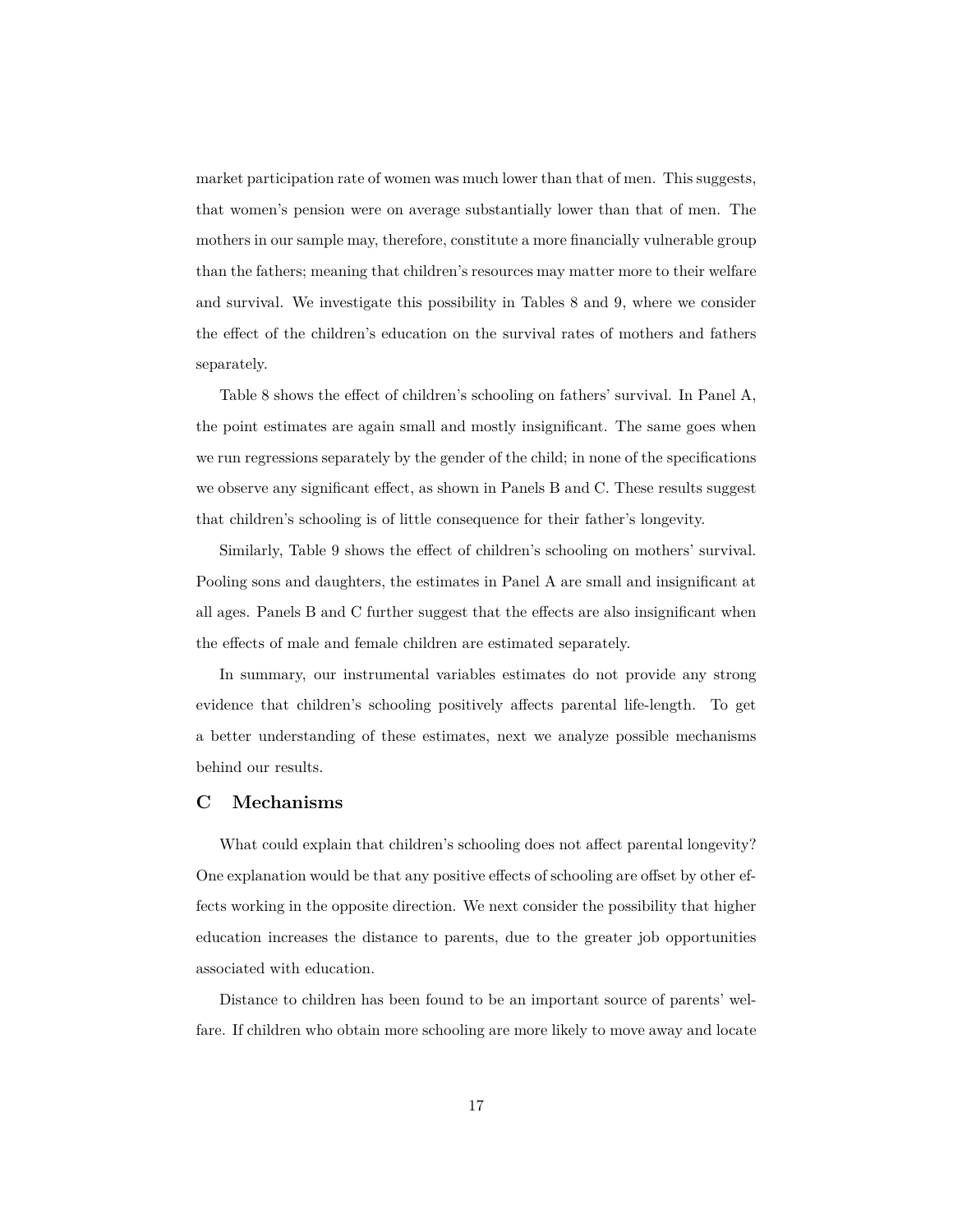at larger distances from their parents compared to low-educated children, this could negatively affect both the physical and mental health of parents and such effects could balance out any positive effect. Physical health would be affected if children are important informal-care givers and if formal care does not fully substitute for informal care. Mental health could be affected if longer distance to the children means less physical contact and thereby a reduced incentive for parents to invest in their health.

We can test the distance hypothesis by running regressions on the effect of schooling on the likelihood of the adult children residing in the same municipality as their parents. To do this, we make use of data from the register of the total population (RTB) that records the municipality of residence each year for the entire population. As our main outcome we focus on whether or not the child was living in the same municipality as his or her parents at age 30. At this age, most children have completed their studies and might have moved in order to get a job. In addition, most parents are still alive and we can keep the sample rather intact.

Table 10 shows IV regressions on the effect of schooling on a binary indicator of living in the same municipality as a parent at age 30. We find that increased schooling among females indeed increases the distance to one's parents, as measured through not living in the same municipality. The effect is much smaller and insignificant among males.

Another potential explanation for our zero-findings is that returns to schooling are small. If the income of the child is an important input in production of parental health, low or zero returns to schooling could explain why children's schooling does not matter. There will be an offsetting effect, however, if higher income also increases the opportunity cost of providing care for one's parents. We have estimated the income returns to schooling by gender, where the results suggest that males face a significant return to schooling, amounting to 3.7 percent (results available on request). For females, the point estimate is about 1 percent but insignificant.<sup>18</sup>

 $18$ For these analyses, we construct a measure of total income between 1980 and 2000. We then use the log of this measure as an outcome. Only children surviving to the year 2000 are included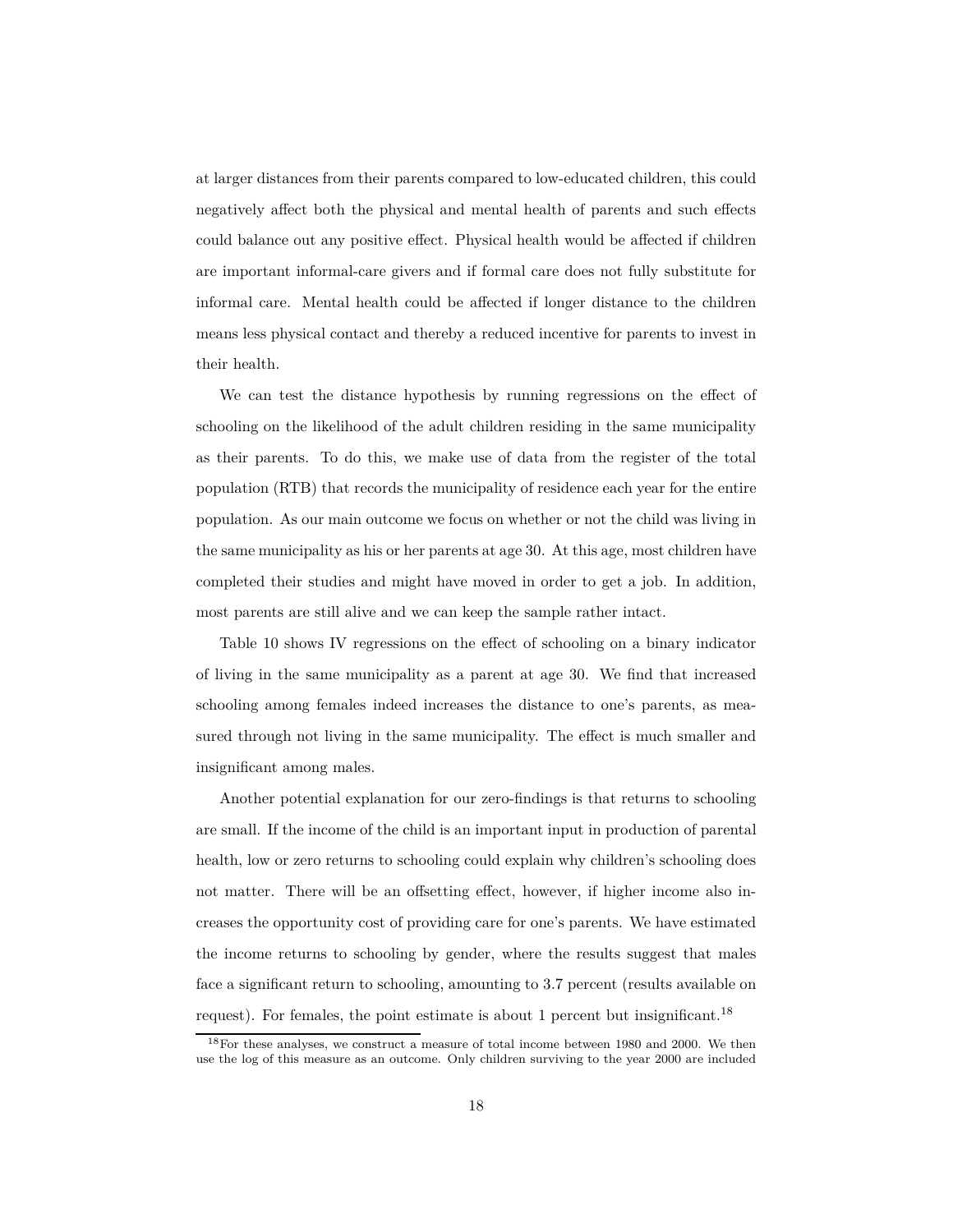These results suggest monetary returns to education for males, while they live close to their parents, are not a likely source of positive effect on parental longevity. Also, the fact that girls are more likely to live further from their parents, because of getting more education, does not seem to affect parents' age at mortality.

#### **C.1 Heterogeneity**

In our main analyses, we focused on mortality without considering different causes of it. The zero-effects we have obtained may hide differences in the effect if children's education affects some causes of mortality but not others. Also, loweducated and low-income parents may gain more from having well-educated children than other types of parents. Below, we investigate these potential sources of heterogeneity in more detail, using our main IV specification and pooling all children together.

Panels A and B of Table 11 show estimates on the effect of schooling on parents belonging to the lower quartile of the income distribution. We measure income in 1968, which is the earliest year for which we have data on income. The effects are small and insignificant for both low-income fathers and low-income mothers.

In Panels C and and D, we instead show results for low-educated parents. Note that a higher education was uncommon among the parent cohorts and about 73 percent only had primary school education (6 years of schooling for most). Unsurprisingly, the estimates do not change much when we restrict the sample to parents with the lowest possible schooling; the estimates are again small and insignificant. The results here suggest that not even the most financially vulnerable and loweducated groups of parents seem to benefit from having well-educated children, in terms of longevity.

The effect may also vary across time, since some older cohorts of children faced a period when they were legally obligated to take care of their elderly parents, as discussed in Section II. We therefore also tried restricting our sample to children born 1943-1949, where the *average* age of the parents in 1979, when a law change in the analyses.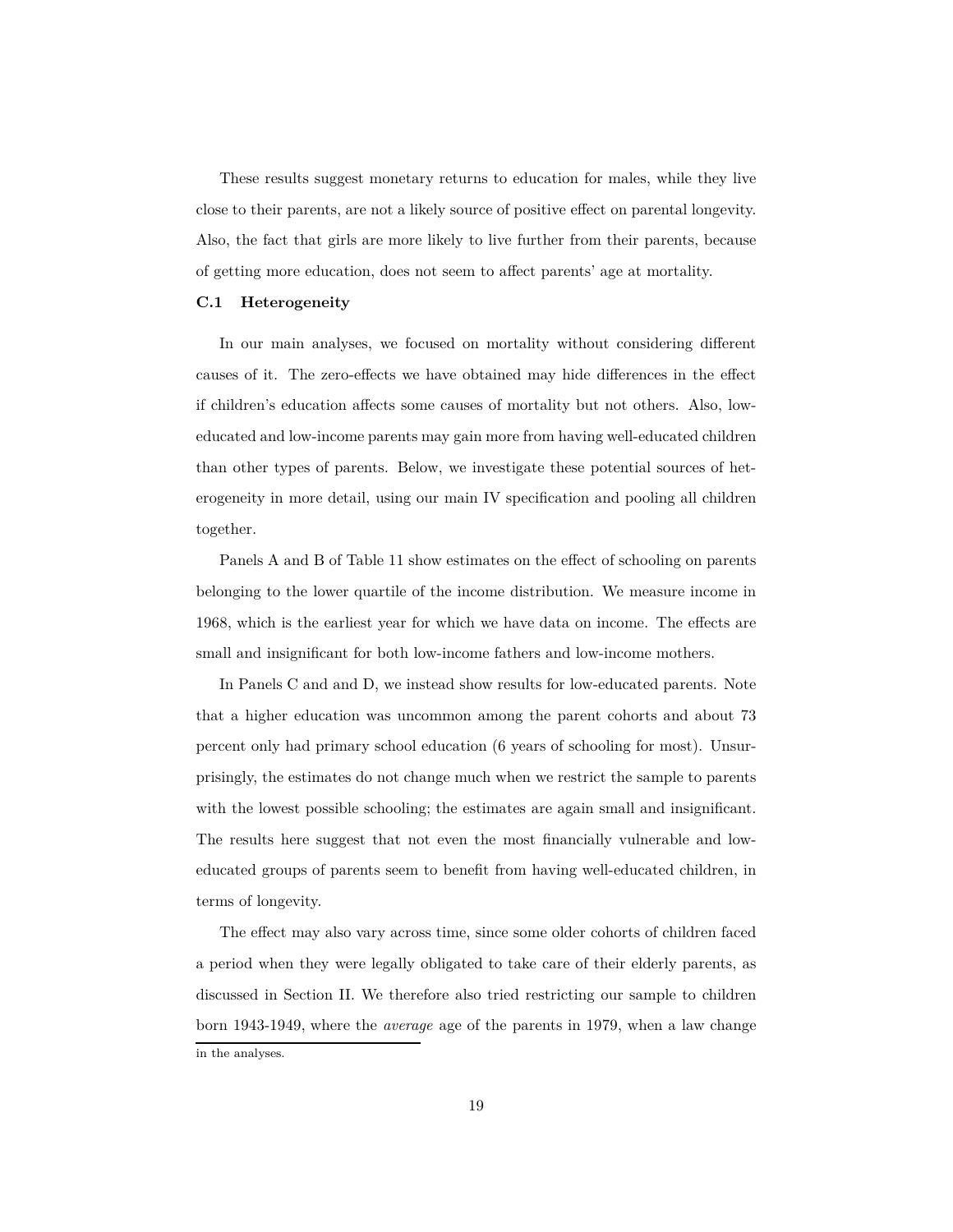made children no longer responsible for their elderly parents, was 63. The estimates were still small and insignificant, however (results available on request).

#### **C.2 Causes of Death**

Another possibility is that the effect of children's schooling differs across various causes of death. As noted by Friedman and Mare (2014), if well-educated children positively affect their parent's health behavior, we might expect stronger effect for lifestyle-related causes of death. Such effects could be hidden when one focuses on all-causes mortality. Next, we study the effects of education on specific causes of death.

In Table 12 we show results for some of the major causes of death, where several of them are believed to have a strong lifestyle component. The outcome in these regressions is whether or not the parent died before a certain age and for a specific cause of death. For the sake of exposition, the results are only shown for the specification where we pool all parents and all children.

In Panel A, we show results for cancers, where the estimates are negative but small and insignificant across all survival ages. Since some cancer deaths are believed to be more lifestyle-related than others, we have also checked results separately for lung cancer and liver cirrhosis. The former cause of death was found to be affected by children's schooling in Friedman and Mare (2014). Our estimates for lung cancer and liver cirrhosis are small and insignificant.

Panels B-E show results for heart disease, respiratory conditions, mental and behavioral disorder, and accidents and external causes. The overall picture is that children's schooling does not affect any of these causes of death. One exception is respiratory conditions, where we obtain a *positive* effect of schooling on the probability of a parent dying because of such condition before the age of 65. This effect has the opposite sign from what one would expect and is probably the result of running a large number of regressions. Overall, we obtain no evidence that there are any differences in the effect of children's schooling on causes of parental death.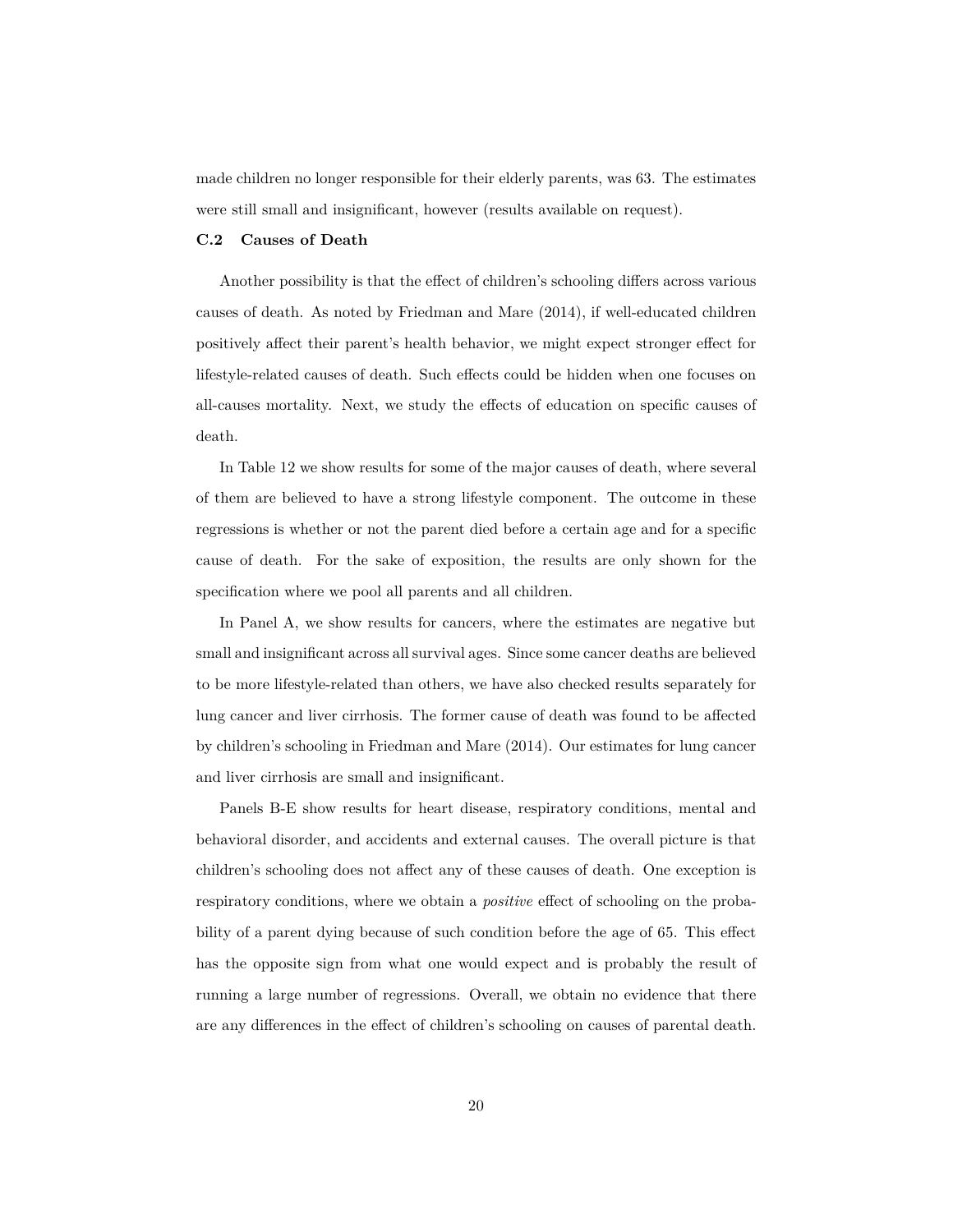#### **D Additional Robustness Checks**

In a very small fraction of cases, we are unable to link children to one or both parents in our data and therefore drop those individuals in our main analysis. For two percent of the children, we lack information on mothers and for 4 percent we lack information on fathers. The main reason for this is that a small fraction of parents do not survive until 1961 when the causes of death register starts. If education has an effect on the probability of a parent surviving to 1961, our estimates may therefore be biased. For instance, if education would have a positive effect on this probability, we would miss out some of the positive effect of children's education on parental survival.

To investigate this issue, we run a regression on the effect of child schooling on the probability of having missing parental information, using our main IV specification. The results show that education indeed has a positive effect on the probability of observing a parent in data. The estimate is also significant and suggests that one additional year of schooling reduces the probability of having missing information on the mother and father by 1.2 and 1.3 percentage points, respectively.

We can deal with this finding in two ways. First, since the fraction of missing parents should decrease mechanically by the birth cohort of children, we can restrict our analyses to later years and examine to what extent the effect of schooling on the probability of observing a missing parent decreases. Doing so for mothers, we find that for birth cohorts born 1948 and onwards there is no longer any significant effect of education on the probability of observing a missing parent. We obtain the same pattern for missing information on fathers. Re-running our main specifications on the effect of schooling on parental survival, we find similar effects for the cohorts born 1948 and onwards as we found for our main sample that also included cohorts born 1943-1947. As a result, we conclude that the small fraction of cases with missing parental information does not bias our results to any great extent.

Second, we can deal with the missing data by treating the missing parents as being deceased by 1961 and including these cases in our main sample. Note that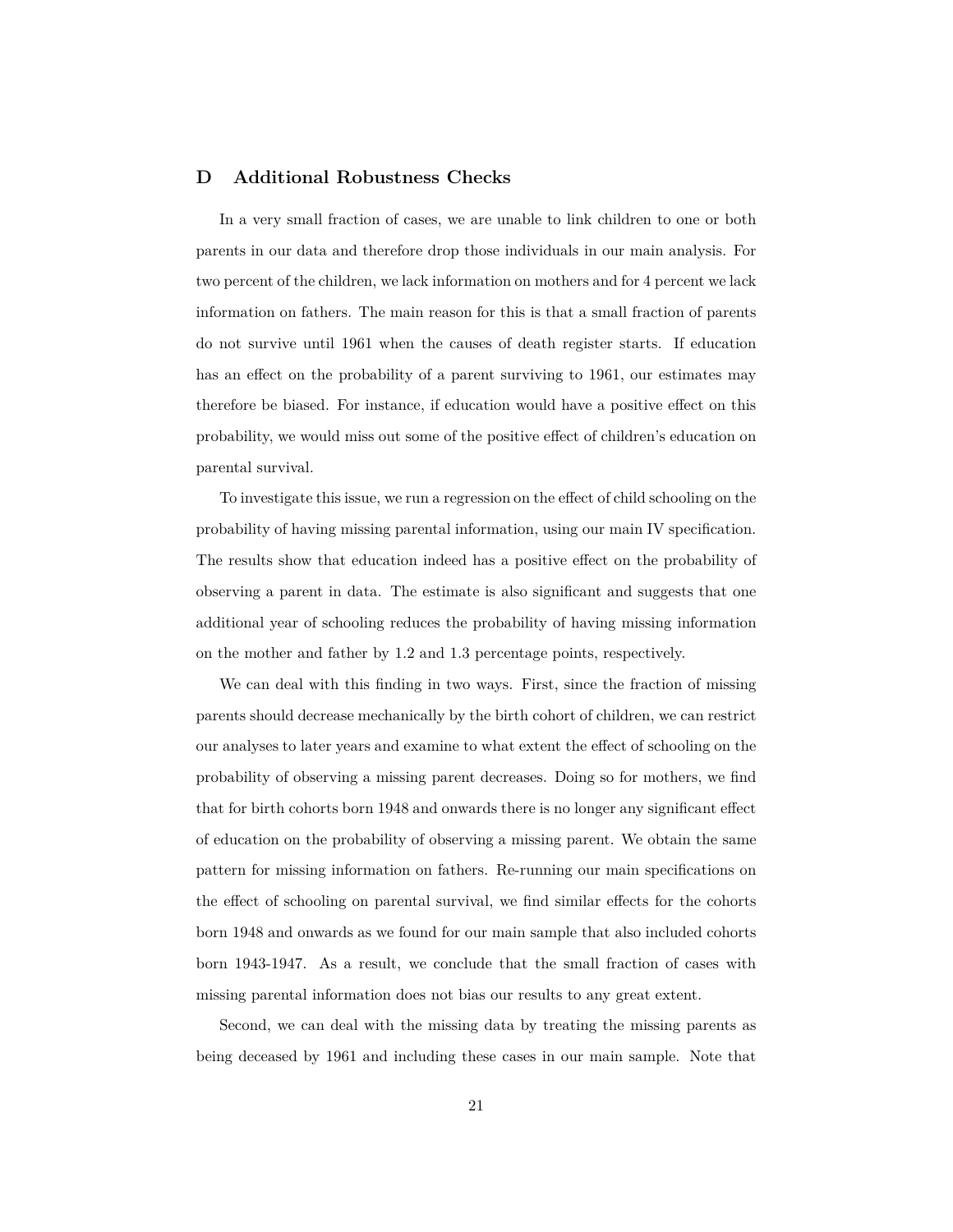this means that we treat all missing as being parents who died prior to 1961. If we study survival until age 65 for instance, we can be sure that no parent that would be deceased by 1961 could have been more than 65 at the time of death. For a child born in the earliest cohort in our data, 1943, we can assume that a mother would have been at at most 45 years of age when having her last child. A mother in our sample could then at earliest been born in 1898, which means that she must have deceased at age 63 at the latest (since the mortality register starts in 1961). For later parent cohorts, they must have been even younger at the moment of death. When we include the missing parents in our sample, results do not change (results available on request). This provides us with the second piece of evidence that the small fraction of children with missing parents do not impact on our results in any important way.

#### **E External Validity**

Our IV estimates represent local average treatment effects (LATE), measuring the impact of schooling among the group of compliers. In our context, this group represents children who because of the reform stayed at least 9 years in compulsory school but who would have otherwise stayed only 7 years in school. This also means that our estimates are identified mainly on variation in schooling at lower end of the schooling distribution, which has consequences for the interpretation and external validity of our results.

First, it is not obvious that variation in schooling at the lower end of the schooling distribution has the same consequences for parental mortality as variation in schooling at other parts of the schooling distribution may have. Earlier studies, not relying on an IV-strategy, use variation across the entire schooling distribution. We should therefore be concerned about the external validity of our IV estimates. Second, it is reasonable to assume that the group of compliers in our study perceived the returns to schooling to be low, or else they would have obtained more schooling. If they face low returns, which is what we find for females, it is perhaps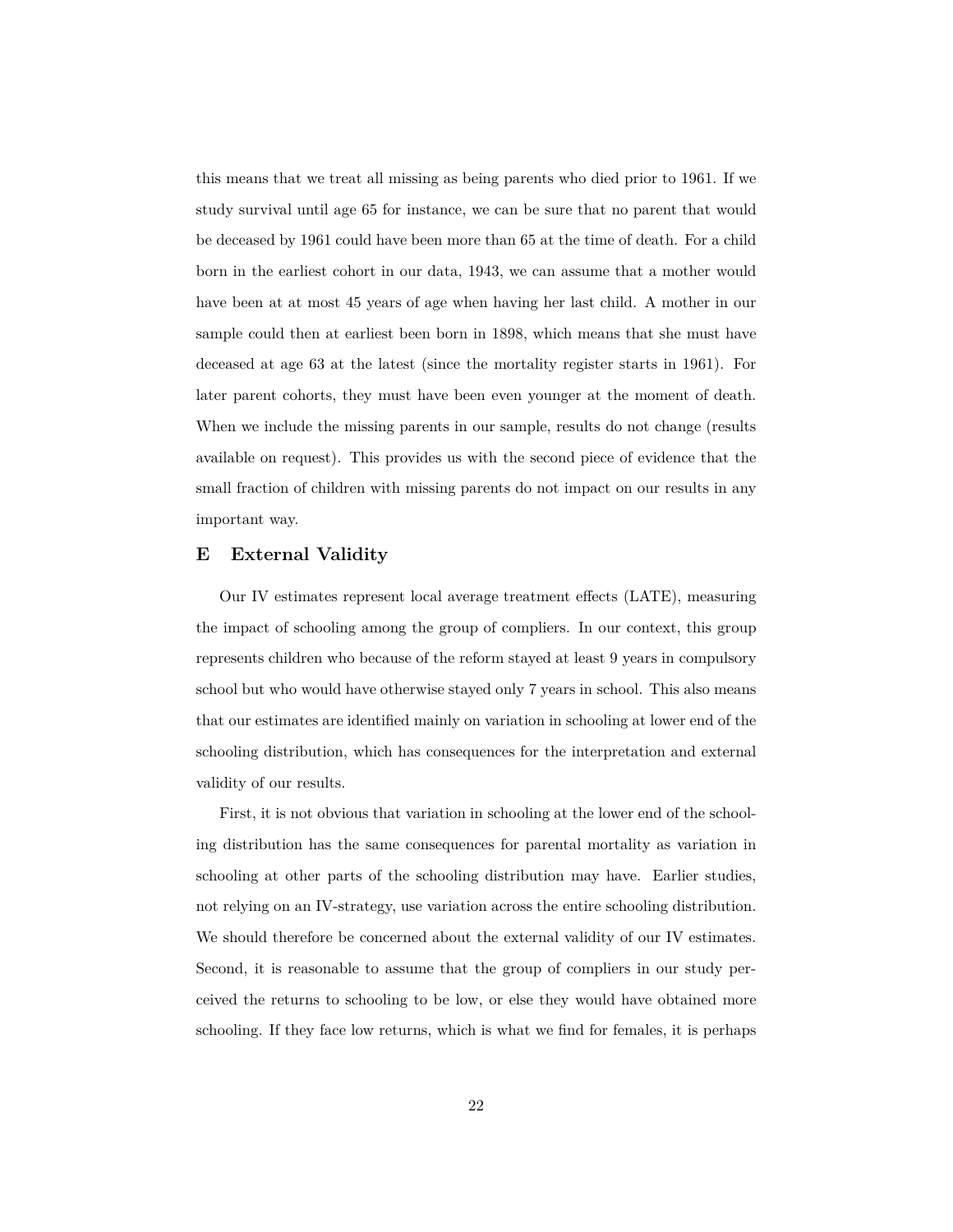not surprising that we obtain insignificant effects of increased schooling on parental life length.

We can partly address this concern by examining whether the relationship between schooling and parental mortality differs across the schooling distribution in an OLS setting. In Table 13, we show OLS relationship between schooling and parental mortality for those with less than 10 years of schooling, where we condition on parental schooling and parental income, in addition to municipality of residence and birth cohort.<sup>19</sup> Note that it is variation in this end of the education distribution that mainly identifies our IV estimates. In Table 14, we instead focus on variation in schooling at 10 or more years of schooling. We see that the OLS estimates in most cases are larger when restricting the variation to the lower end of the education distribution. From this, we learn that our IV zero-results do not reflect an absence of a significant OLS relationship between schooling and parental mortality at the lower end of the schooling distribution. On the contrary, the relationship is stronger at that end.

### **VII Concluding remarks**

The literature on the intergenerational transmission of human capital has usually assumed that the link runs from parents to children. For certain types of human capital, such as health, it is possible, however, that the link runs in the other direction as well. In line with this reasoning, a number of recent papers have found a positive relationship between children's schooling and parental longevity. It has remained unclear, however, if such estimates reflect a causal effect of children's schooling or just simply reflect the influence of unobserved factors shared by parents and children.

This paper aims to fill this gap by providing causal estimates of the effect of children's schooling on parental mortality. For this purpose, we exploit the Swedish compulsory schooling reform, which provides us with exogenous variation in chil-

<sup>&</sup>lt;sup>19</sup>In these regressions we also control for reform exposure, since we want to net out the variation coming from the reform in these regressions.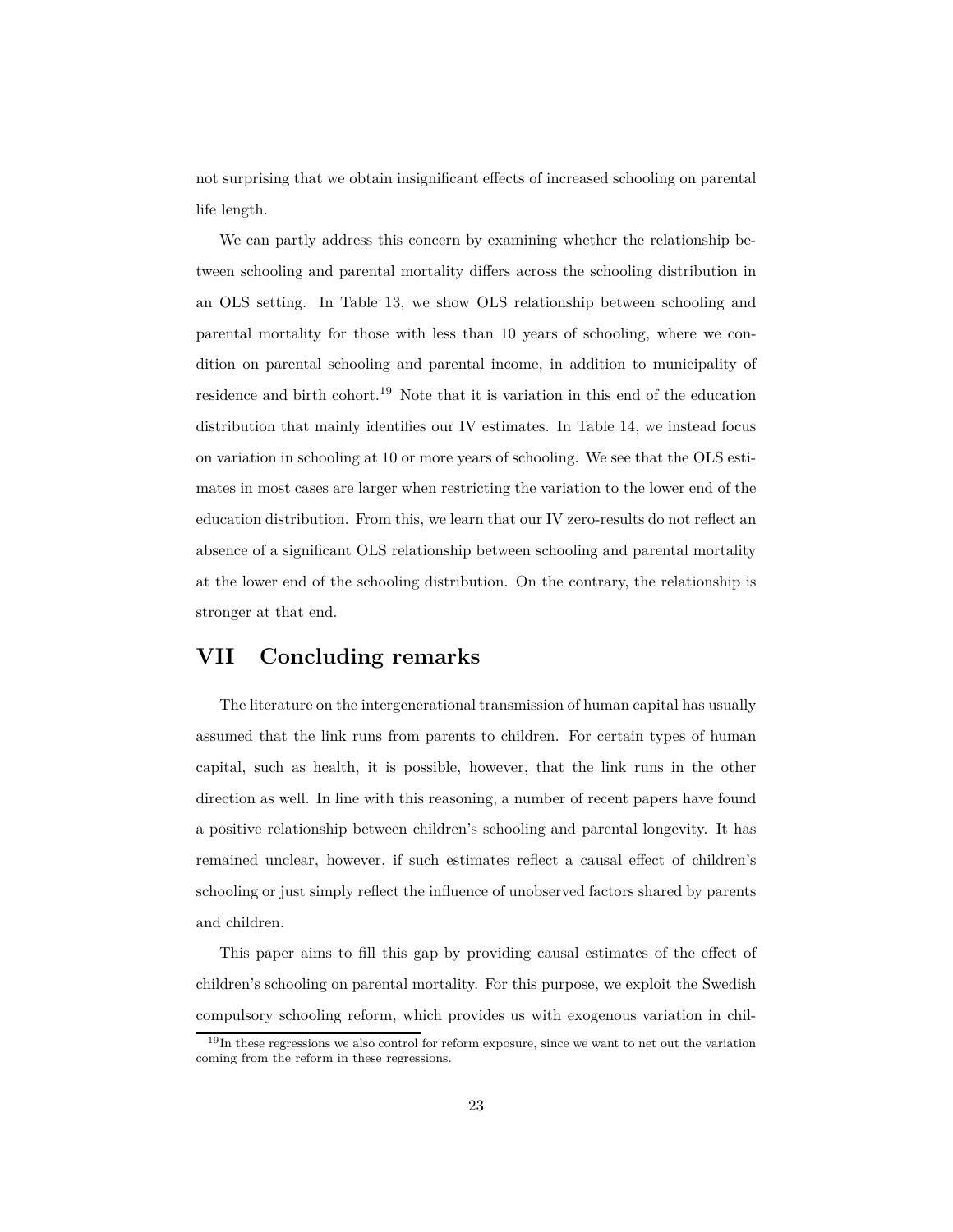dren's schooling. While we can replicate previous findings of a positive relationship between children's schooling and parental longevity, our causal estimates are substantially smaller in magnitude and are statistically insignificant.

We acknowledge that our estimates only reflect variation in schooling at the lower end of the education distribution and that the causal effect might be different at higher levels of schooling, like the one used in Friedman and Mare (2014). We partly address this by showing that the cross-sectional relationship between children's schooling and parental longevity is at least as strong at the lower end as it is at the upper part of the education distribution. Future studies should aim at estimating the causal effect across different parts of the distribution.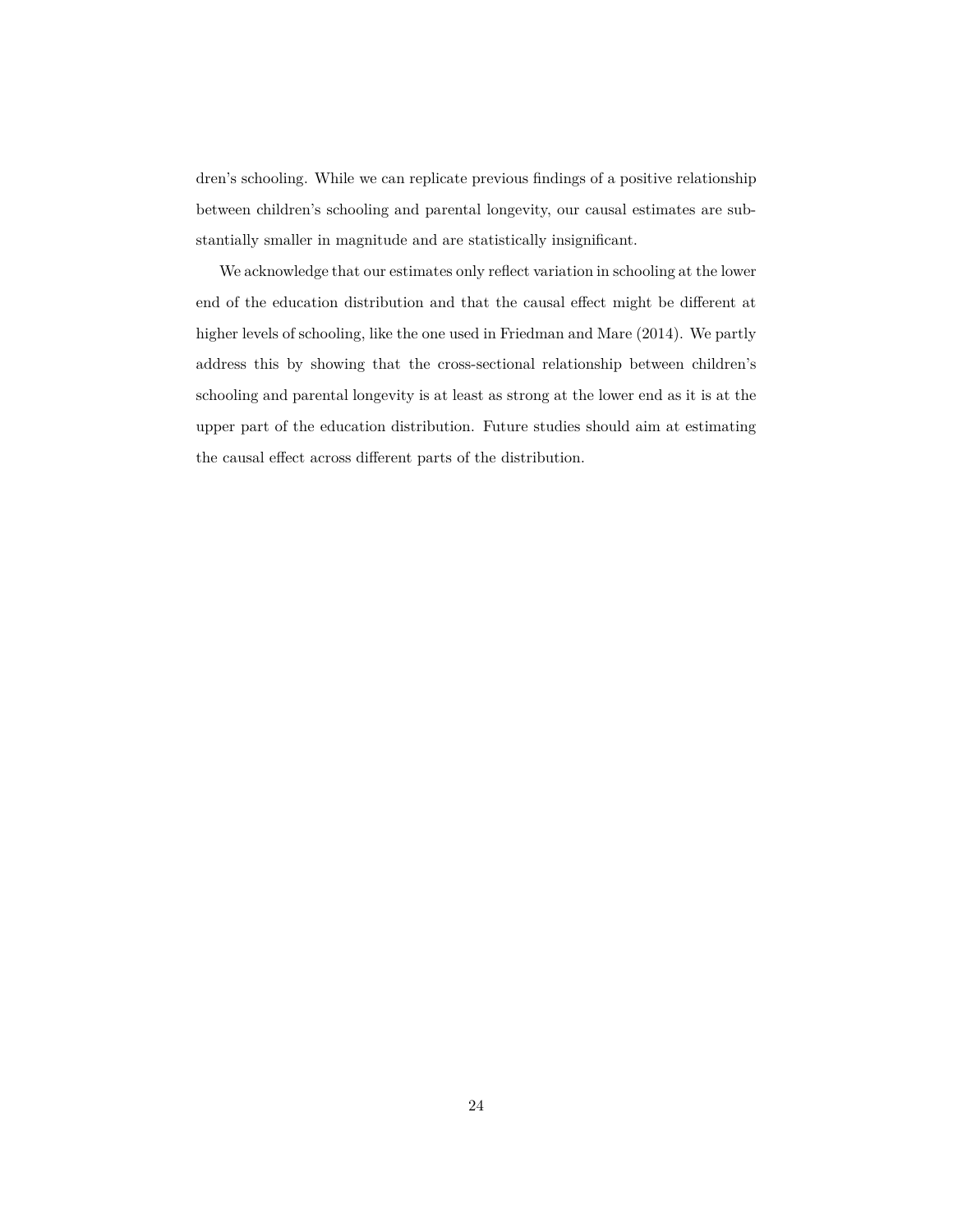#### **References**

Anger, S., & Heineck, G. (2010). Do smart parents raise smart children? The intergenerational transmission of cognitive abilities. Journal of Population Economics, 23(3), 1105-1132.

Björklund, A., Hederos Eriksson, K., & Jäntti, M. (2010). IQ and family background: Are associations strong or weak?. The BE Journal of Economic Analysis & Policy,  $10(1)$ .

Bjorklund, A., & Salvanes, K. G. (2010). Education and family background: Mechanisms and policies. In Handbook in Economics of Education, ed. Erik A. Hanushek, Stephen Machin, and Ludger Woessmann. Amsterdam: Elsevier.

Black, S. E., Devereux, P. J., & Salvanes, K. G. (2005). Why the Apple Doesn't Fall Far: Understanding Intergenerational Transmission of Human Capital. American Economic Review, 95(1), 437-449.

Black, S. E., & Devereux, P. J. (2011). Recent developments in intergenerational mobility. Handbook of labor economics, 4, 1487-1541.

Black, S., Devereux, P. J., & Salvanes, K. (2014). Does grief transfer across generations? In-utero deaths and child outcomes (No. w19979). National Bureau of Economic Research.

Black, S. E., Devereux, P. J., Lundborg, P., & Majlesi, K. (2015). Learning to Take Risks? The Effect of Education on Risk-Taking in Financial Markets (No. w21043). National Bureau of Economic Research.

Currie, J., & Moretti, E. (2003). Mother's Education and the Intergenerational Transmission of Human Capital: Evidence from College Openings. The Quarterly Journal of Economics, 118(4), 1495-1532.

Friedman, E. M., & Mare, R. D. (2014). The schooling of offspring and the survival of parents. Demography, 51(4), 1271-1293.

Grönqvist, E., Ockert, B., & Vlachos, J. (2010). The Intergenerational transmission of cognitive and non-cognitive abilities.

Holmlund, H. (2008). A Researcher's Guide to the Swedish Compulsory School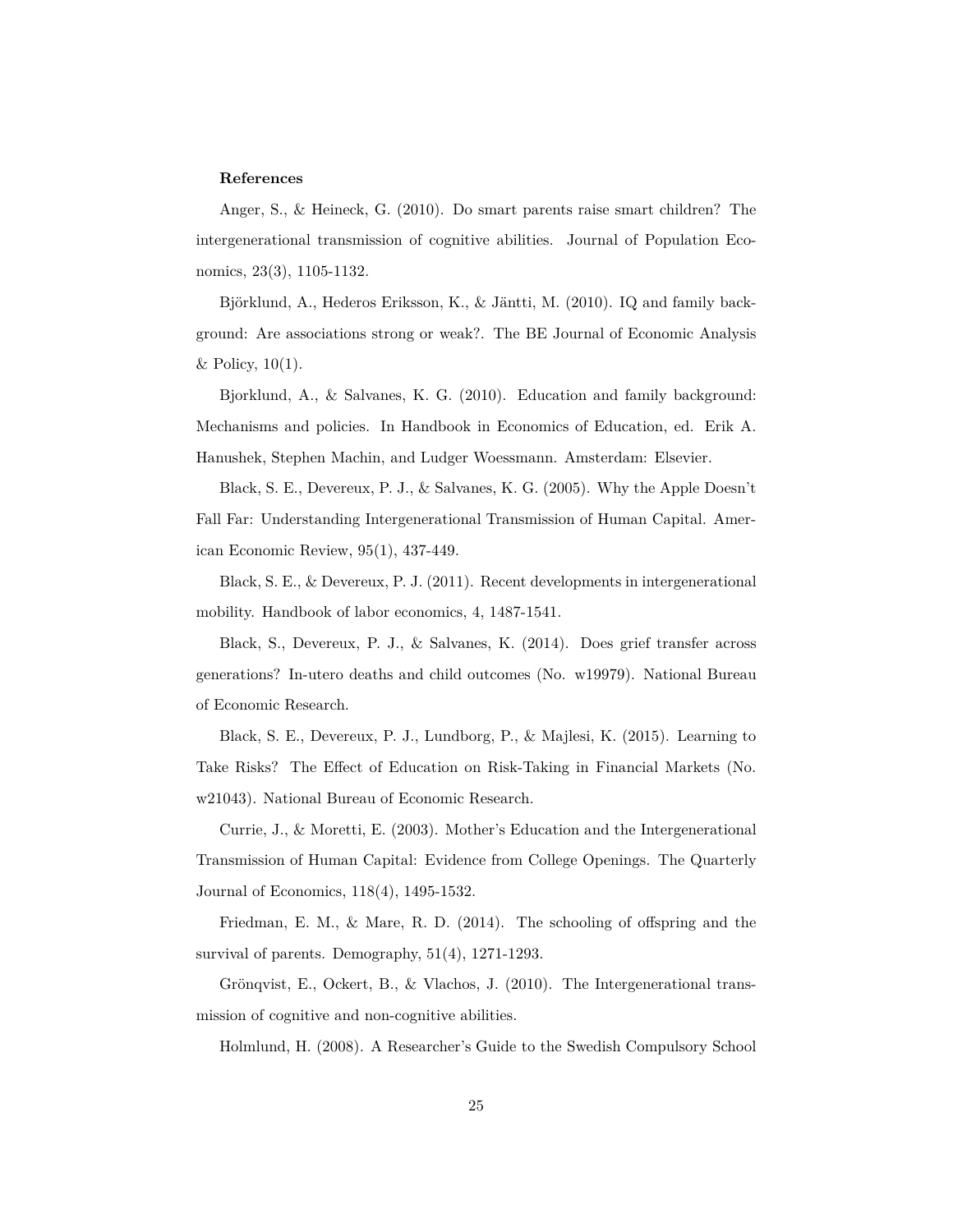Reform. CEE DP 87. Centre for the Economics of Education. London School of Economics and Political Science, Houghton Street, London, WC2A 2AE, UK.

Holmlund, H., Lindahl, M., & Plug, E. (2011). The causal effect of parents' schooling on children's schooling: a comparison of estimation methods. Journal of Economic Literature, 49(3), 615-651.

Johansson, Lennarth (2007). Anhörig - omsorg och stöd. Studentlitteratur.

Kuziemko, I. (2014). Human Capital Spillovers in Families: Do Parents Learn from or Lean on Their Children?. Journal of Labor Economics, 32(4), 755-786.

Lawton, L., Silverstein, M., & Bengtson, V. (1994). Affection, social contact, and geographic distance between adult children and their parents. Journal of Marriage and the Family, 57-68.

Lundborg, P., Nilsson, A., & Rooth, D. O. (2014). Parental education and offspring outcomes: evidence from the Swedish compulsory School Reform. American Economic Journal: Applied Economics, 6(1), 253-278.

Machin, S., Salvanes, K. G., & Pelkonen, P. (2012). Education and mobility. Journal of the European Economic Association, 10(2), 417-450.

Magnuson, K. (2003). The effect of increases in welfare mothers' education on their young children's academic and behavioral outcomes: Evidence from the National Evaluation of Welfare-to-Work Strategies Child Outcomes Study. Institute for Research on Poverty, University of Wisconsin-Madison.

Marklund, S. (1981). Från reform till reform: Skolsverige 1950–1975, Del 2, Försöksverksamheten. Stockholm: Skolöverstyrelsen och UtbildningsFörlaget.

Marklund, S. (1987). Från reform till reform: Skolsverige 1950–1975, Del 5, Försöksverksamheten. Stockholm: Skolöverstyrelsen och UtbildningsFörlaget.

McCrary, J., & Royer, H. (2011). The Effect of Female Education on Fertility and Infant Health: Evidence from School Entry Policies Using Exact Date of Birth. American Economic Review, 101, 158-195.

Meghir, C., & Palme, M. (2005). Educational reform, ability, and family background. American Economic Review, 414-424.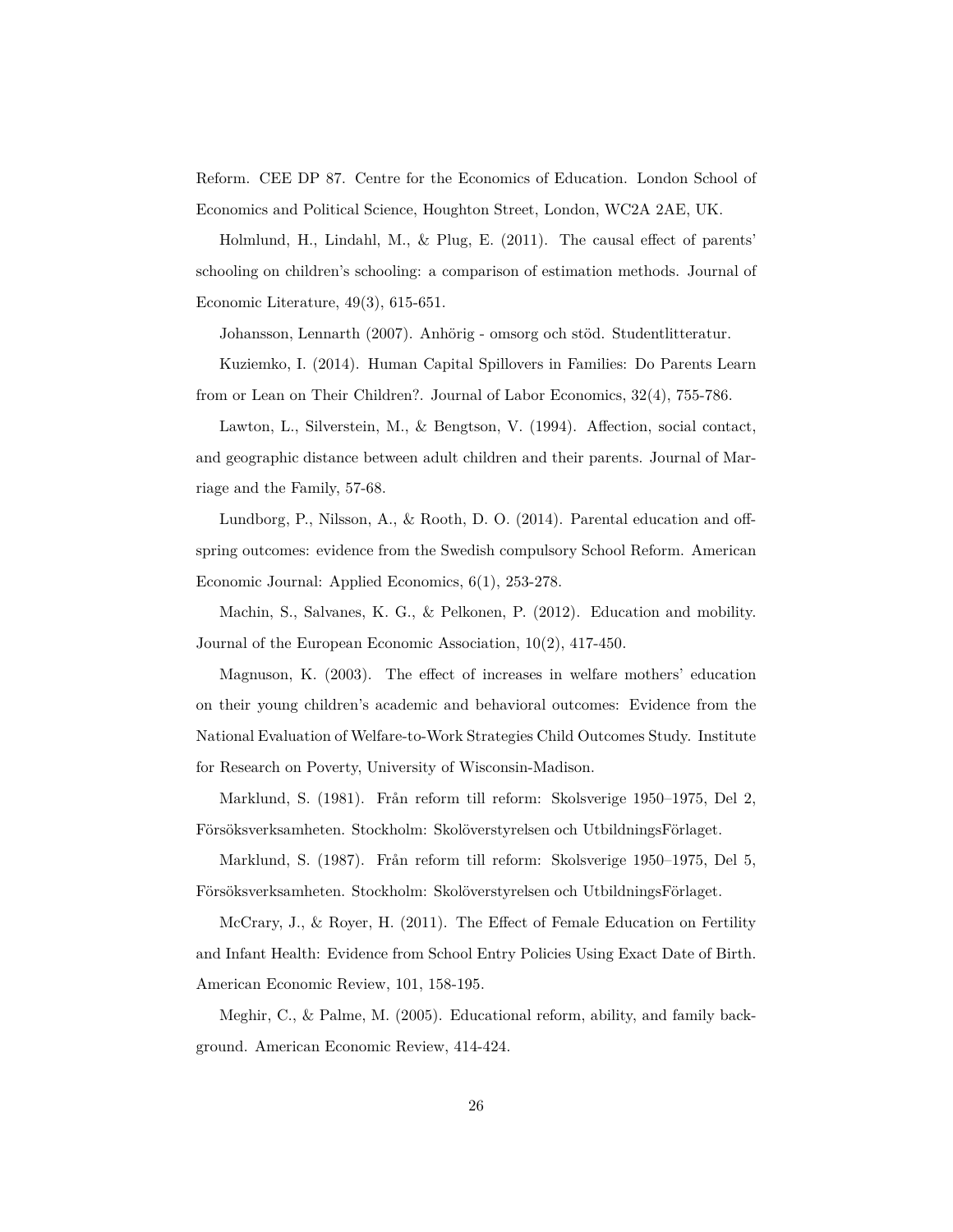Meghir, C., Palme, M., & Schnabel, M. (2012). The effect of education policy on crime: an intergenerational perspective. National Bureau of Economic Research, (No. w18145).

Olsson, Hans (2011), Pensionsåldern, Pensionsmyndigheten, Statistik och utvärdering.

Oreopoulos, P., Page, M. E., & Stevens, A. H. (2006). The intergenerational effects of compulsory schooling. Journal of Labor Economics, 24(4), 729-760.

Persson, P., & Rossin-Slater, M. (2014). Family Ruptures, Stress, and the Mental Health of the Next Generation. Black, S. E., Devereux, P. J., & Salvanes, K. G. (2009). Like father, like son? A note on the intergenerational transmission of IQ scores. Economics Letters,105(1), 138-140.

Silverstein, M., & Bengtson, V. L. (1991). Do close parent-child relations reduce the mortality risk of older parents?. Journal of Health and Social Behavior, 382-395.

Stephens, M., & Yang, D. Y. (2014). Compulsory education and the benefits of schooling. The American Economic Review, 104(6), 1777-1792.

Svensson, A. (2008). Har dagens tonåringar sämre studieförutsättningar? En studie av förskjutningar i intelligenstestresultat från 1960-talet och framåt. Pedagogisk Forskning i Sverige 13 (4): 258–77.

Szebehely, Marta (2005) "Anhörigas betalda och obetalda äldreomsorgsinsatser." In SOU 2005:66 Forskarrapporter till Jämställdhetspolitiska utredningen

Szebehely, M., & Ulmanen, P. (2008). Vård av anhöriga–ett högt pris för kvinnor. Välfärd, (2), 12-14.

Thörnqvist, T., & Vardardottir, A. (2014). Bargaining over Risk: The Impact of Decision Power on Household Portfolios. Manuscript.

Torssander, J. (2013). From child to parent? The significance of children's education for their parents' longevity. Demography, 50(2), 637-659.

Zimmer, Z., Martin, L. G., Ofstedal, M. B., & Chuang, Y. L. (2007). Education of adult children and mortality of their elderly parents in Taiwan. Demography,44(2), 289-305.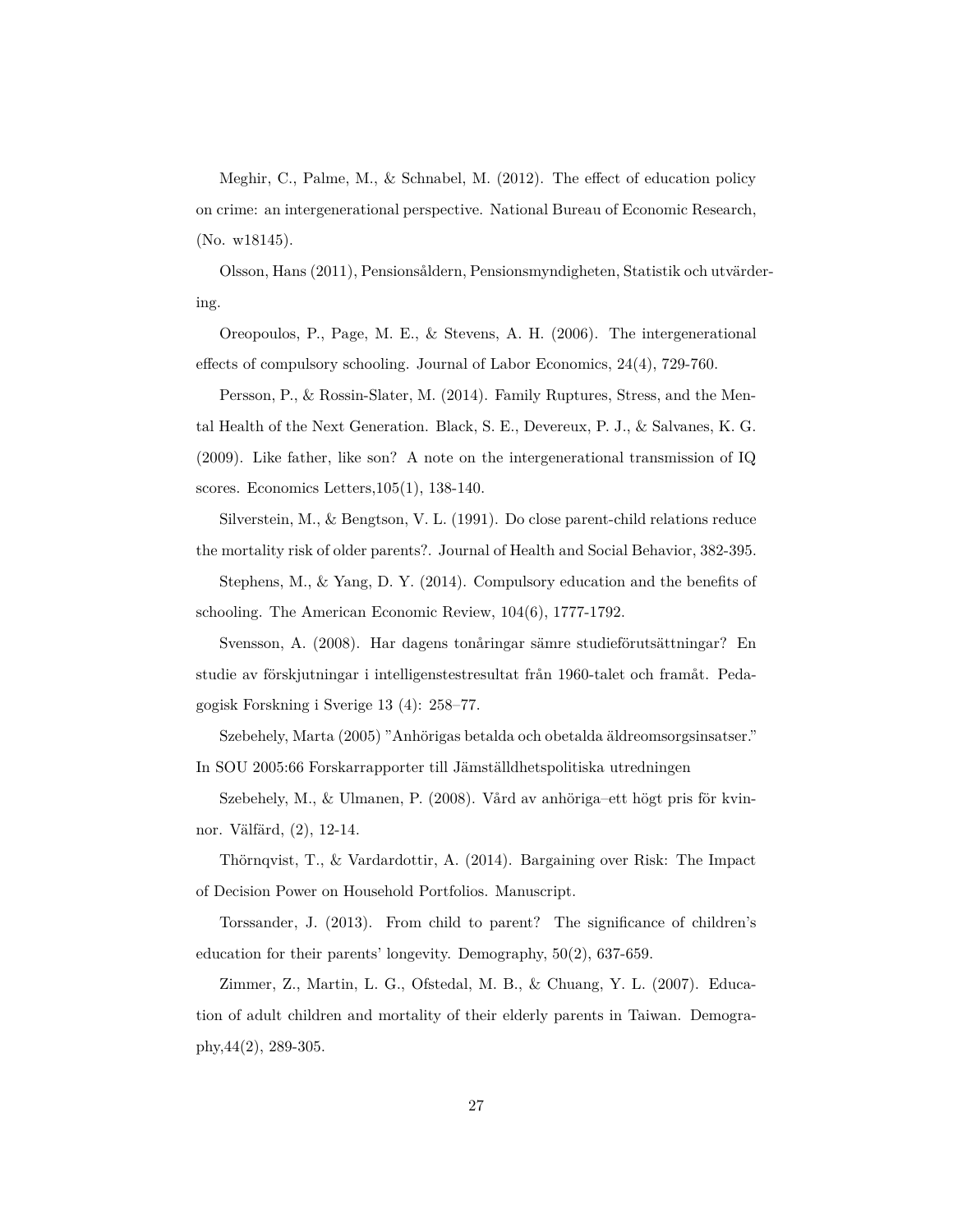Zunzunegui, M. V., Beland, F., & Otero, A. (2001). Support from children, living arrangements, self-rated health and depressive symptoms of older people in Spain. International Journal of Epidemiology, 30(5), 1090-1099.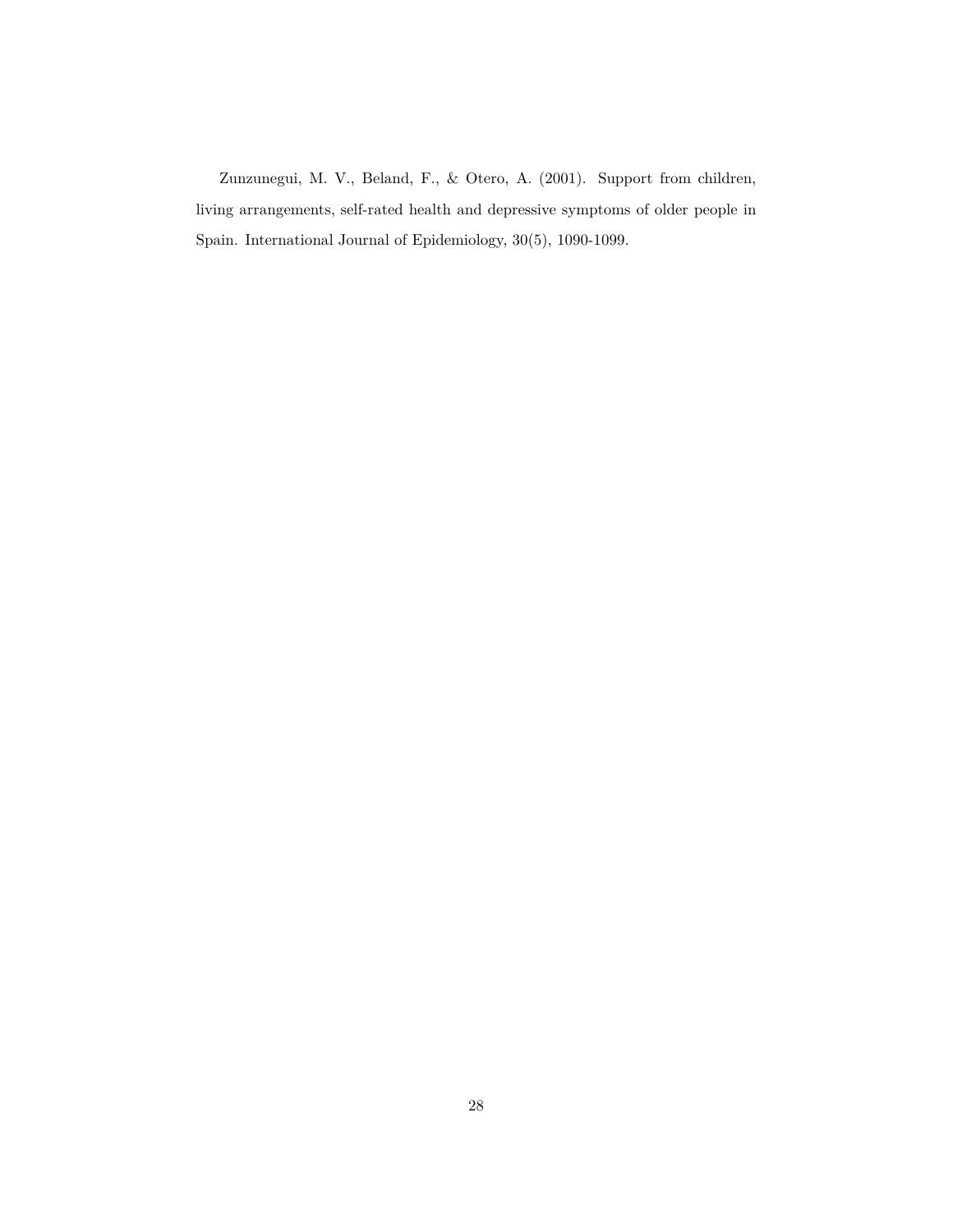

Figure 1: Life expectancy at birth by parent cohort

Notes: The graph show the life expecancy at birth for the parent cohorts born 1866-1941. Source: www.mortality.org.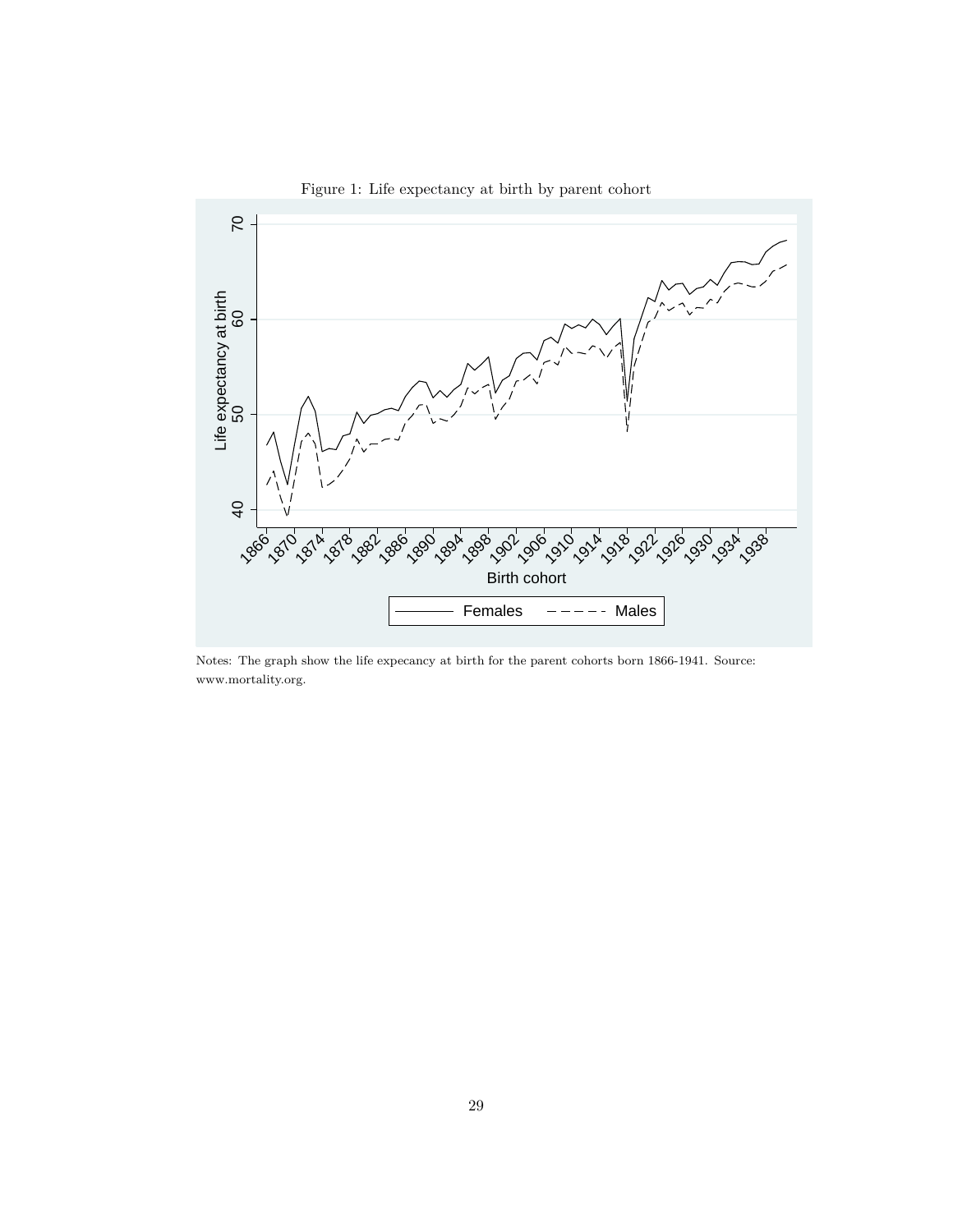

Figure 2: Kaplan-Meier survivor plot of fathers' mortality.

Notes: The graph shows Kaplan-Meier survivor estimates for fathers.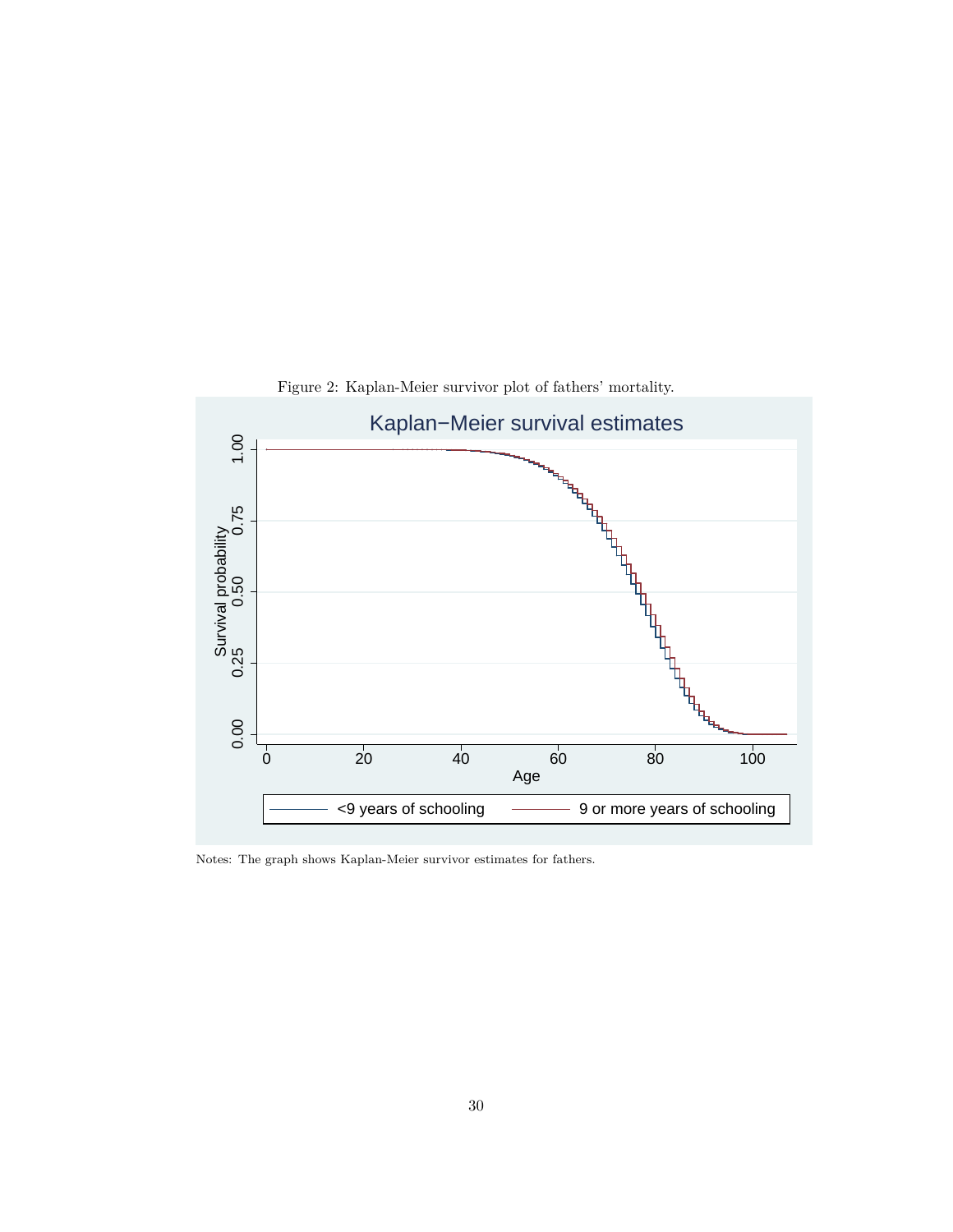

Figure 3: Kaplan-Meier survivor plot of mothers' mortality.

Notes: The graph shows Kaplan-Meier survivor estimates for fathers.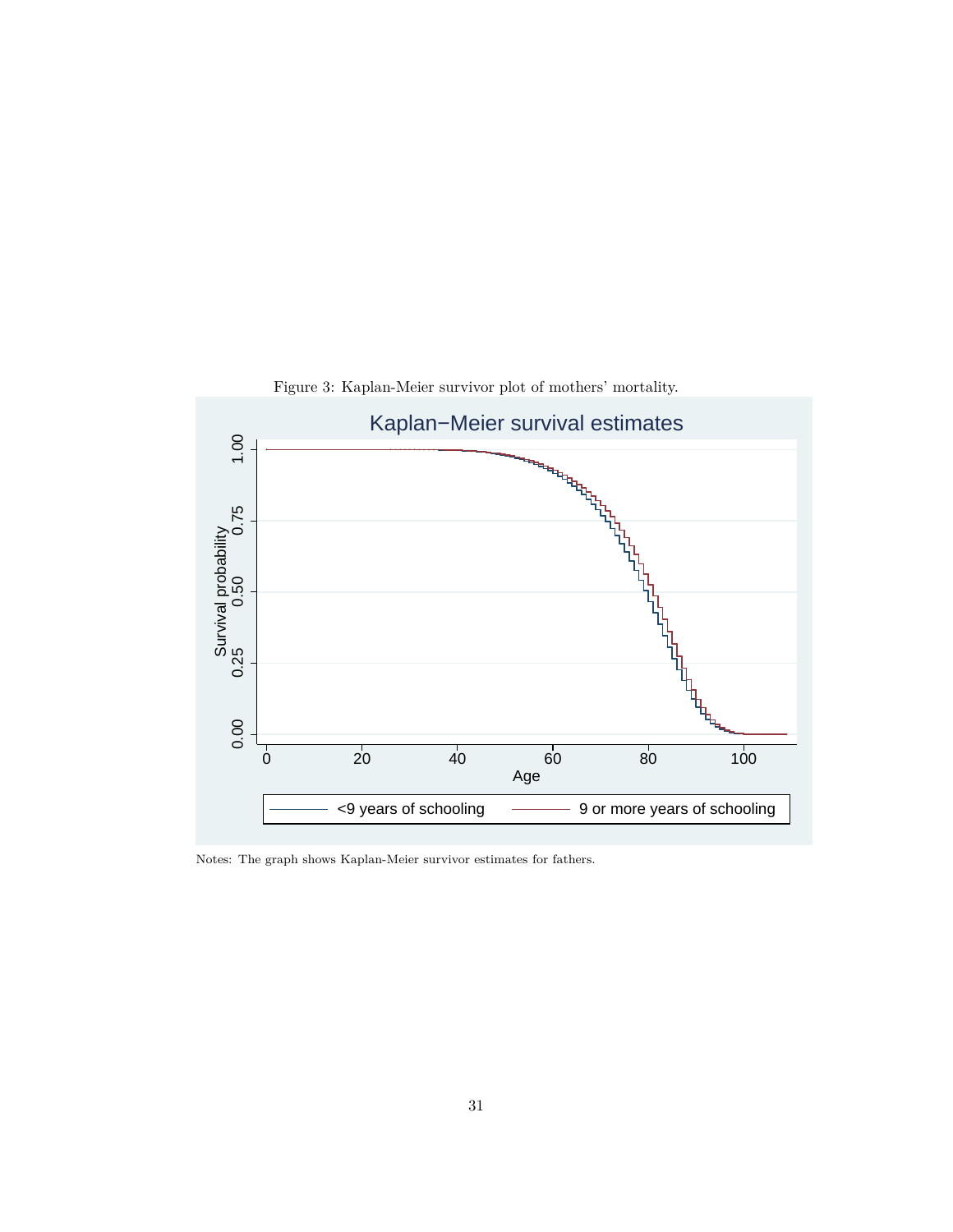

Notes: The graph shows density plots of the income in year 2000 for fathers, mothers, sons, and daughters. For sake of exposition, income is restricted to the range 0-600,000 SEK.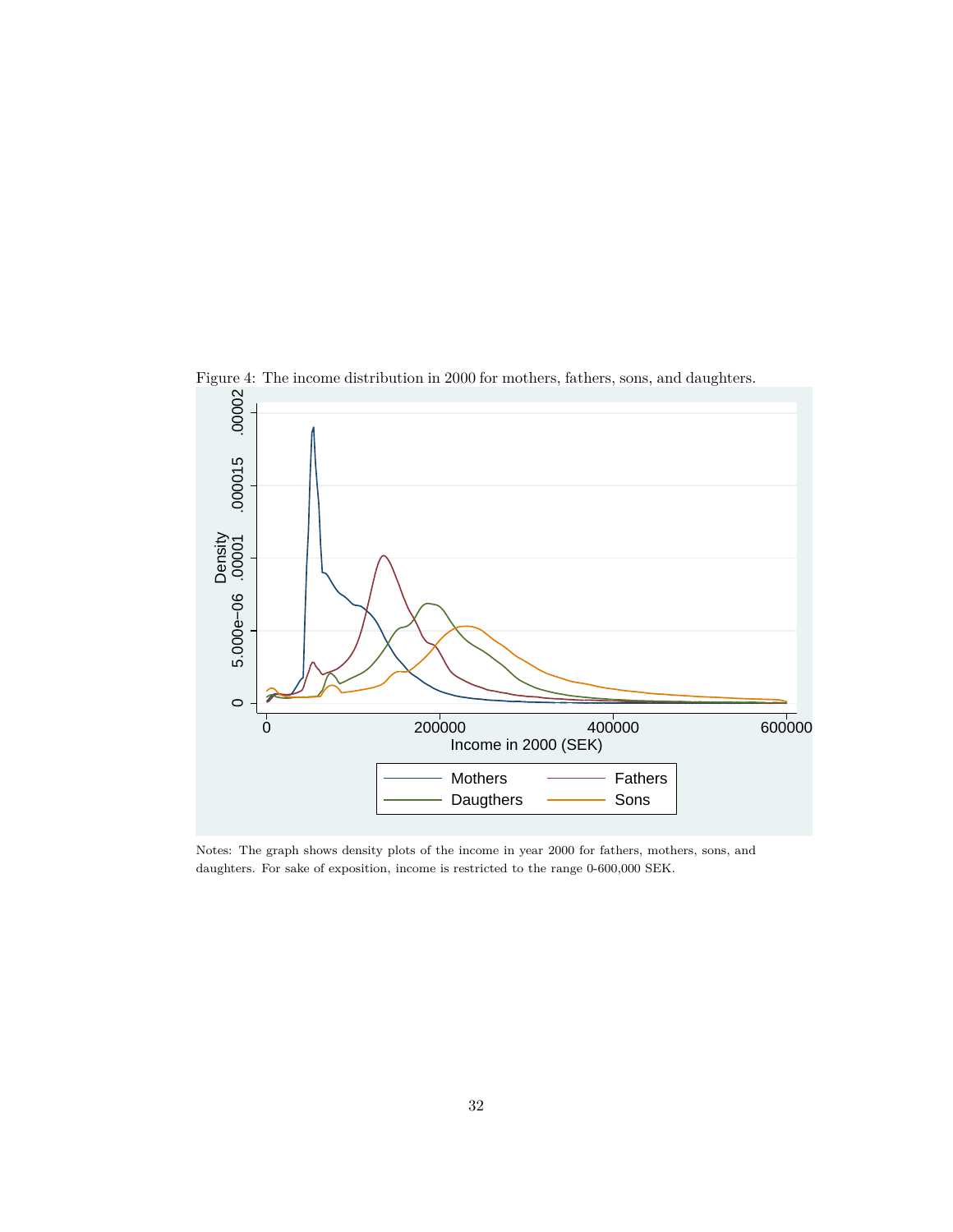Table 1: Descriptives

|                    | Mean   | Sd           | Mean    | Sd         |  |
|--------------------|--------|--------------|---------|------------|--|
|                    |        | $Reform = 0$ |         | $Reform=1$ |  |
| Years of schooling | 11.206 | 3.024        | 11.933  | 2.5        |  |
| Birth year         | 1946.9 | 2.967        | 1951.6  | 2.811      |  |
| Female             | 0.489  | 0.5          | 0.488   | 0.5        |  |
| Income year 2000   | 227131 | 208823       | 236555  | 198291     |  |
| Ν                  |        | 1516043      | 1060396 |            |  |

Notes: This table shows decriptive statistics for the samples exposed and unexposed to the reform. Mean, standard deviations, and number of observations.

|                    | Mean      | Sd     | Mean      | Sd    |  |
|--------------------|-----------|--------|-----------|-------|--|
|                    | Fathers   |        | Mothers   |       |  |
| Birth year         | 1916.31   | 8.81   | 1919.93   | 8.09  |  |
| Survival 65        | 0.892     | 0.311  | 0.892     | 0.311 |  |
| Survival 70        | 0.820     | 0.384  | 0.820     | 0.384 |  |
| Survival 75        | 0.72      | 0.449  | 0.72      | 0.449 |  |
| Survival 80        | 0.587     | 0.492  | 0.587     | 0.492 |  |
| Survival 85        | 0.435     | 0.496  | 0.435     | 0.496 |  |
| Survival 90        | 0.301     | 0.459  | 0.301     | 0.459 |  |
| Years of schooling | 8.71      | 2.36   | 8.06      | 1.86  |  |
| Income in 1968     | 195512    | 166218 | 72049     | 61142 |  |
| Income in 2000     | 158982    | 103694 | 97899     | 55798 |  |
| N                  | 1,267,135 |        | 1,309,304 |       |  |

Table 2: Descriptives

Notes: This table shows decriptive statistics for the samples of mothers and fathers. Mean, standard deviations, and number of observations. Income is measured in year 2000 prices. The statistics are based on each mother and father appearing only once, whereas the number of observations at the bottom refers to the number of observations used in the regressions, where mothers and fathers with several children appear several times.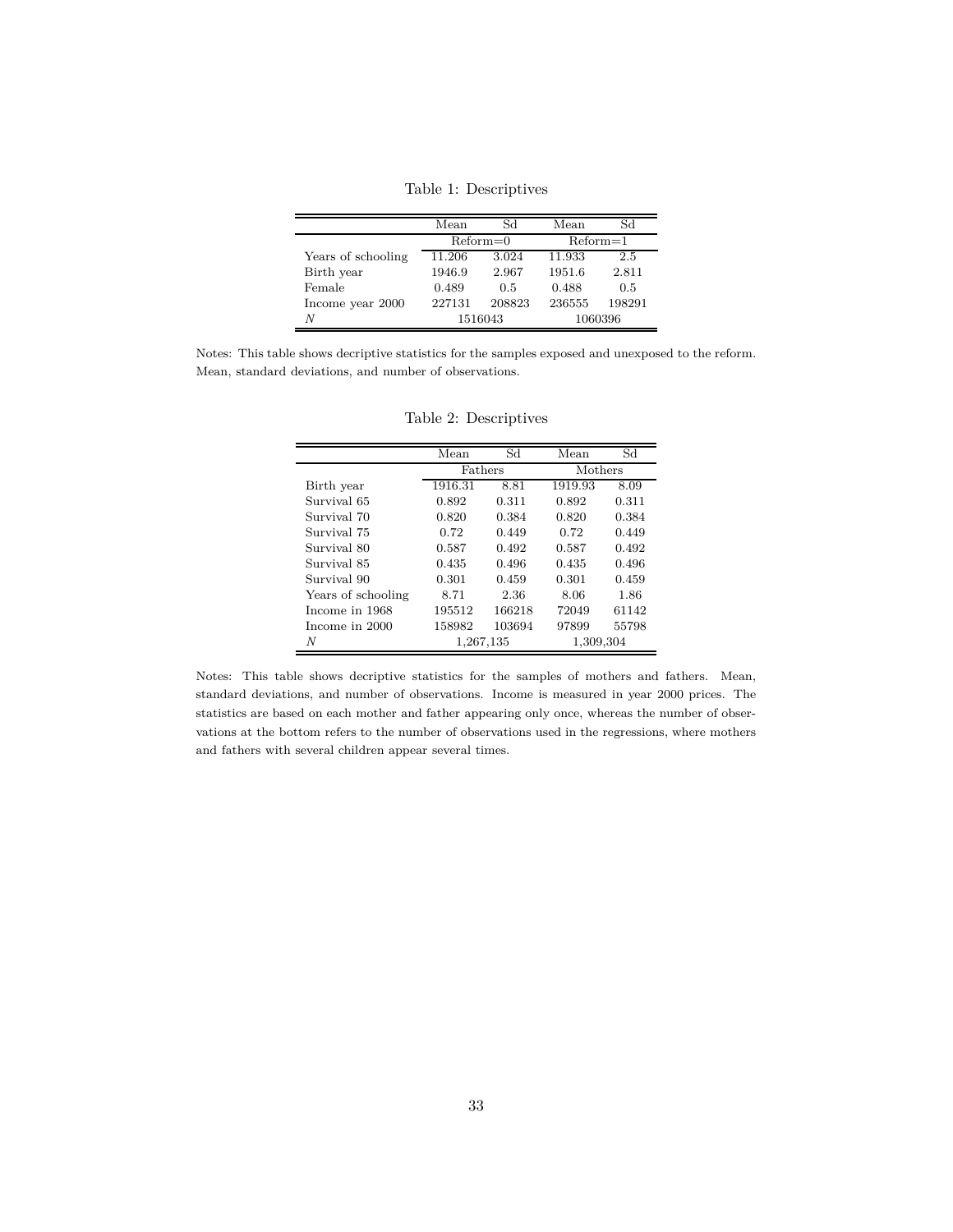| Independent        | (1)                                    | $\left( 2\right)$ | (3)                                      | $\left(4\right)$ | $\left( 5\right)$ |  |  |  |  |
|--------------------|----------------------------------------|-------------------|------------------------------------------|------------------|-------------------|--|--|--|--|
| variable           |                                        |                   |                                          |                  |                   |  |  |  |  |
|                    | Panel A: First-stage regression, males |                   |                                          |                  |                   |  |  |  |  |
| Reform exposure    | 0.700                                  | 0.262             | 0.319                                    | 0.300            | 0.251             |  |  |  |  |
|                    | $(0.054)$ ***                          | $(0.044)$ ***     | $(0.024)$ ***                            | (0.000)          | $(0.043)$ ***     |  |  |  |  |
| N                  | 1,316,753                              | 1,316,753         | 13,075                                   | 1,316,753        | 1,316,753         |  |  |  |  |
| $F-stat.$          | 171.03                                 | 38.79             | 186.33                                   | 177.67           | 46.42             |  |  |  |  |
|                    |                                        |                   | Panel B: First-stage regression, females |                  |                   |  |  |  |  |
| Reform exposure    | 0.498                                  | 0.162             | 0.212                                    | 0.183            | 0.150             |  |  |  |  |
|                    | $(0.043)$ ***                          | $(0.033)$ ***     | $(0.021)$ ***                            | (0.000)          | $(0.034)$ ***     |  |  |  |  |
| N                  | 1,259,686                              | 1,259,686         | 1,259,686                                | 1,259,686        | 1,259,686         |  |  |  |  |
| $F$ -stat          | 136.98                                 | 27.18             | 114.63                                   | 106.76           | 30.40             |  |  |  |  |
|                    |                                        |                   |                                          |                  |                   |  |  |  |  |
| Birth FE           | YES                                    | YES               | <b>YES</b>                               | <b>YES</b>       | YES               |  |  |  |  |
| Municip. FE        | NO.                                    | YES               | <b>YES</b>                               | NO.              | <b>YES</b>        |  |  |  |  |
| Municip. trends    | NO.                                    | NO.               | YES                                      | NO.              | NO.               |  |  |  |  |
| County-by-year FE  | NO.                                    | NO.               | NO.                                      | YES              | NO.               |  |  |  |  |
| Parental schooling | NΟ                                     | NO                | NO                                       | NО               | YES               |  |  |  |  |

Table 3: First-stage regressions

Notes: This table shows first-stage regressions. Columns (2) shows the effect of reform exposure on years of schooling from specifications including birth cohort and municipality fixed effects. In addition, Columns (3)-(5) include: (3) municipality-specific linear trends, (4) county-by-year fixed effects, and (5) controls for mothers' schooling and an indicator of missing information on mothers' schooling. Panel A shows the effect among males and Panel B among females. Standard errors clustered at the municipality level;  $*$   $p < 0.10$ ,  $**$   $p < 0.05$ ,  $***$   $p < 0.01$ .

| Independent        | All children  | Males                      | Females       |
|--------------------|---------------|----------------------------|---------------|
| variable           |               |                            |               |
|                    |               | Panel A: limited controls  |               |
| Parental schooling | 0.131         | 0.126                      | 0.126         |
|                    | $(0.015)$ *** | $(0.014)$ ***              | $(0.014)$ *** |
| N                  | 2,576,439     | 1,316,753                  | 1,259,686     |
|                    |               | Panel B: extended controls |               |
| Parental schooling | 0.011         | 0.007                      | 0.004         |
|                    | (0.023)       | (0.016)                    | (0.016)       |
| N                  | 2,576,439     | 1,316,753                  | 1,259,686     |

Table 4: Predicting reform participation

Notes: This table shows regressions on reform participation as a function of parental schooling. Panel A shows results while only controlling for birth cohort fixed effects. Panel B in addition controls for municipality fixed effects and municipality-specific trends. Standard errors clustered at the municipality level; \*  $p < 0.10,$  \*\*  $p < 0.05,$  \*\*\*  $p < 0.01.$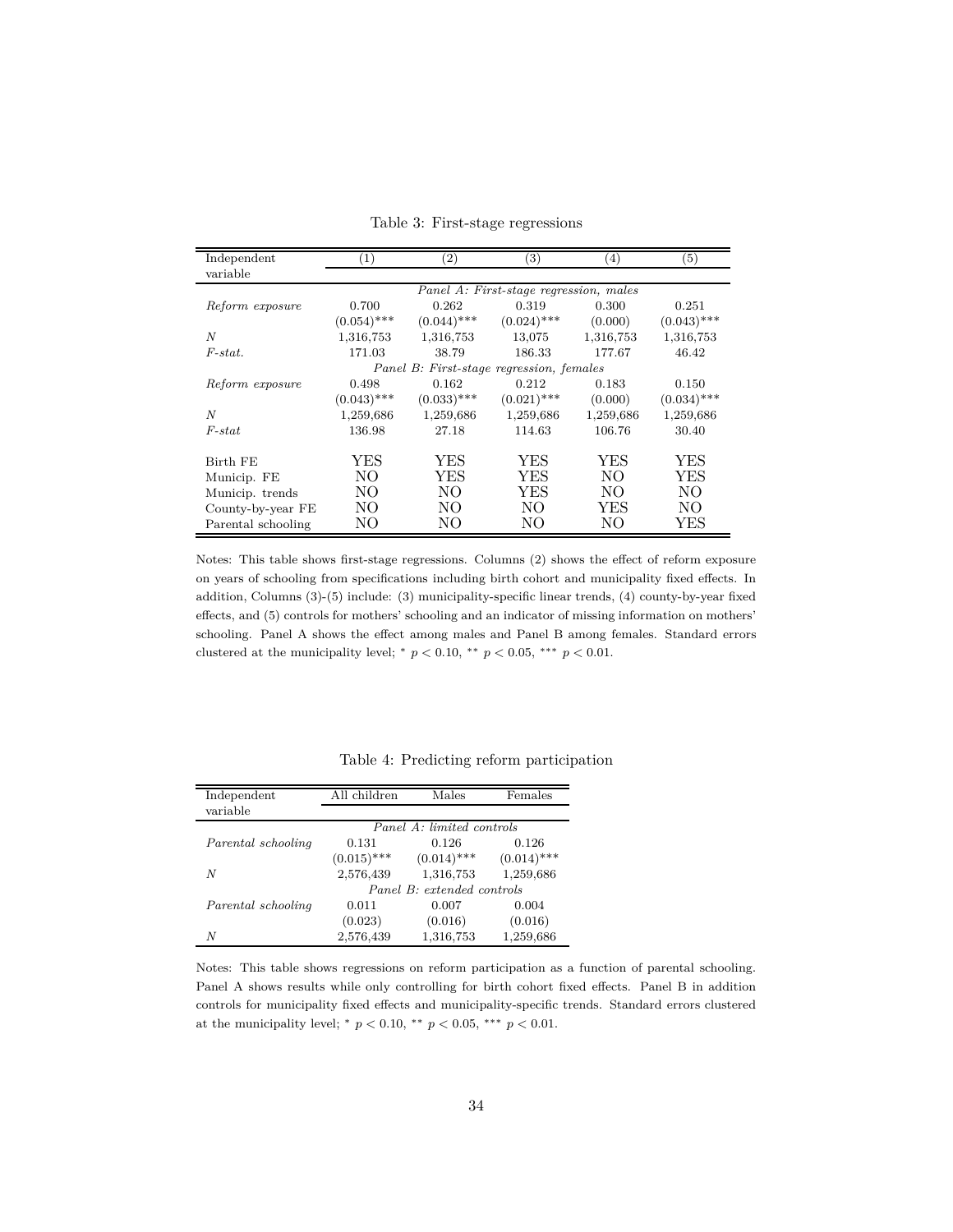| Independent | (1)           | $\left( 2\right)$ | $\left( 3\right)$                        | $\left( 4\right)$ | (5)           | (6)           |
|-------------|---------------|-------------------|------------------------------------------|-------------------|---------------|---------------|
| variable    | 65            | 70                | 75                                       | 80                | 85            | 90            |
|             |               |                   | Panel A: Males, females, and all parents |                   |               |               |
| Survival    | 0.004         | 0.007             | 0.010                                    | 0.012             | 0.012         | 0.008         |
|             | $(0.000)$ *** | $(0.000)$ ***     | $(0.000)$ ***                            | $(0.000)$ ***     | $(0.000)$ *** | $(0.000)$ *** |
| N           | 2,576,439     | 2,576,439         | 2,576,439                                | 2,576,439         | 2,576,439     | 2,576,439     |
|             |               |                   | Panel B: Males and all parents           |                   |               |               |
| Survival    | 0.004         | 0.007             | 0.009                                    | 0.012             | 0.012         | 0.008         |
|             | $(0.000)$ *** | $(0.000)$ ***     | $(0.000)$ ***                            | $(0.000)$ ***     | $(0.000)$ *** | $(0.000)$ *** |
| N           | 1,316,753     | 1,316,753         | 1,316,753                                | 1,316,753         | 1,316,753     | 1,316,753     |
|             |               |                   | Panel C: Females and all parents         |                   |               |               |
| Survival    | 0.005         | 0.008             | 0.011                                    | 0.013             | 0.013         | 0.009         |
|             | $(0.000)$ *** | $(0.000)$ ***     | $(0.000)$ ***                            | $(0.000)$ ***     | $(0.000)$ *** | $(0.000)$ *** |
| N           | 1,259,686     | 1,259,686         | 1,259,686                                | 1,259,686         | 1,259,686     | 1,259,686     |

Table 5: OLS relationship between children's schooling and parental survival

Notes: Panel A shows OLS estimates of the relationship between children's schooling and parents' survival until ages 65-90. Panel B shows OLS estimates on the relationship between sons' schooling and parents' survival. Panel C shows OLS estimates on the relationship between daughters' schooling and parents' survival.al. Specifications include municipality fixed effects and birth cohort fixed effects and controls for parental education and income (in 1970). Standard errors clustered at the municipality level;\*  $p < 0.10$ , \*\*  $p < 0.05$ , \*\*\*  $p < 0.01$ .

|              |  |  | Table 6: Effect of schooling on parental survival: Results from instrumental variable |  |
|--------------|--|--|---------------------------------------------------------------------------------------|--|
| regressions. |  |  |                                                                                       |  |

| Independent      |           | $\left( 2\right)$ | 3)                                       | $\left(4\right)$ | (5)       | $\left(6\right)$ |
|------------------|-----------|-------------------|------------------------------------------|------------------|-----------|------------------|
| variable         | 65        | 70                | 75                                       | 80               | 85        | 90               |
|                  |           |                   | Panel A: Males, females, and all parents |                  |           |                  |
| Survival         | 0.000     | $-0.001$          | 0.005                                    | 0.004            | 0.002     | 0.003            |
|                  | (0.003)   | (0.003)           | (0.004)                                  | (0.004)          | (0.004)   | (0.004)          |
| $\boldsymbol{N}$ | 2,576,439 | 2,576,439         | 2,576,439                                | 2,576,439        | 2,576,439 | 2,576,439        |
|                  |           |                   | Panel B: Males and all parents           |                  |           |                  |
| Survival         | $-0.003$  | $-0.003$          | 0.000                                    | $-0.002$         | $-0.004$  | 0.001            |
|                  | (0.003)   | (0.004)           | (0.005)                                  | (0.005)          | (0.005)   | (0.005)          |
| N                | 1,316,753 | 1,316,753         | 1,316,753                                | 1,316,753        | 1,316,753 | 1,316,753        |
|                  |           |                   | Panel C: Females and all parents         |                  |           |                  |
| Survival         | 0.004     | 0.002             | 0.012                                    | 0.014            | 0.012     | 0.005            |
|                  | (0.005)   | (0.006)           | $(0.007)^*$                              | $(0.008)*$       | (0.008)   | (0.007)          |
| N                | 1,259,686 | 1,259,686         | 1,259,686                                | 1,259,686        | 1,259,686 | 1,259,686        |

Notes: Panel A shows IV estimates of the effect of children's schooling on parents' survival until ages 65-90. Panel B shows IV estimates of the effect of sons' schooling on parents' survival. Panel C shows IV estimates of the effect of daughters' schooling on parents' survival. Specifications include municipality fixed effects, birth cohort fixed effects, and municipality-specific linear trends. Standard errors clustered at the municipality level;\*  $p < 0.10$ , \*\*  $p < 0.05$ , \*\*\*  $p < 0.01$ .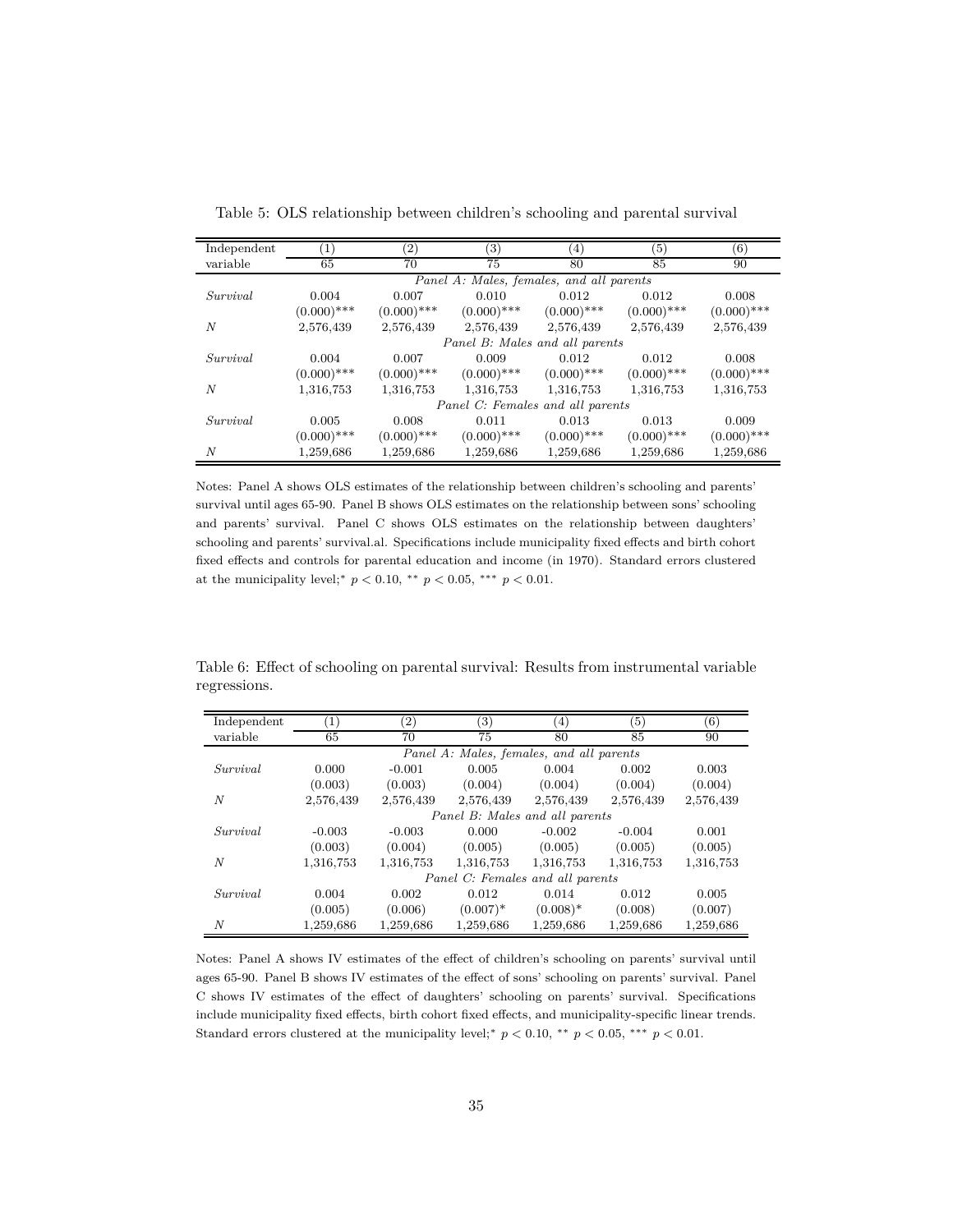| Independent | $\left(1\right)$ | $\left( 2\right)$ | $\left( 3\right)$ | (4)                                      | (5)       | (6)       |
|-------------|------------------|-------------------|-------------------|------------------------------------------|-----------|-----------|
| variable    | 65               | 70                | 75                | 80                                       | 85        | 90        |
|             |                  |                   |                   | Panel A: Males, females, and all parents |           |           |
| Survival    | 0.003            | $-0.001$          | 0.002             | 0.002                                    | $-0.005$  | $-0.005$  |
|             | (0.003)          | (0.004)           | (0.005)           | (0.005)                                  | (0.005)   | (0.005)   |
| N           | 2,576,439        | 2,576,439         | 2,576,439         | 2,576,439                                | 2,576,439 | 2,576,439 |
|             |                  |                   |                   | Panel B: Males and all parents           |           |           |
| Survival    | $-0.000$         | 0.000             | $-0.002$          | $-0.003$                                 | $-0.007$  | $-0.007$  |
|             | (0.004)          | (0.004)           | (0.005)           | (0.006)                                  | (0.006)   | (0.006)   |
| N           | 1,316,753        | 1,316,753         | 1,316,753         | 1,316,753                                | 1,316,753 | 1,316,753 |
|             |                  |                   |                   | Panel C: Females and all parents         |           |           |
| Survival    | 0.008            | $-0.002$          | 0.008             | 0.011                                    | $-0.000$  | $-0.007$  |
|             | (0.006)          | (0.007)           | (0.009)           | (0.009)                                  | (0.010)   | (0.010)   |
| N           | 1,259,686        | 1,259,686         | 1,259,686         | 1,259,686                                | 1,259,686 | 1,259,686 |

Table 7: Effect of schooling on parental survival: Results from instrumental variable regressions. Specifications include county-by-year fixed effects.

Notes: Panel A shows IV estimates of the effect of children's schooling on parents' survival until ages 65-90. Panel B shows IV estimates of the effect of sons' schooling on parents' survival. Panel C shows IV estimates of the effect of daughters' schooling on parents' survival. Specifications include municipality fixed effects, birth cohort fixed effects, and county-by-year fixed effects. Standard errors clustered at the municipality level;<sup>\*</sup>  $p < 0.10$ , \*\*  $p < 0.05$ , \*\*\*  $p < 0.01$ .

Table 8: Effect of schooling on fathers' survival: Results from instrumental variable regressions.

| Independent |           | $\left( 2\right)$ | 3)                                   | $\left( 4\right)$ | $\left(5\right)$ | (6)       |
|-------------|-----------|-------------------|--------------------------------------|-------------------|------------------|-----------|
| variable    | 65        | 70                | 75                                   | 80                | 85               | 90        |
|             |           |                   | Panel A: Males, females, and fathers |                   |                  |           |
| Survival    | 0.002     | $-0.001$          | 0.010                                | 0.005             | 0.003            | 0.001     |
|             | (0.004)   | (0.005)           | $(0.005)^*$                          | (0.006)           | (0.006)          | (0.005)   |
| N           | 1,267,135 | 1,267,135         | 1,267,135                            | 1,267,135         | 1,267,135        | 1,267,135 |
|             |           |                   | Panel B: Males and fathers           |                   |                  |           |
| Survival    | 0.002     | $-0.003$          | 0.006                                | 0.000             | $-0.002$         | $-0.003$  |
|             | (0.005)   | (0.006)           | (0.007)                              | (0.007)           | (0.007)          | (0.006)   |
| N           | 647,741   | 647,741           | 647,741                              | 647,741           | 647,741          | 647,741   |
|             |           |                   | Panel C: Females and fathers         |                   |                  |           |
| Survival    | 0.002     | 0.001             | 0.015                                | 0.011             | 0.011            | 0.006     |
|             | (0.008)   | (0.010)           | (0.011)                              | (0.011)           | (0.010)          | (0.009)   |
| N           | 619,394   | 619,394           | 619,394                              | 619,394           | 619,394          | 619,394   |

Notes: Panel A shows IV estimates of the effect of children's schooling on fathers' survival until ages 65-90. Panel B shows IV estimates of the effect of sons' schooling on fathers' survival. Panel C shows IV estimates of the effect of daughters' schooling on fathers' survival. Specifications include municipality fixed effects and birth cohort fixed effects, and municipality-specific linear trends. Standard errors clustered at the municipality level;<sup>\*</sup>  $p < 0.10$ , <sup>\*\*</sup>  $p < 0.05$ , \*\*\*  $p < 0.01$ .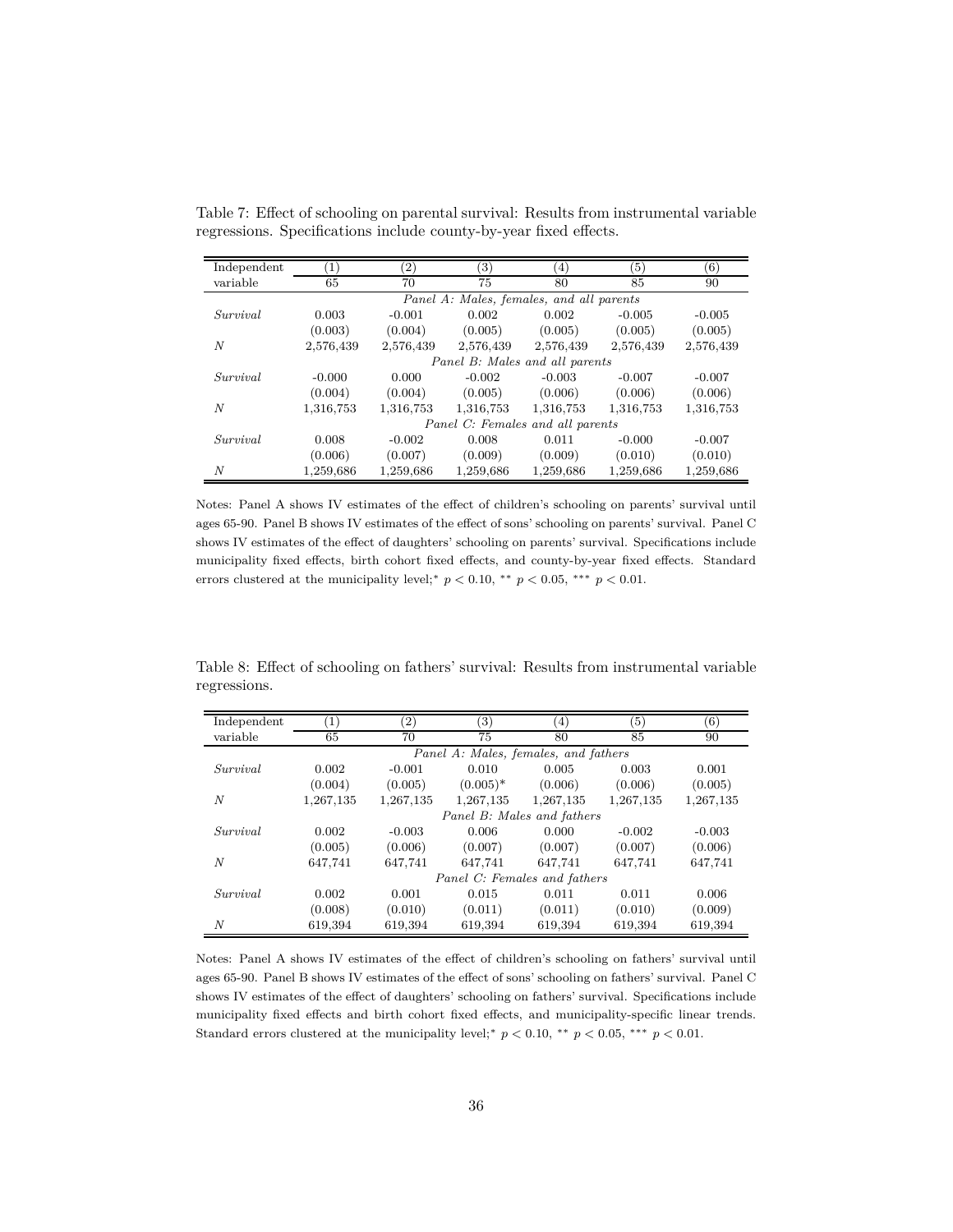| Independent      | $\left( \frac{1}{2} \right)$ | $\left( 2\right)$ | $\left( 3\right)$ | $\left(4\right)$                     | $\left(5\right)$ | (6)       |
|------------------|------------------------------|-------------------|-------------------|--------------------------------------|------------------|-----------|
| variable         | 65                           | 70                | 75                | 80                                   | 85               | 90        |
|                  |                              |                   |                   | Panel A: Males, females, and mothers |                  |           |
| Survival         | $-0.002$                     | $-0.000$          | $-0.000$          | 0.003                                | 0.002            | 0.005     |
|                  | (0.003)                      | (0.004)           | (0.005)           | (0.005)                              | (0.006)          | (0.005)   |
| $\boldsymbol{N}$ | 1,309,304                    | 1,309,304         | 1,309,304         | 1,309,304                            | 1,309,304        | 1,309,304 |
|                  |                              |                   |                   | Panel B: Males and mothers           |                  |           |
| Survival         | $-0.007$                     | $-0.002$          | $-0.005$          | $-0.004$                             | $-0.005$         | 0.005     |
|                  | $(0.004)^*$                  | (0.005)           | (0.006)           | (0.007)                              | (0.007)          | (0.007)   |
| $\boldsymbol{N}$ | 669.012                      | 669,012           | 669.012           | 669.012                              | 669.012          | 669,012   |
|                  |                              |                   |                   | Panel C: Females and mothers         |                  |           |
|                  | 0.006                        | 0.003             | 0.009             | 0.016                                | 0.012            | 0.003     |
|                  | (0.007)                      | (0.008)           | (0.010)           | (0.011)                              | (0.012)          | (0.010)   |
|                  | 640.292                      | 640.292           | 640.292           | 640,292                              | 640.292          | 640,292   |

Table 9: Effect of schooling on mothers' survival: Results from instrumental variable regressions.

Notes: Panel A shows IV estimates of the effect of children's schooling on mothers' survival until ages 65-90. Panel B shows IV estimates of the effect of sons' schooling on mothers' survival. Panel C shows IV estimates of the effect of sons' schooling on mothers' survival. Specifications include municipality fixed effects and birth cohort fixed effects, and municipality-specific linear trends. Standard errors clustered at the municipality level;<sup>\*</sup>  $p < 0.10$ , \*\*  $p < 0.05$ , \*\*\*  $p < 0.01$ .

|                        |           |               | З.             |                 |
|------------------------|-----------|---------------|----------------|-----------------|
|                        |           | Male children |                | Female children |
| Living together at 30: | Mothers   | Fathers       | <b>Mothers</b> | Fathers         |
| Schooling              | $-0.009$  | $-0.010$      | $-0.032$       | $-0.027$        |
|                        | (0.010)   | (0.009)       | $(0.013)$ **   | $(0.013)$ **    |
| N                      | 1,211,403 | 1,056,530     | 1,157,567      | 1,009,264       |

Table 10: Instrumental variables estimates of living with parents.

Notes: This table shows IV estimates of the effect of children's schooling on the probability of living in the same municipality as their parents at age 30. Specification includes municipality fixed effects and birth cohort fixed effects, and municipality-specific linear trends. Standard errors clustered at the municipality level;<sup>\*</sup>  $p < 0.10$ , \*\*  $p < 0.05$ , \*\*\*  $p < 0.01$ .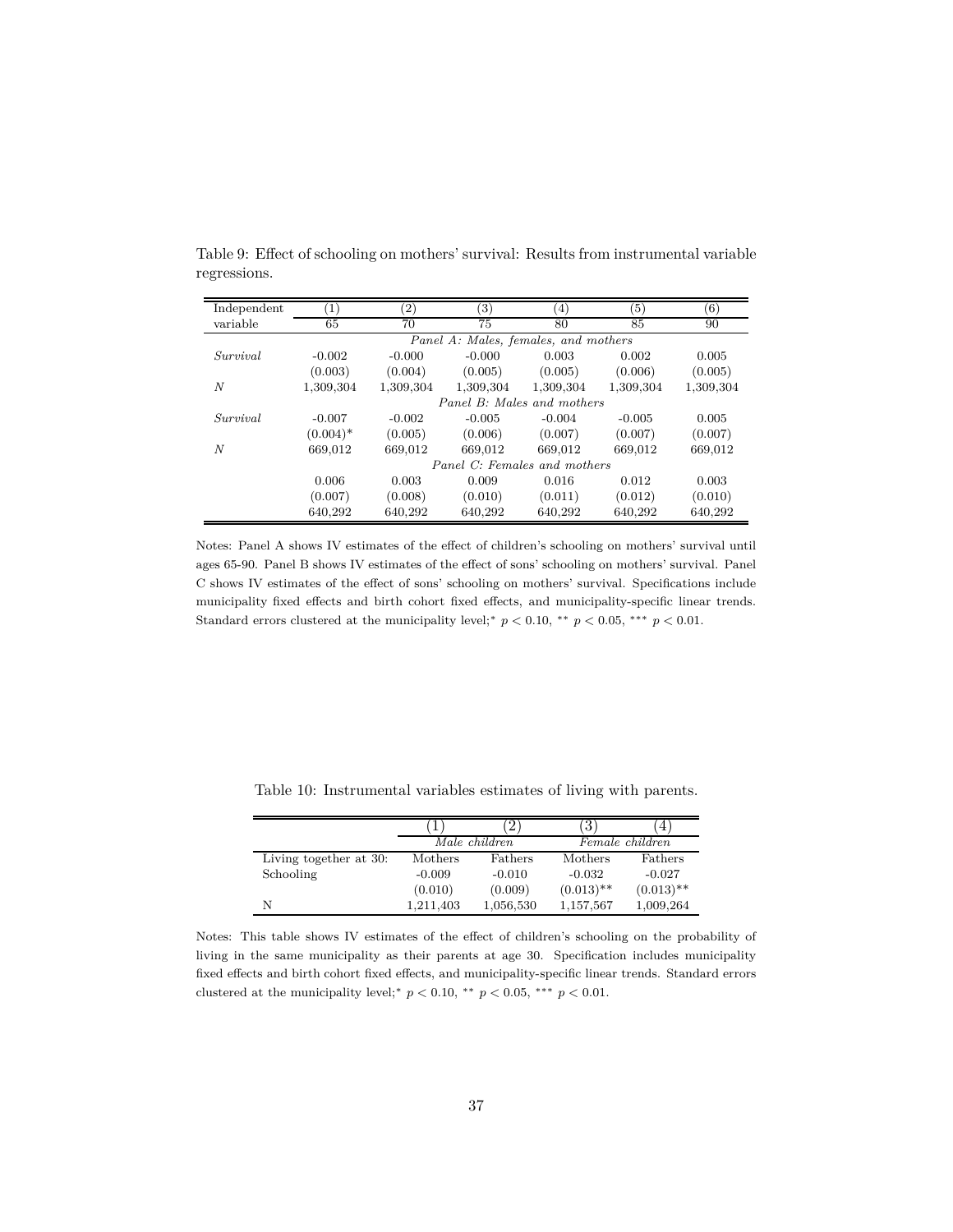| Independent | $\left(1\right)$ | $\left( 2\right)$ | $\left( 3\right)$               | $\left(4\right)$ | (5)      | (6)      |
|-------------|------------------|-------------------|---------------------------------|------------------|----------|----------|
| variable    | 65               | 70                | 75                              | 80               | 85       | 90       |
|             |                  |                   | Panel A: Low inome, fathers     |                  |          |          |
| Survival    | $-0.009$         | $-0.009$          | 0.001                           | 0.001            | $-0.002$ | $-0.000$ |
|             | (0.008)          | (0.009)           | (0.010)                         | (0.009)          | (0.008)  | (0.006)  |
| N           | 316,769          | 316,769           | 316,769                         | 316,769          | 316,769  | 316,769  |
|             |                  |                   | Panel B: Low income, mothers    |                  |          |          |
| Survival    | $-0.005$         | $-0.003$          | 0.000                           | 0.000            | 0.009    | 0.006    |
|             | (0.006)          | (0.008)           | (0.010)                         | (0.011)          | (0.012)  | (0.011)  |
| N           | 327,307          | 327,307           | 327,307                         | 327,307          | 327,307  | 327,307  |
|             |                  |                   | Panel C: Low education, fathers |                  |          |          |
| Survival    | 0.007            | 0.005             | 0.018                           | 0.013            | 0.005    | 0.002    |
|             | (0.005)          | (0.006)           | $(0.007)$ ***                   | $(0.007)^*$      | (0.006)  | (0.006)  |
| N           | 587,311          | 587,311           | 587,311                         | 587,311          | 587,311  | 587,311  |
|             |                  |                   | Panel D: Low education, mothers |                  |          |          |
| Survival    | 0.001            | 0.000             | 0.003                           | $-0.000$         | $-0.001$ | 0.002    |
|             | (0.003)          | (0.004)           | (0.004)                         | (0.004)          | (0.004)  | (0.004)  |
| N           | 810,948          | 810,948           | 810,948                         | 810,948          | 810,948  | 810,948  |

Table 11: Effect of schooling on parental survival: Results from instrumental variable regressions. Low-educated and low-income parents..

Notes: This table shows IV estimates of the effect of children's schooling on parents' survival until ages 65-90. Results are for the sample of low-educated or low-income parents, see text for details. Specifications include municipality fixed effects, birth cohort fixed effects, and municipality-specific linear trends. Standard errors clustered at the municipality level;<sup>∗</sup> *p <* 0*.*10, ∗∗ *p <* 0*.*05, ∗∗∗  $p < 0.01$ .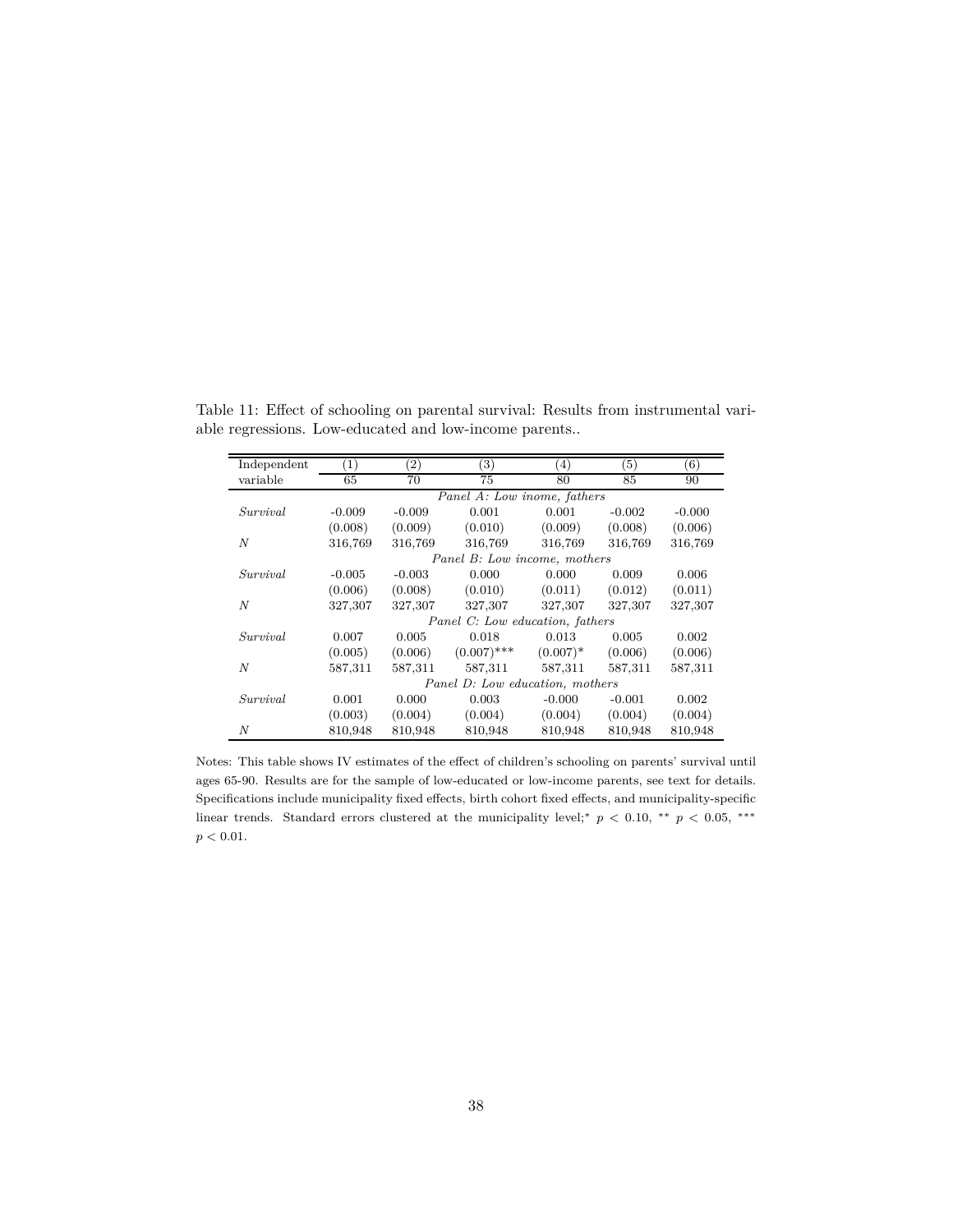| Independent      | $\scriptstyle{(1)}$                       | $\left( 2\right)$ | (3)       | $\left( 4\right)$ | $\left( 5\right)$ | (6)       |  |
|------------------|-------------------------------------------|-------------------|-----------|-------------------|-------------------|-----------|--|
| variable         | 65                                        | 70                | 75        | 80                | 85                | 90        |  |
|                  | Panel A: Cancer                           |                   |           |                   |                   |           |  |
| Survival         | $-0.001$                                  | $-0.002$          | $-0.003$  | $-0.001$          | $-0.001$          | $-0.002$  |  |
|                  | (0.002)                                   | (0.003)           | (0.003)   | (0.004)           | (0.005)           | (0.005)   |  |
| $\boldsymbol{N}$ | 2,576,439                                 | 2,576,439         | 2,576,439 | 2,576,439         | 2,576,439         | 2,576,439 |  |
|                  | Panel B: Heart Disease                    |                   |           |                   |                   |           |  |
| Survival         | $-0.000$                                  | $-0.002$          | $-0.005$  | $-0.007$          | $-0.010$          | $-0.009$  |  |
|                  | (0.002)                                   | (0.003)           | (0.004)   | (0.005)           | $(0.006)^*$       | (0.007)   |  |
| N                | 2,576,439                                 | 2,576,439         | 2,576,439 | 2,576,439         | 2,576,439         | 2,576,439 |  |
|                  | Panel C: Respiratory Disease              |                   |           |                   |                   |           |  |
| Survival         | 0.002                                     | 0.002             | 0.001     | 0.003             | 0.002             | 0.002     |  |
|                  | $(0.001)$ **                              | $(0.001)^*$       | (0.002)   | (0.002)           | (0.003)           | (0.003)   |  |
| $\boldsymbol{N}$ | 2,576,439                                 | 2,576,439         | 2,576,439 | 2,576,439         | 2,576,439         | 2,576,439 |  |
|                  | Panel D: Mental and behavioural disorders |                   |           |                   |                   |           |  |
| Survival         | 0.000                                     | 0.000             | $-0.000$  | $-0.000$          | 0.000             | 0.001     |  |
|                  | (0.001)                                   | (0.001)           | (0.001)   | (0.001)           | (0.002)           | (0.002)   |  |
| N                | 2,576,439                                 | 2,576,439         | 2,576,439 | 2,576,439         | 2,576,439         | 2,576,439 |  |
|                  | Panel E: Accidents and external causes    |                   |           |                   |                   |           |  |
|                  | 0.000                                     | 0.000             | $-0.001$  | 0.000             | $-0.001$          | 0.000     |  |
|                  | (0.001)                                   | (0.001)           | (0.001)   | (0.001)           | (0.002)           | (0.002)   |  |
| N                | 2,576,439                                 | 2,576,439         | 2,576,439 | 2,576,439         | 2,576,439         | 2,576,439 |  |

Table 12: Effect of schooling on the probability of parents dying because of a specific cause: Results from instrumental variable regressions.

Notes: This table shows IV estimates of the effect of children's schooling on the probability of parents dying before ages 65-90 for specific causes. Specifications include municipality fixed effects, birth cohort fixed effects, and municipality-specific linear trends. All children and all parents are included in the sample. Standard errors clustered at the municipality level;<sup>∗</sup>  $p < 0.10$ , <sup>\*\*</sup>  $p < 0.05$ , ∗∗∗ *p <* 0*.*01.